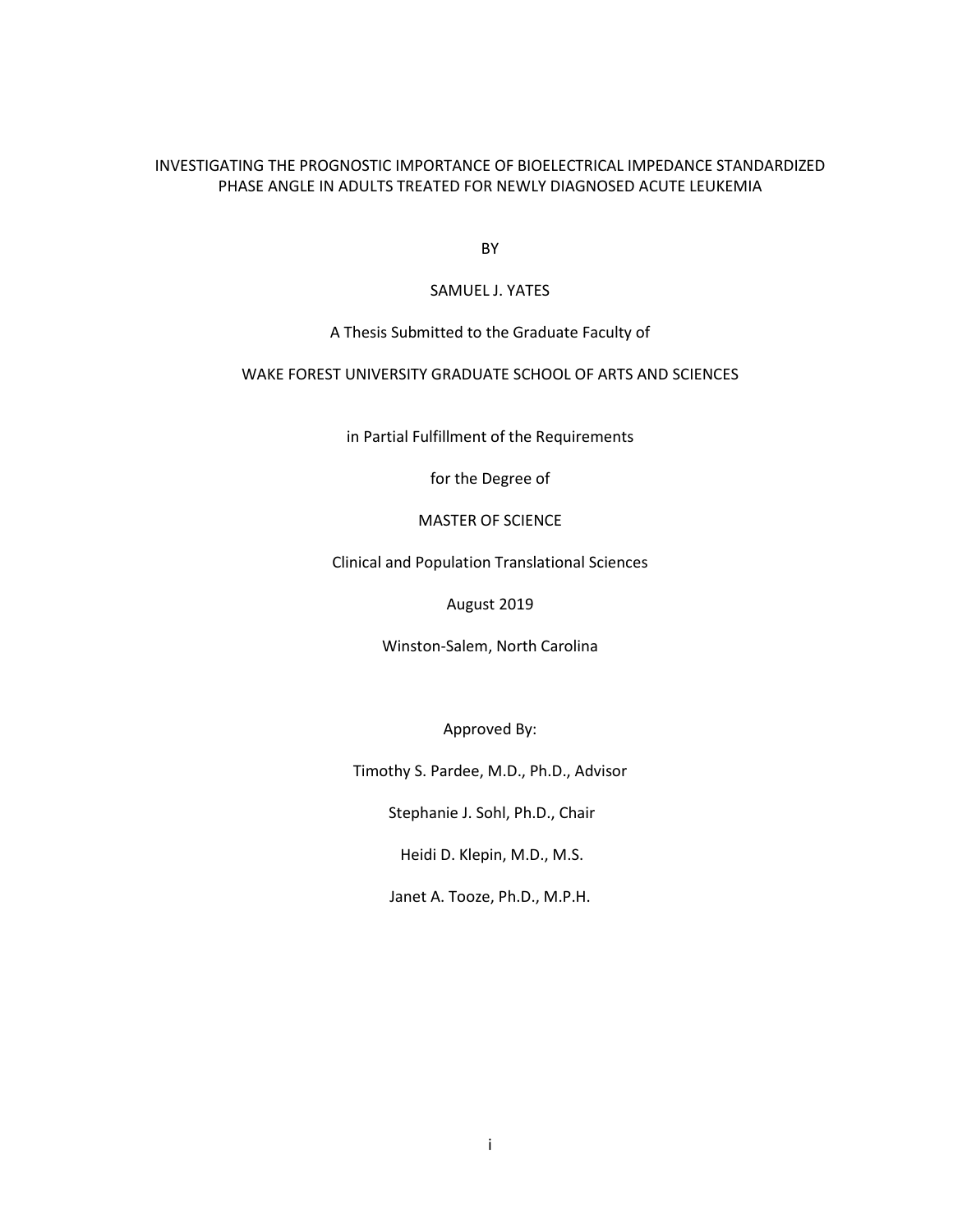### Acknowledgements

I am grateful to so many people who encouraged and pushed me throughout this work. Thank you to my CPTS professors, especially Drs. Jaime Speiser and Elizabeth Jensen, who were heavily influential in my work and always welcoming of fielding my abundant questions.

My committee members have been tremendous. I want to especially thank my mentor Dr. Tim Pardee for his guidance, expertise, and patience since we started working together in spring of 2018. Dr. Klepin has always provided constructive, thorough feedback on my work. Dr. Tooze has been incredibly generous with her time and has always pushed me to make this project as strong as possible.

I would like to thank Dr. Roy Strowd for his mentorship and originally encouraging me to pursue this opportunity in the CPTS program when I discussed with him my desire to become a clinician researcher. I am grateful to Dr. Katherine Schafer whose career and research mentorship since my first year in medical school has been truly invaluable.

Finally, and most importantly, thank you to my incredible wife, Kaela. She has encouraged and supported me throughout this work while balancing her own clinical and academic duties during residency.

ii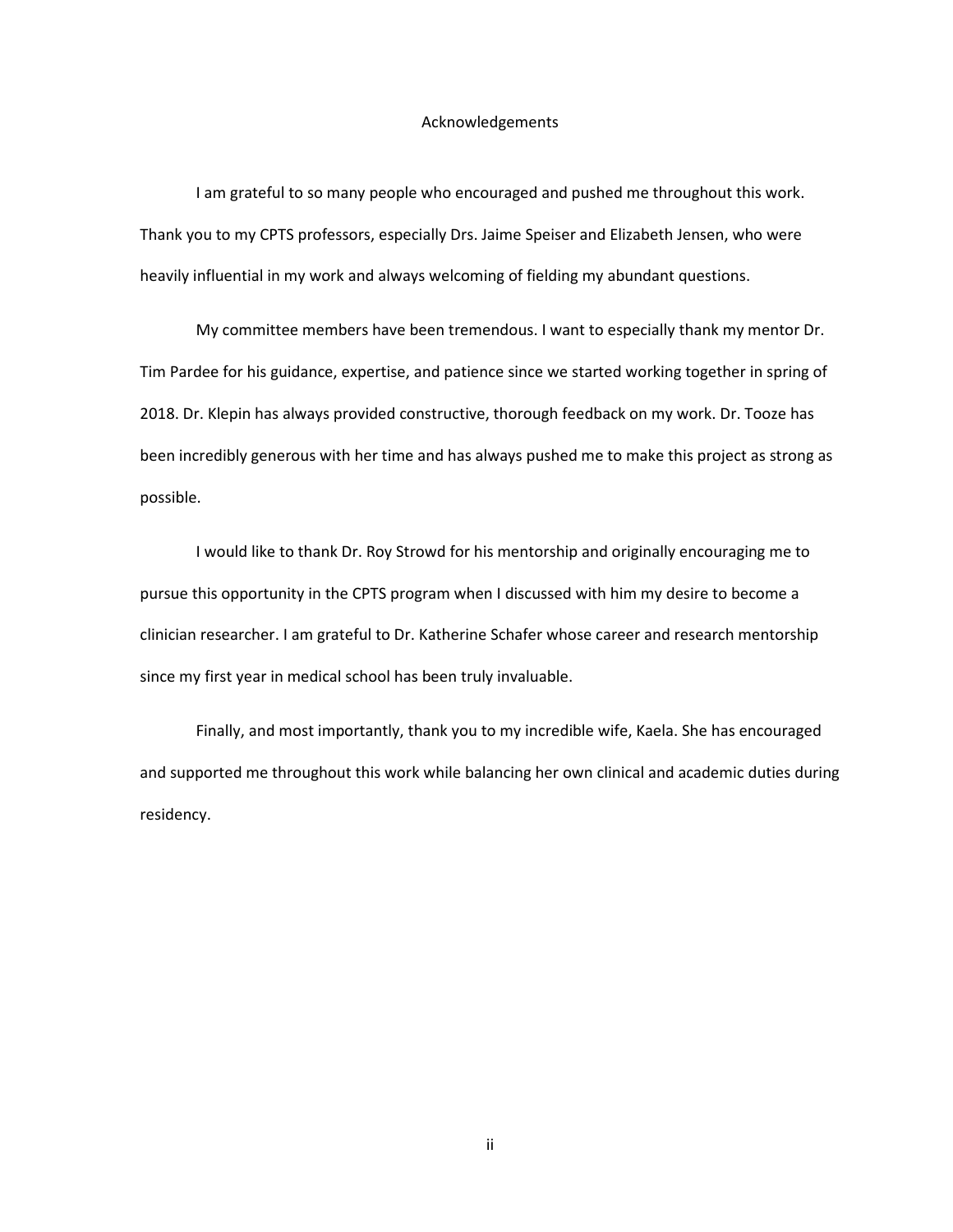# **TABLE OF CONTENTS**

|                                                                               | Page |
|-------------------------------------------------------------------------------|------|
|                                                                               | IV   |
|                                                                               | v    |
|                                                                               | VII  |
| <b>CHAPTER ONE: LITERATURE REVIEW AND PROPOSAL</b>                            |      |
|                                                                               | 1    |
| Prognostic Factors in the Acute Leukemias: Tumor and Patient-Specific Factors |      |
| Prognostic Factors in the Acute Leukemias: Tumor Specific Factors             | 2    |
| Prognostic Factors in the Acute Leukemias: Patient-Specific Factors           | 4    |
|                                                                               |      |
|                                                                               | 6    |
|                                                                               |      |
|                                                                               | 9    |
|                                                                               | 11   |
|                                                                               | 13   |
| Phase Angle and Standardized Phase Angle: Prognostic Significance             | 15   |
|                                                                               | 19   |

# **CHAPTER TWO: THE PROGNOSTIC VALUE OF STANDARDIZED PHASE ANGLE IN ADULTS WITH ACUTE LEUKEMIA: A PROSPECTIVE OBSERVATIONAL STUDY***. Manuscript prepared for submission.*

# *Manuscript prepared for submission.*

| ንበ  |
|-----|
| 21  |
| つっ  |
| 27. |
| 30. |

# **CHAPTER THREE: NUTRITION STATUS AS A PROGNOSTIC FACTOR IN ACUTE LEUKEMIA AND FEASIBILITY ANALYSES**

| 41  |
|-----|
| 42. |
| 45. |
| 47  |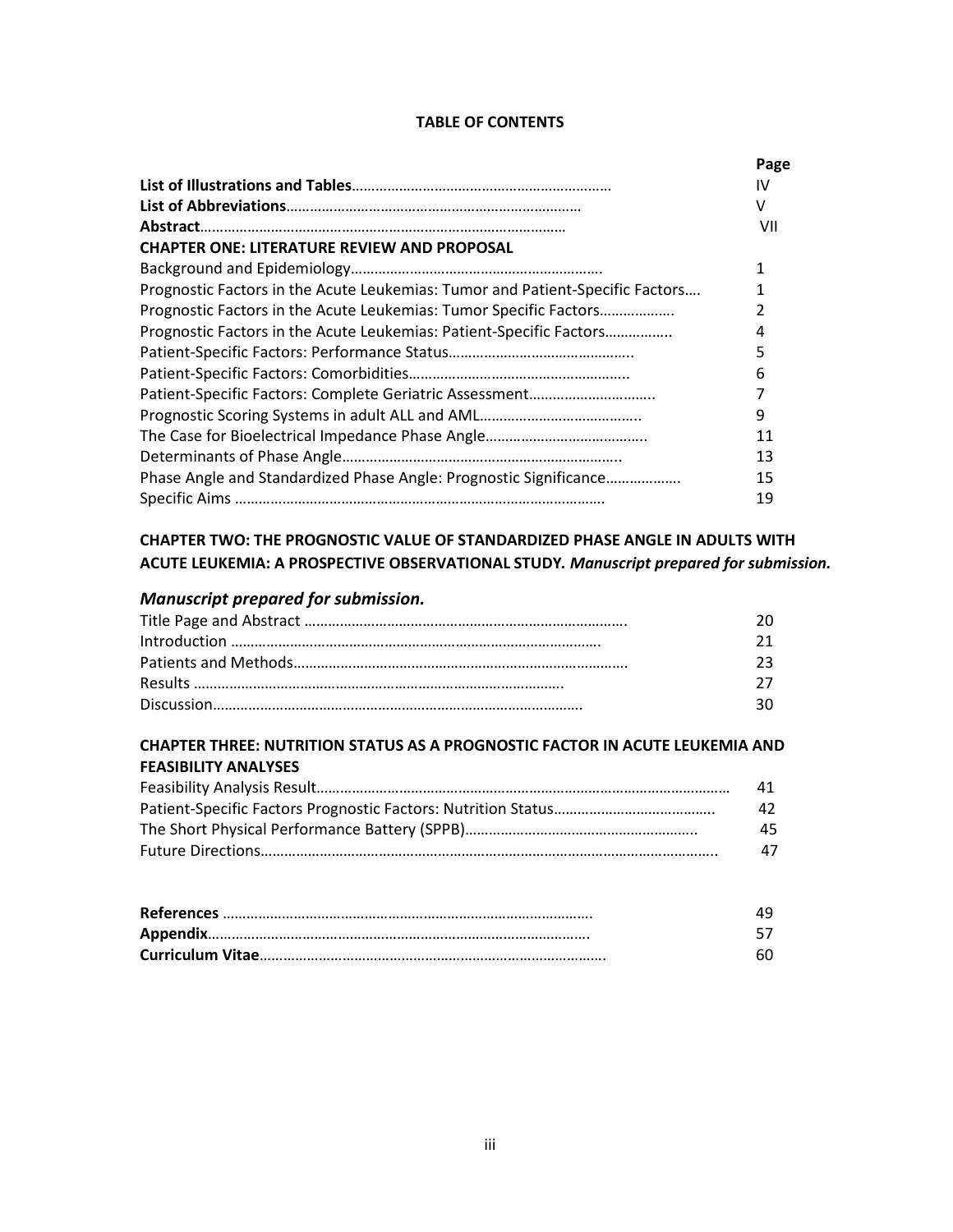# **LIST OF ILLUSTRATIONS AND TABLES**

|                                                                                                                                                                                                                                    | Page |
|------------------------------------------------------------------------------------------------------------------------------------------------------------------------------------------------------------------------------------|------|
| Figure 1: Resistance and Reactance of Bioimpedance Phase Angle and Their Body                                                                                                                                                      |      |
|                                                                                                                                                                                                                                    | 13   |
|                                                                                                                                                                                                                                    | 34   |
| Table 2: Baseline, Nadir Bone Marrow, and Change in Phase Angle Measurements                                                                                                                                                       | 35   |
|                                                                                                                                                                                                                                    | 35   |
| Figure 1 (manuscript): Survival of 100 AML and ALL Patients by Standardized Phase Angle                                                                                                                                            | 37   |
| Figure 2 (manuscript): Survival of 88 AML Patients by Standardized Phase Angle38                                                                                                                                                   |      |
| Table 4: Models for 60-day mortality, Overall Survival, and Length of Hospital Stay by Baseline                                                                                                                                    | 38   |
| Table 5: Models for 60-day mortality, Overall Survival, and Length of Hospital Stay by Change in                                                                                                                                   | 39   |
| Table 6: Pearson Correlation and Simple and Multiple Linear Regression Results for Determinants of                                                                                                                                 | 40   |
|                                                                                                                                                                                                                                    | 41   |
| Supplementary Materials Table 1: Reasons for Non-compliance with Second Phase Angle                                                                                                                                                | 57   |
| Supplementary Materials Table 2: Logistic Regression models for 60-day mortality, 30-day mortality,<br>Complete Remission, 14-day Marrow Response, and Requirement of ICU Stay in Overall Cohort and                               | 57   |
| Supplementary Materials Table 3: Cox Proportional Hazards Models for Overall Survival (OS) and<br>Length of Hospital Stay (LHS) Predicted by Standardized Phase Angle (SPhA) in Overall Cohort and<br>Subgroup Analyses by Age and |      |
|                                                                                                                                                                                                                                    | 58   |
| Supplementary Materials Table 4: Models for complete remission, nadir marrow response, and<br>requirement of ICU stay by Change in Standardized Phase Angle (Change in SPhA) as predictor 58                                       |      |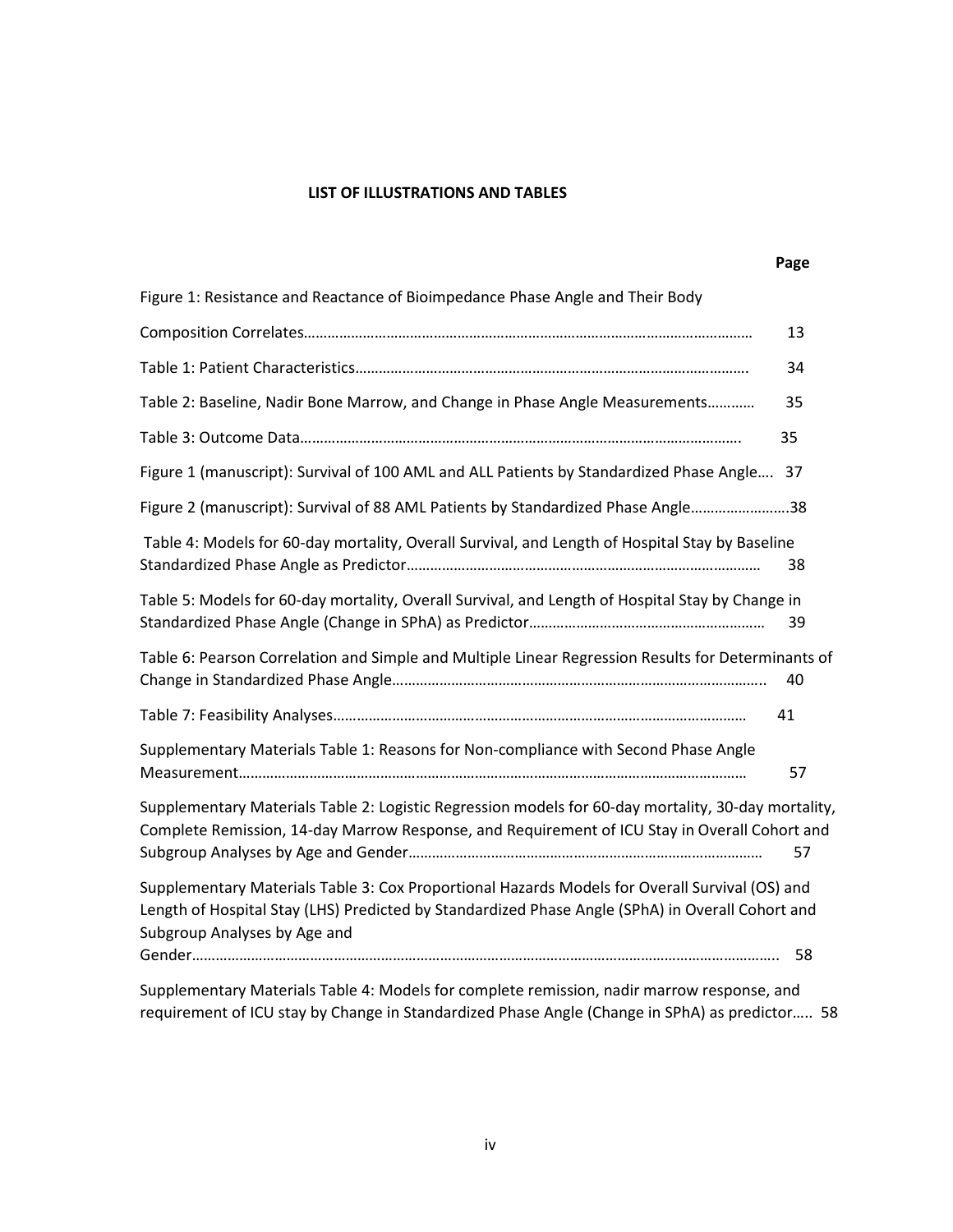# **LIST OF ABBREVIATIONS**

- **ADL** Activity of daily living
- **ALL** Acute lymphoblastic leukemia
- **AML** Acute myeloid leukemia
- **BCM** Body cell mass
- **BIA** Bioelectrical impedance analysis
- **BMI** Body cell mass
- **BUN** Blood urea nitrogen
- **CCI** Charlson comorbidity index
- **CGA** Complete geriatric assessment

**CN-AML** Cytogenetically normal acute myeloid leukemia

- **CR** Complete remission
- **CRi** Complete remission with incomplete count recovery
- **CRP** C-reactive protein
- **DNF** Duration of neutropenic fever
- **ECF** Extracellular fluid
- **ECOG PS** Eastern cooperative oncology group performance status
- **ELN** European leukemia network
- **ETP ALL** Early T-cell precursor acute lymphoblastic leukemia
- **FLT3-ITD** FLT3 internal tandem duplication
- **HCT-CI** Hematopoietic cell transplantation comorbidity index
- **HR** Hazard ratio
- **HSCT** Hematopoietic stem cell transplant
- **IADL** Independent activities of daily living
- **ICF** Intracellular fluid
- **KPS** Karnofsky performance status
- **LHS** Length of hospital stay
- **MDS** Myelodysplastic syndrome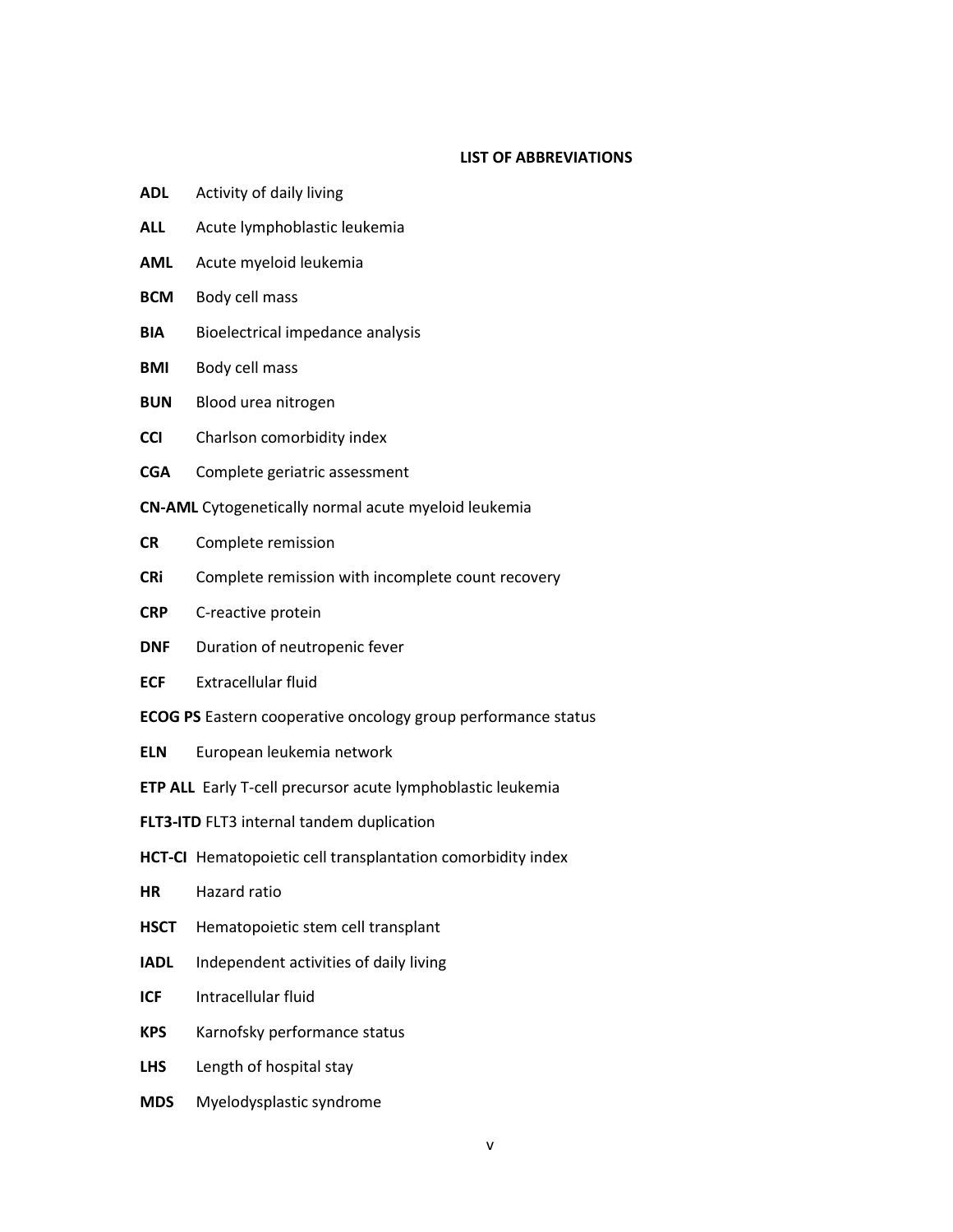# **NSCLC** Non-small cell lung cancer

- **OR** Odds ratio
- **OS** Overall survival

**PG-SGA** Patient-generated subjective global assessment

- **PH+** Philadelphia positive
- **PhA** Phase angle
- **PS** Performance status
- **SGA** Subjective global assessment
- **SPhA** Standardized phase angle
- **SPPB** Short physical performance battery
- **TBW** Total body water
- **TRM** Treatment related mortality
- **WBC** White blood cell count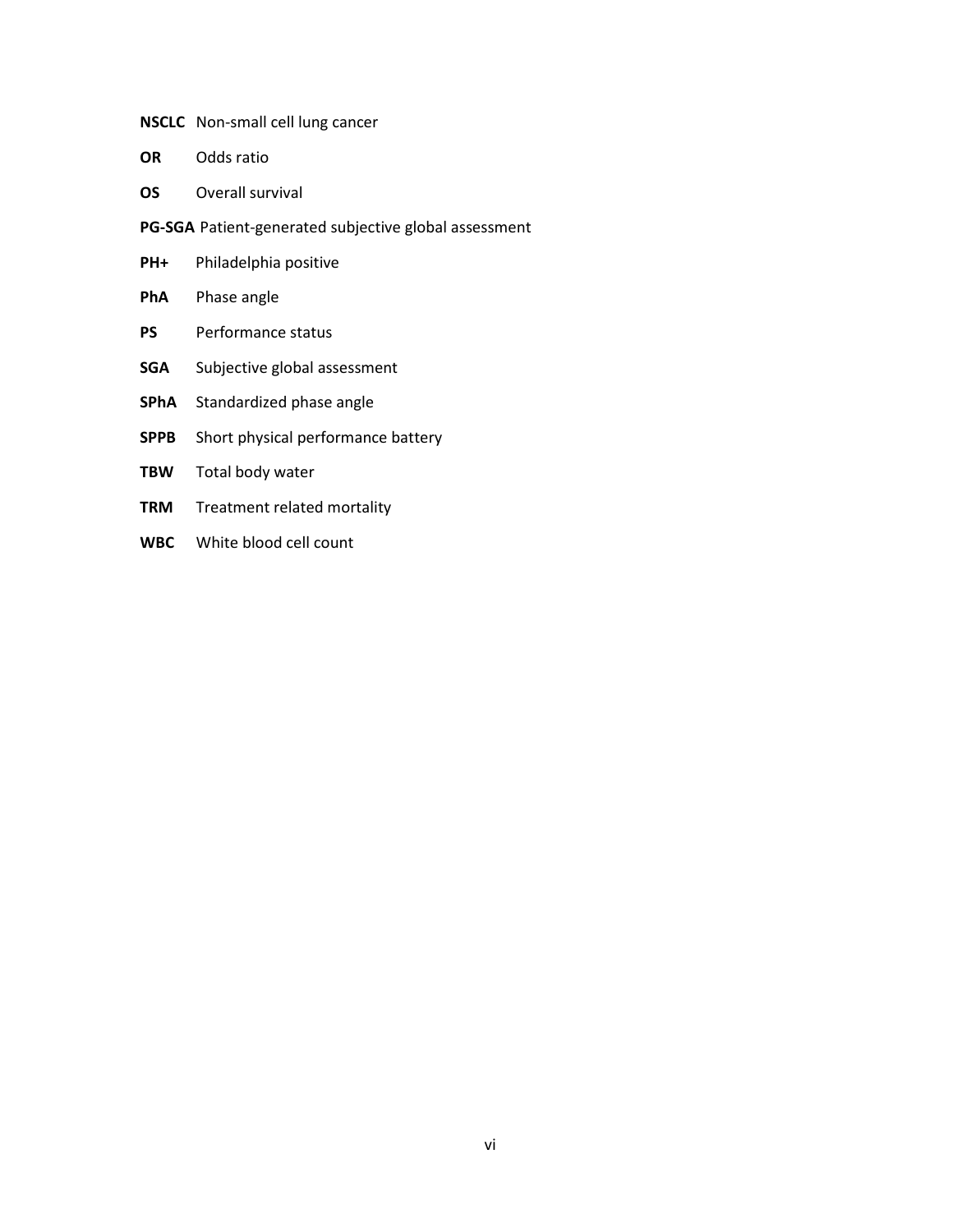### **ABSTRACT**

We investigated the predictive value of standardized phase angle (SPhA) on 60-day mortality, overall survival (OS), and length of hospital stay (LHS) for adults with acute myelogenous and lymphoblastic leukemia (AML and ALL). Phase angle measurements were taken on day 1 of induction therapy for all patients and again on the day of nadir bone marrow for AML patients only. Measurements were standardized by BMI, gender, and age to calculate the SPhA. The difference between SPhA at nadir bone marrow and day 1 of induction was used to calculate change in SPhA. A cut off of 25<sup>th</sup> percentile was used to dichotomize SPhA. Cox proportional hazards models were fit for SPhA and change in SPhA as predictors of OS and LHS while logistic regression models were used to assess 60-day mortality. Among 100 patients 88% were AML, 56% were female, and mean age was 59 years. SPhA was associated with 60-day mortality in univariable (OR=5.25; 1.35, 20.40; P=0.02) but not multivariable analysis (OR=3.12; 0.67, 14.48; P=0.15) adjusted for age, creatinine, and cytogenetics. Change in SPhA was associated with OS (HR=1.16; 1.01-1.34; P=0.04) in multivariable analysis. Standardized phase angle is an objective measure that may be used to inform risk stratification.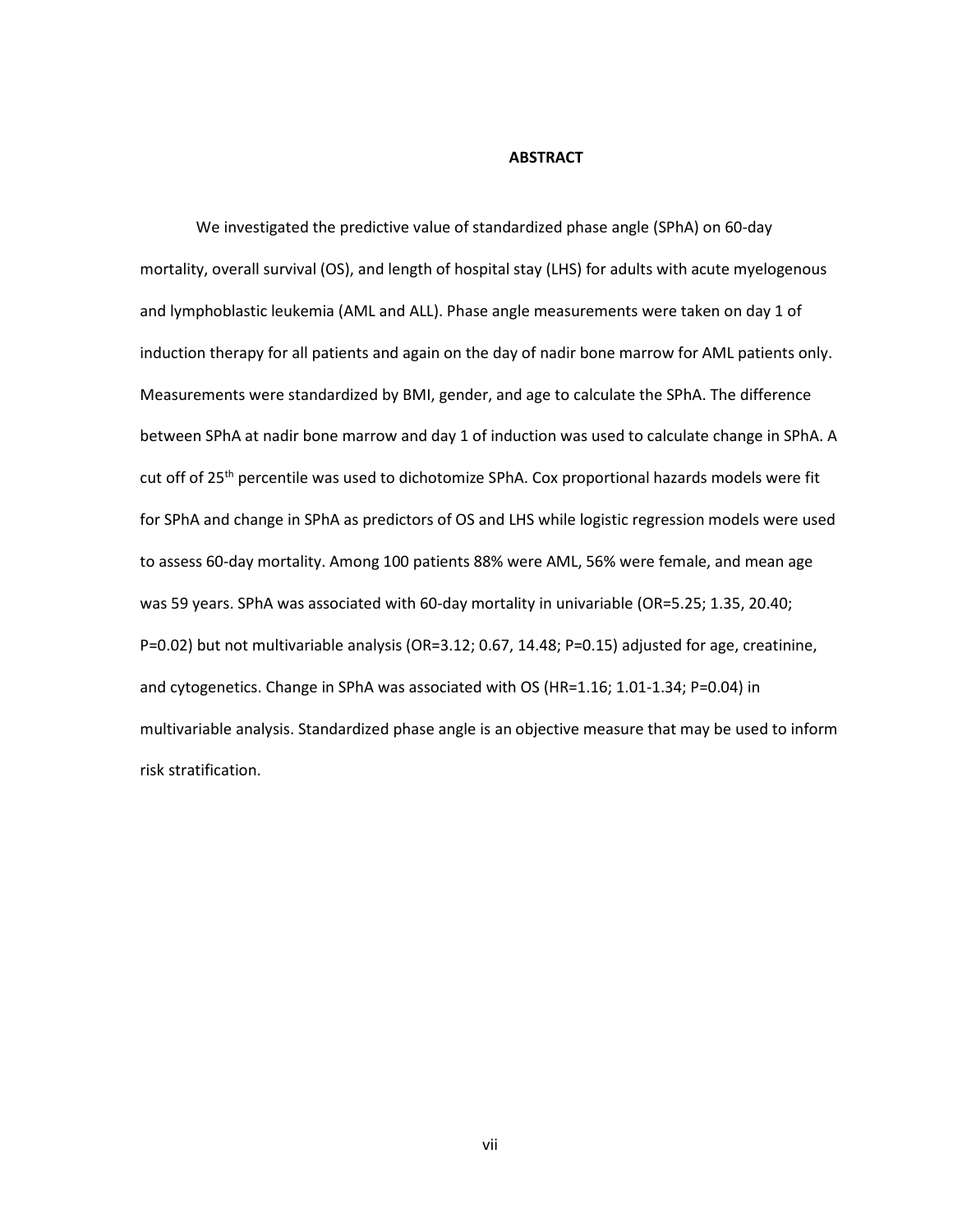### **Chapter 1**

### **Background and Epidemiology:**

The acute leukemias in adulthood are comprised of acute myeloid leukemia (AML) and acute lymphoblastic leukemia (ALL), a group of aggressive, molecularly heterogeneous malignancies characterized by malignant, clonal proliferation of myeloid and lymphoid precursor cells, respectively. The resultant proliferation of these abnormal cells leads to bone marrow failure and eventually death due to the associated sequelae of the loss of all cell lines of the hematopoietic-tree. The most recent NIH SEER Cancer Statistics data showed, in the age group of 55-85+ years old, approximately 19,000 new cases of acute leukemia between 2011-2015 with AML making up 79% of those cases  $^{(1)}$ . AML primarily affects older adults (≥60 years) with a median age at diagnosis of 67 years  $^{(1)}$ . Due to its peak incidence at 1-4 years old, ALL is often perceived as a malignancy of children. However, there is another gradual increase in incidence in adults starting at 45 years of age and continuing into the older adult population  $<sup>(1)</sup>$ . Unlike in</sup> the pediatric population where intensive chemotherapy has produced cure rates approaching 90%, ALL in adults remains a tremendous challenge with 5-year survival rates for those 40-75+ years old between 9.1-38.9%  $(2)$   $(1, 3)$ . The same can be said for AML in both the adult and older adult population where the 5-year survival rates for AML patients 40-64 years and ≥65 years are 37.9% and 7.1%, respectively  $(1)$ .

## **Prognostic Factors in the Acute Leukemias: Tumor and Patient-Specific Factors**

Therapy decisions for patients with acute leukemia are of the utmost importance and must balance the individual patient's chance of success with their likelihood of treatment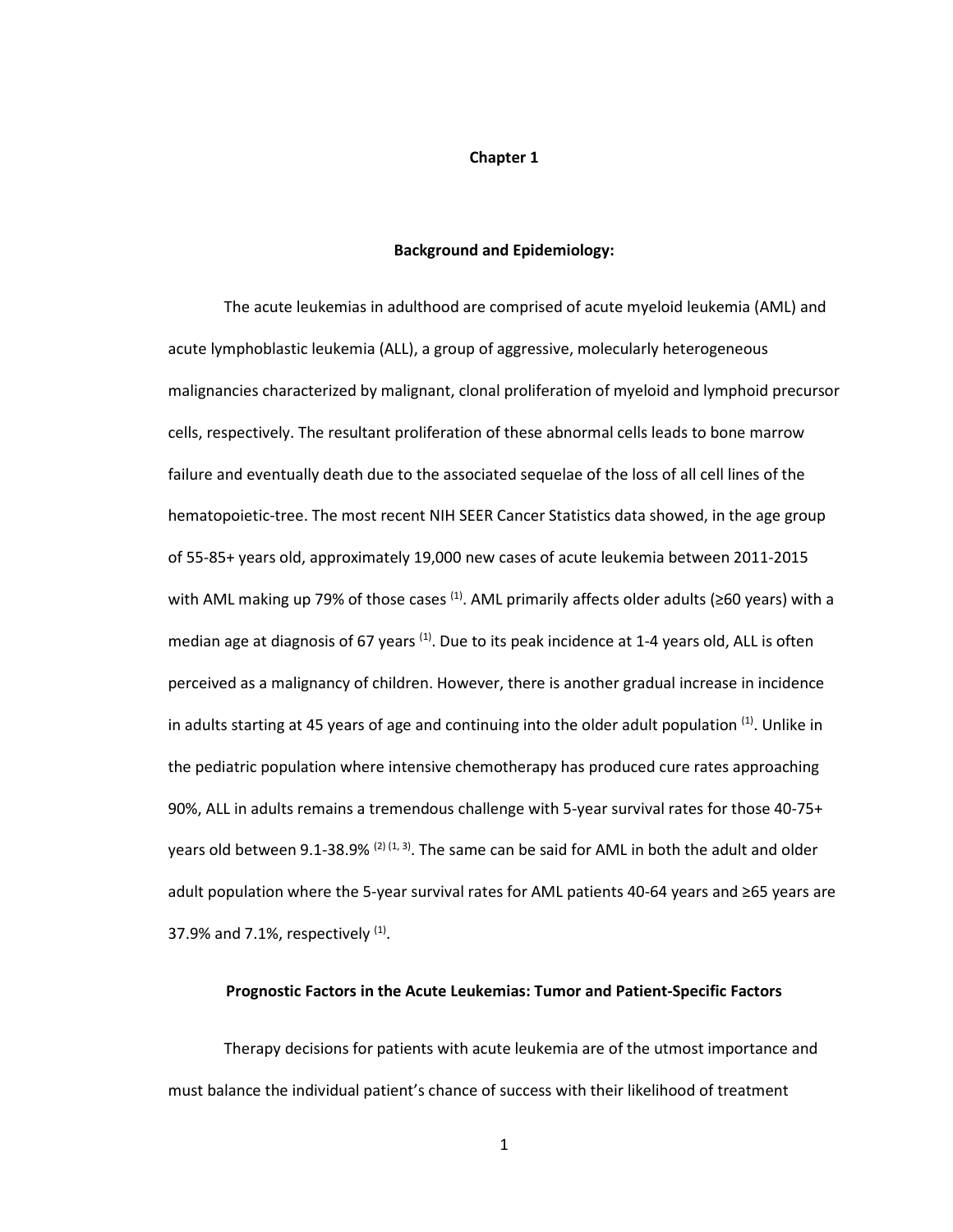related morbidity and mortality (TRM). Much work has been done in the last few decades regarding factors that allow the clinician to predict outcomes for patients presenting with acute leukemia. Key outcomes commonly studied are overall survival (OS), complete remission (CR), and TRM. Prognostic factors in the acute leukemias can be separated into patient-related factors and tumor-specific factors. The combination of these prognostic factors has led to multiple scoring systems that assist the clinician in predicting a patient's prognosis for a given treatment.

### **Prognostic Factors in the Acute Leukemias: Tumor Specific Factors**

 Tumor-specific prognostic factors for acute leukemia include cytogenetics and gene mutations. Cytogenetics is accepted as the single most important prognostic factor for AML and a crucial prognostic factor for ALL<sup>(3)(4)</sup>. In AML, numerous cytogenetic abnormalities have been described leading to various cytogenetic risk classifications systems to predict OS. In 1998, Grimwade et al conducted one of the largest studies regarding cytogenetics and prognosis where they were able to categorize 3 cytogenetics risk groups favorable: t(8;21), t(15;17) or  $inv(16)$ , intermediate: 11q23 abnormalities,  $+8$ ,  $+21$ ,  $+22$ , del(9q), del(7q), and all other structural or numerical defects not encompassed by the favorable or adverse risk groups, adverse: presence of a complex karyotype, -5, del(5q), -7, or abnormalities of 3q) with associated 5-year survivals of 65%, 41%, and 14% (P<.001)<sup>(5)</sup>. Since this time many studies have been conducted resulting in revision of classification of specific cytogenetic patterns (e.g 11q23 and del(7q) are now known to be adverse), discovery of new cytogenetic abnormalities, and incorporation of information on the prognostic significance of specific gene mutations. Gene mutations allow for understanding of the genetic diversity within the cytogenetic groups, especially the large and heterogeneous group of patients with cytogenetically normal AML (CN-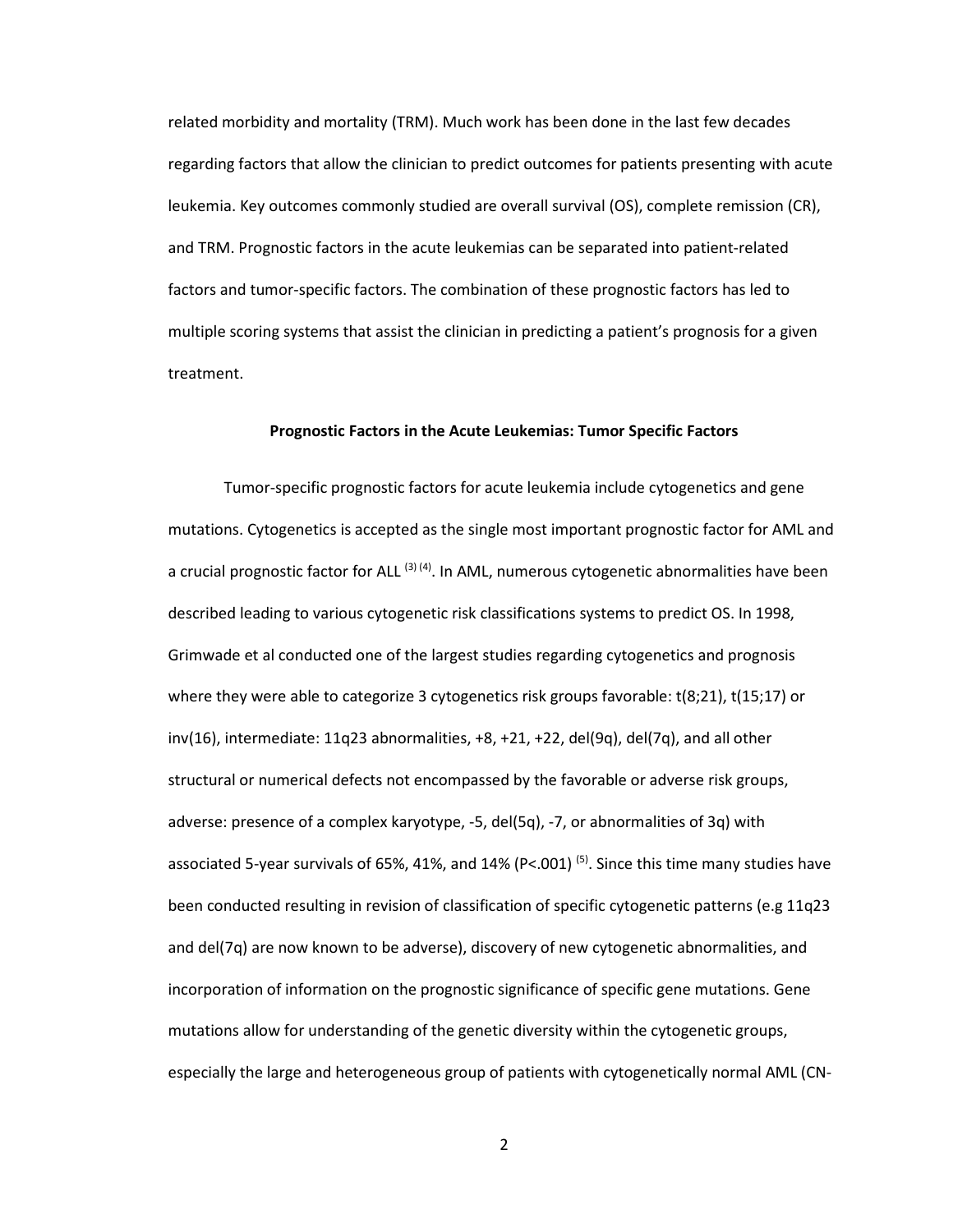$AML$ <sup>(6)</sup>. Within CN-AML, the three mutations that have most consistently and significantly proven to be prognostic for various response and survival outcomes are NPM1, CEBPA, and FLT3  $<sup>(6)</sup>$ . Patients with CN-AML with internal tandem duplication of the FLT3 gene (FLT3-ITD) have</sup> worse outcomes compared with those without FLT3-ITD. NPM1 mutation in CN-AML is associated with higher CR rates as well as better event free survival and relapse-free survival (6,  $^{7}$ . 40% of patients with NPM1 also have FLT3-ITD which, when taken together, confers a negative prognosis. The gene-gene interaction of NPM1 with FLT3-ITD illustrates the context dependent nature of genetic mutations in AML: the prognostic impact of many markers is dependent on the presence or absence of another mutation. Biallelic CEBPA mutations also confer a favorable prognosis with survival data similar to patients with NPM1 without FLT3-ITD. In 2010, an expert panel with the European Leukemic Network (ELN) incorporated the cytogenetic and gene mutation research into a 4 group (Favorable, Intermediate-I, Intermediate-II, and Adverse) risk classification  $^{(6)}$ . The validation of the prognostic significance of this system was subsequently studied in three follow up studies and the results of these studies have led to the modification of the 2010 ELN scoring system to the most recent 2017 version <sup>(8) (9, 10)</sup>.

Cytogenetics and genetic mutations are similarly prognostic in ALL. Within B-Cell ALL, making up 75% of ALL in adults, two important subgroups are BCR/ABL+ (Ph+) and BCR/ABL-like ALL. Ph+ ALL is characterized by leukemia cells harboring the Philadelphia Chromosome t(9;22) which leads to a constitutively active BCR-ABL tyrosine kinase and resultant extreme cell proliferation. With the advent of Tyrosine Kinase Inhibitor therapy, prognosis in Ph+ ALL has improved significantly  $(2)$ . Ph-like ALL is a unique entity characterized by gene expression similar to Ph+ ALL, a multitude of genetic alterations causing activation of tyrosine kinases, mutation of lymphoid transcription factor genes, and poor outcomes compared to Ph+ ALL. T-cell ALL,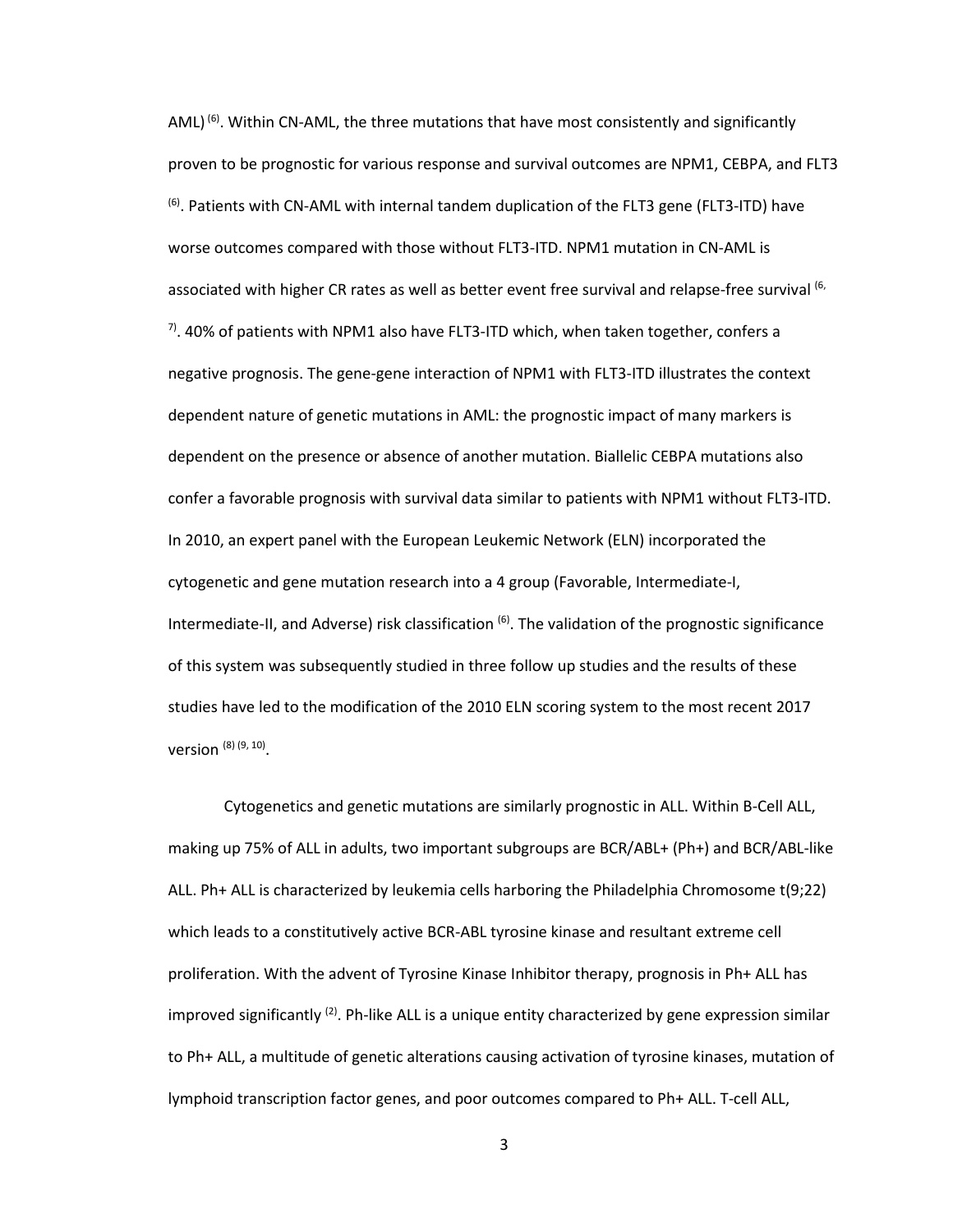accounting for 25% of ALL in the adult population, has similar outcomes to B-cell ALL in adults. It is a genetically heterogeneous disease requiring information on chromosomal translocations, DNA duplications and deletions, mutations, and reregulated gene expression to categorize the most frequent lesions. A unique entity within T-Cell ALL is early T-Cell precursor ALL (ETP ALL), which is easily recognized by flow cytometry due to its distinct immunophenotype. Many mutations have been identified within early T-cell precursor ALL with early evidence suggesting similar genomic background to AML. Similar to AML, the prognosis for ETP ALL is quite poor  $(2)(11)$ (12) .

 Despite their significant prognostic influence, there are limitations to cytogenetics and genetic mutations. Regarding cytogenetics, Grossman et al noted that 20-30% of AML cytogenetics are rare and thus their prognostic significance can only be examined in very large data sets. Furthermore, 45% of AML are CN-AML and thus cannot be further subdivided by their cytogenetics even though they are clinically a highly heterogeneous group <sup>(13)</sup>. Cytogenetic and mutation data also may take >1 week to become available, leading to dilemmas for the clinicians who may need to start treatment immediately. Several studies have looked at whether there are worse outcomes for AML patients with longer time from diagnosis to treatment and have shown no effect for older adults but are inconclusive in younger (<60) patients  $(14)$  (6)  $(15)$ .

# **Prognostic Factors in the Acute Leukemias: Patient-Specific Factors**

 Patient-specific prognostic criteria in acute leukemia include age, performance status, comorbidities, and geriatric assessment. While it has come into question whether age is the most powerful patient-related prognostic factor in the leukemias, its significance is noteworthy  $<sup>(4)</sup>$ . The mechanisms by which advanced age contributes to a patient's prognosis are many. Older</sup> acute leukemia patients have higher frequencies of adverse cytogenetics with lower frequencies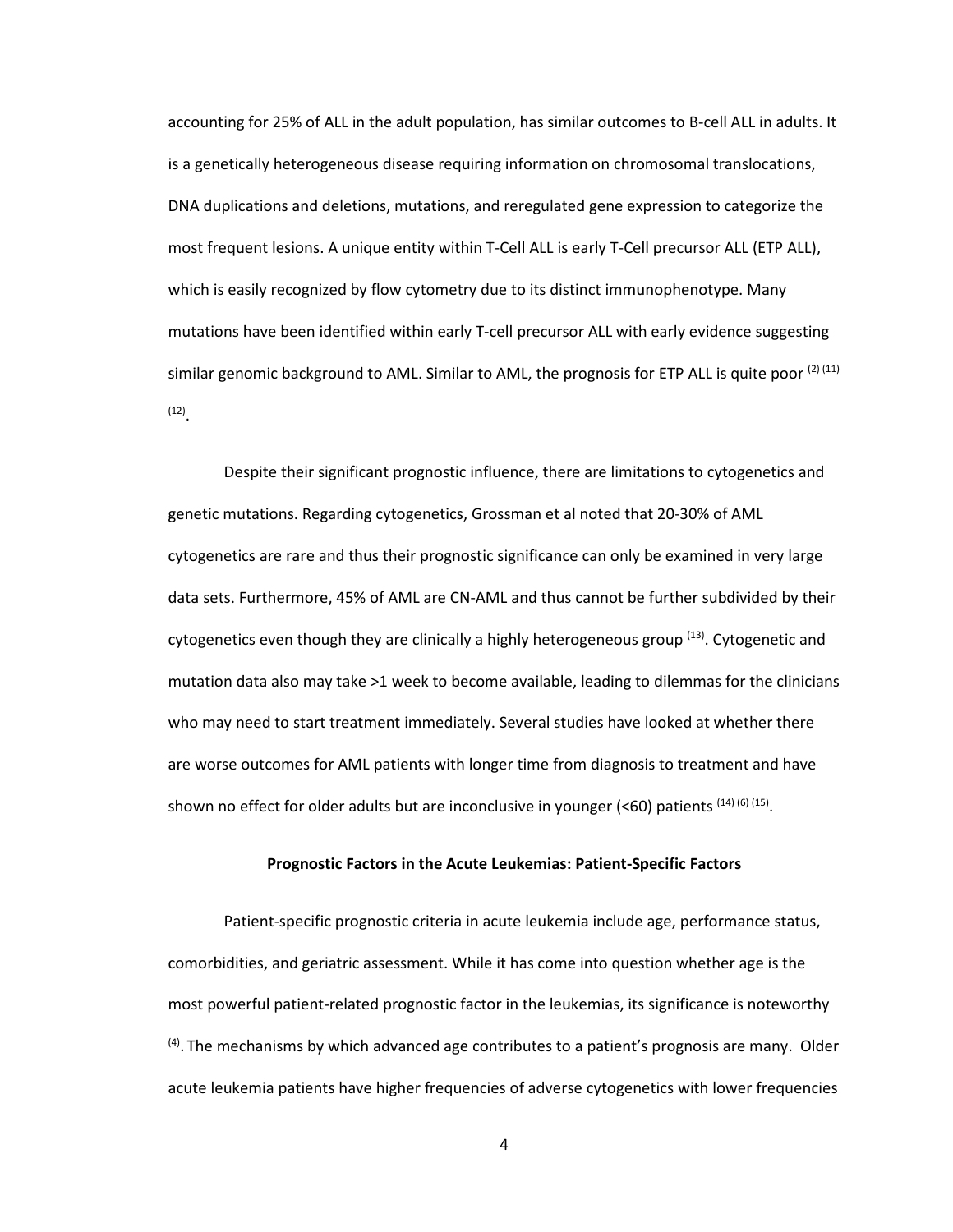of favorable ones, increased expression of multi-drug resistance efflux pumps, and increased secondary AML following Myelodysplastic Syndrome (MDS) or cytotoxic treatment <sup>(11, 16) (17)</sup>. Advanced age is associated with a higher frequency of comorbidities  $(16)$ , leading to contraindications against intensive chemotherapy. Additionally, interactions of patient's medications for their comorbidities with their chemotherapy is possible. Finally, there is a higher frequency of worse performance status (PS)  $^{(16)(11)}$ . After controlling for all these variables age is still independently prognostic <sup>(18)</sup>. Similarly, Applebaum et al found, in adults>65 years of age treated with intensive chemotherapy, outcomes continued to worsen with increasing age even when controlling for cytogenetics  $(17)$ . These findings make the argument that the leukemias in older adults are a unique biological entity when compared to those of younger patients  $^{(17)(19)}$ .

## **Patient-Specific Factors: Performance Status**

 PS is a measure of a patient's physical function. In oncology, one of two PS scales, the Eastern Cooperative Oncology Group (ECOG PS) or Karnofsky Performance Status (KPS), is commonly used. PS is a particularly useful measure in distinguishing those who will not tolerate induction with intensive chemotherapy, as high ECOG PS scores (3-4) predict a decreased chance of deriving benefit from the therapy and a higher likelihood of toxicities  $(20)$   $(17, 21)$ . PS remains independently prognostic when controlling for common covariates, including age  $(22)(23)$ . Importantly, the prognostic importance of PS increases with increasing age. This was demonstrated in a 2006 study by the Southwest Oncology Group showing 30-day mortality rates for patients with an ECOG PS score of 0 were only modestly different (11-15%) for differing ages (55-65,66-75, and >75). In these same age groups with an ECOG=3, the 30-day mortality rates ranged from 29%, 47%, and 82%  $(17)$ . A study of 998 patients >65 years treated with intensive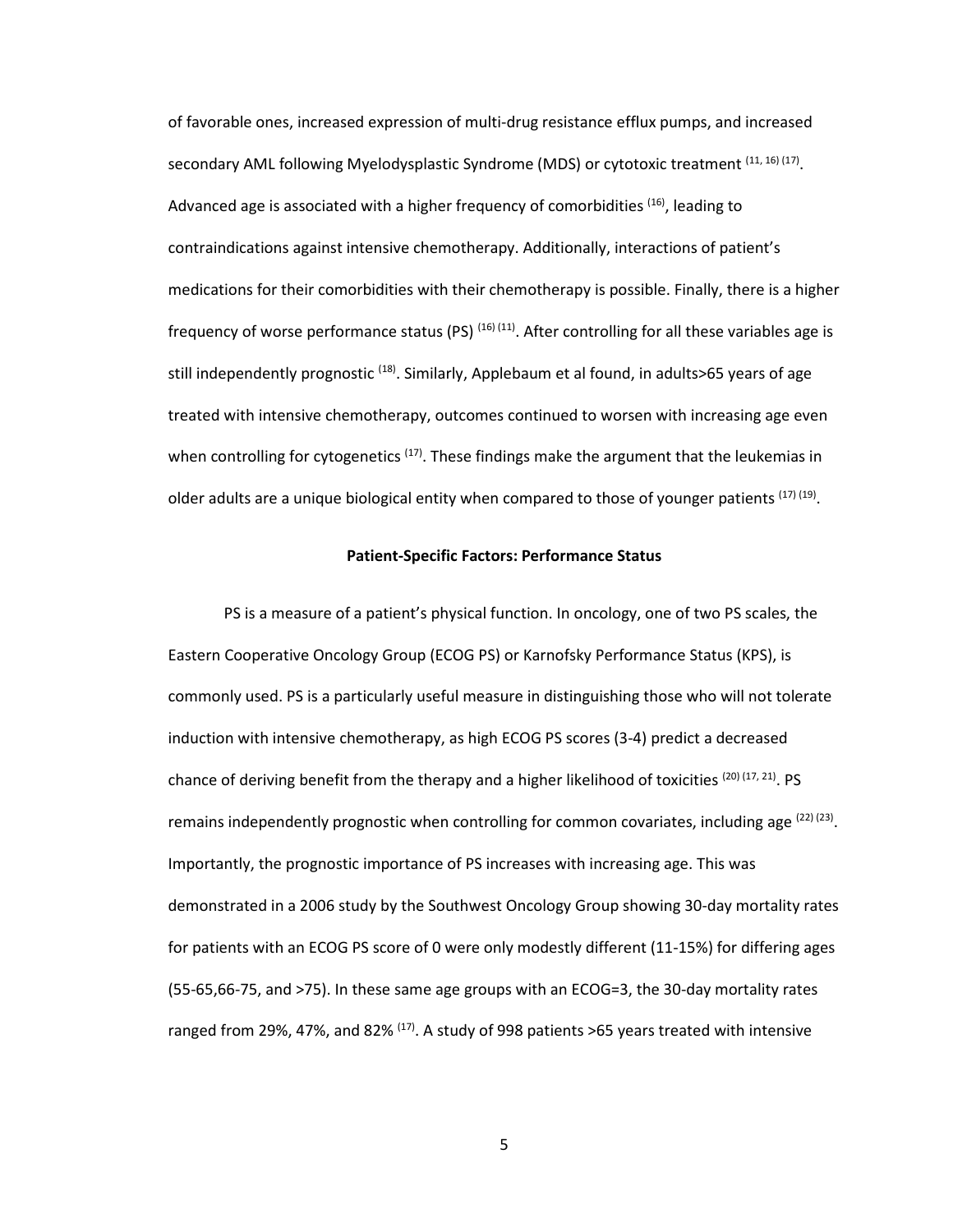induction regimens found a similar result for OS, where OS at one year was 35%, 25%, and 7% for ECOG PS 1,2, and 3, respectively  $(24)$ .

 The main limitations to PS scales are that they lack sensitivity and are highly subjective. Practically speaking, PS scales lack the ability to distinguish those who are fit (similar treatment tolerance to middle-aged patients) from vulnerable (those at higher risk of toxicity), but do have the ability to distinguish those two categories from frail patients (those likely to experience significant toxicity)  $^{(25)}$ . For example, a study of older adults treated with intensive chemotherapy by Klepin et al showed, among patients with ECOG 0 or 1, the identification of significant physical impairments, with 48% impaired in activities of daily living (ADLs) and 54% impaired in objectively tested physical performance  $(26)$ . Similarly, a prospective study of newly diagnosed AML patients by Wedding et al found that those with reported impairments in independent activities of daily living (IADLs) had worse OS independent of PS score and age  $^{(27)}$ . Another study of newly diagnosed MDS and AML patients found that those requiring assistance with ADLs had shorter OS independent of age, cytogenetics, and KPS<sup>(28)</sup>. A final limitation mentioned by Ostgard et al is that patients with acute leukemia often present with severe, acute symptoms which rapidly lowers their functional status. In this setting, the functional PS score given at time of diagnosis is more a reflection of their leukemia severity than normal functional (29).

### **Patient-Specific Factors: Comorbidities**

Older acute leukemia patients commonly have comorbidities  $(11)$   $(30)$   $(31)$ . Comorbidity score is currently measured using either the Charlson Comorbidity Index (CCI) or the Hematopoietic Cell Transplantation Comorbidity Index (HCT-CI). Although both appear to be an appropriate tool for comorbidity assessment, the HCT-CI includes additional conditions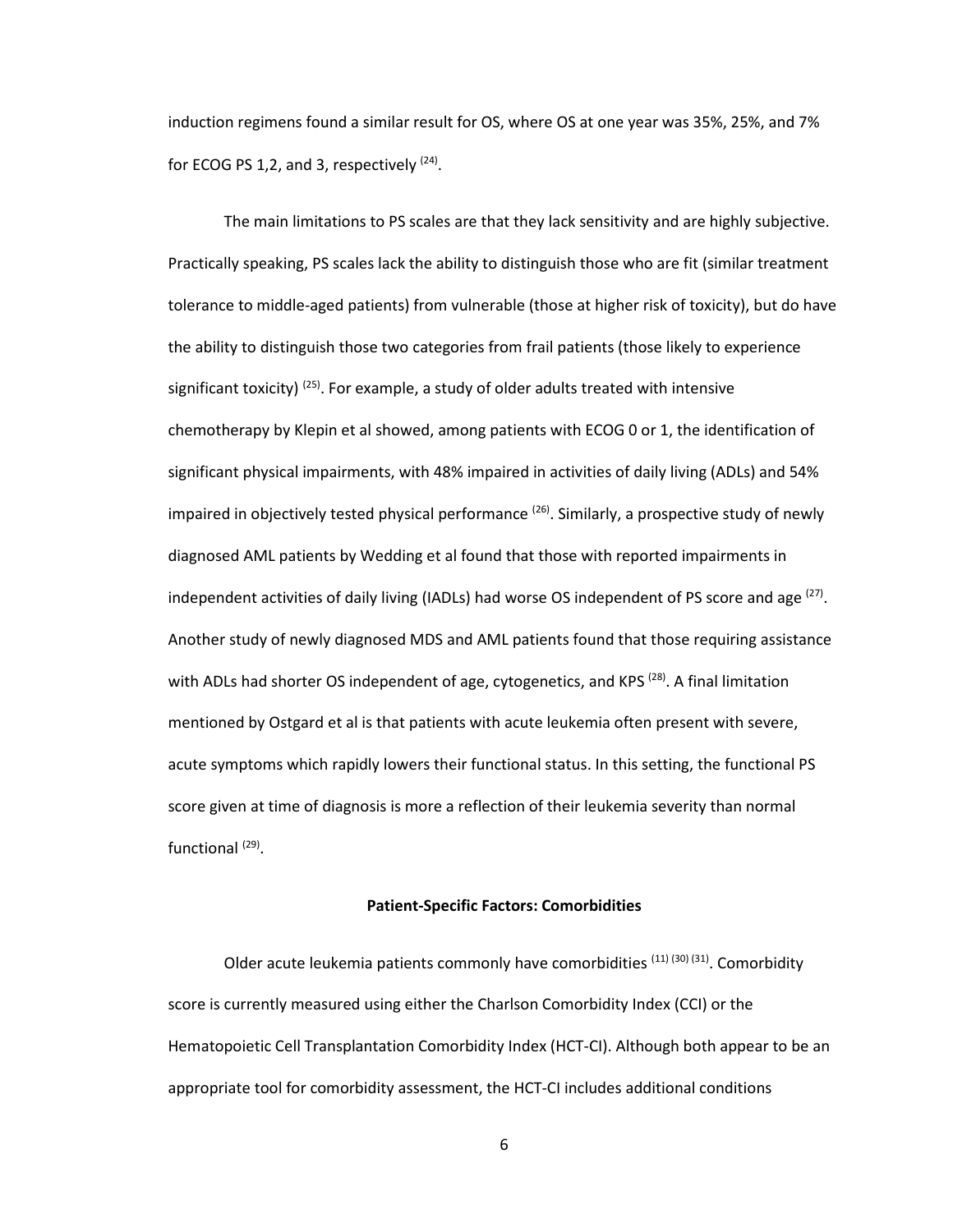compared to the CCI. To illustrate the prevalence of comorbidities in this population, in a study using SEER Cancer statistics containing over 5,000 individuals with AML (median age=78 years) half of them had at least one comorbidity based on claims data <sup>(30)</sup>. Even higher numbers (70-80%) have been found in the older adult ALL population<sup>(3)</sup>. Although the prevalence of comorbidities in this population is not disputed, the prognostic significance of comorbidities is still debated. Ostgard et al found after adjusting for other known covariates (age, cytogenetics, PS, etc…), intensively treated AML patients with CCI score 1 and ≥2, had no difference in short term (90 day) mortality compared to patients with CCI=0, with mortality rate estimates and 95% CIs of 1.09 (0.76;1.56) and 0.96 (0.55;1.96), respectively  $^{(29)}$ . In comparison, Etienne et al, in a retrospective study of 133 older adult patients receiving intensive induction chemotherapy, found CCI (compared to a value ≤1) was independently prognostic for CR (CCI>1 OR=0.29,  $p=0.05$ ) (32). The previously mentioned population study utilizing SEER data found similar findings for the outcomes of OS and 8-week mortality  $(30)$ . As pointed out by multiple authors, despite some disagreement between studies, the available evidence as well as clinical expertise supports comorbidity as a negative prognostic factor and thus the importance of collecting such data <sup>(25) (3)</sup>.

 One key limitation of comorbidities is that many clinical trials for AML do not capture comorbidity data and, despite the scoring tools mentioned above, some do not utilize standardized indices to capture data  $(3)$  (25). Furthermore, questions remain regarding how to adjust treatment plans based on comorbidity burden as well as the prognostic significance of individual conditions<sup>(20)</sup>.

### **Patient-Specific Factors: Complete Geriatric Assessment**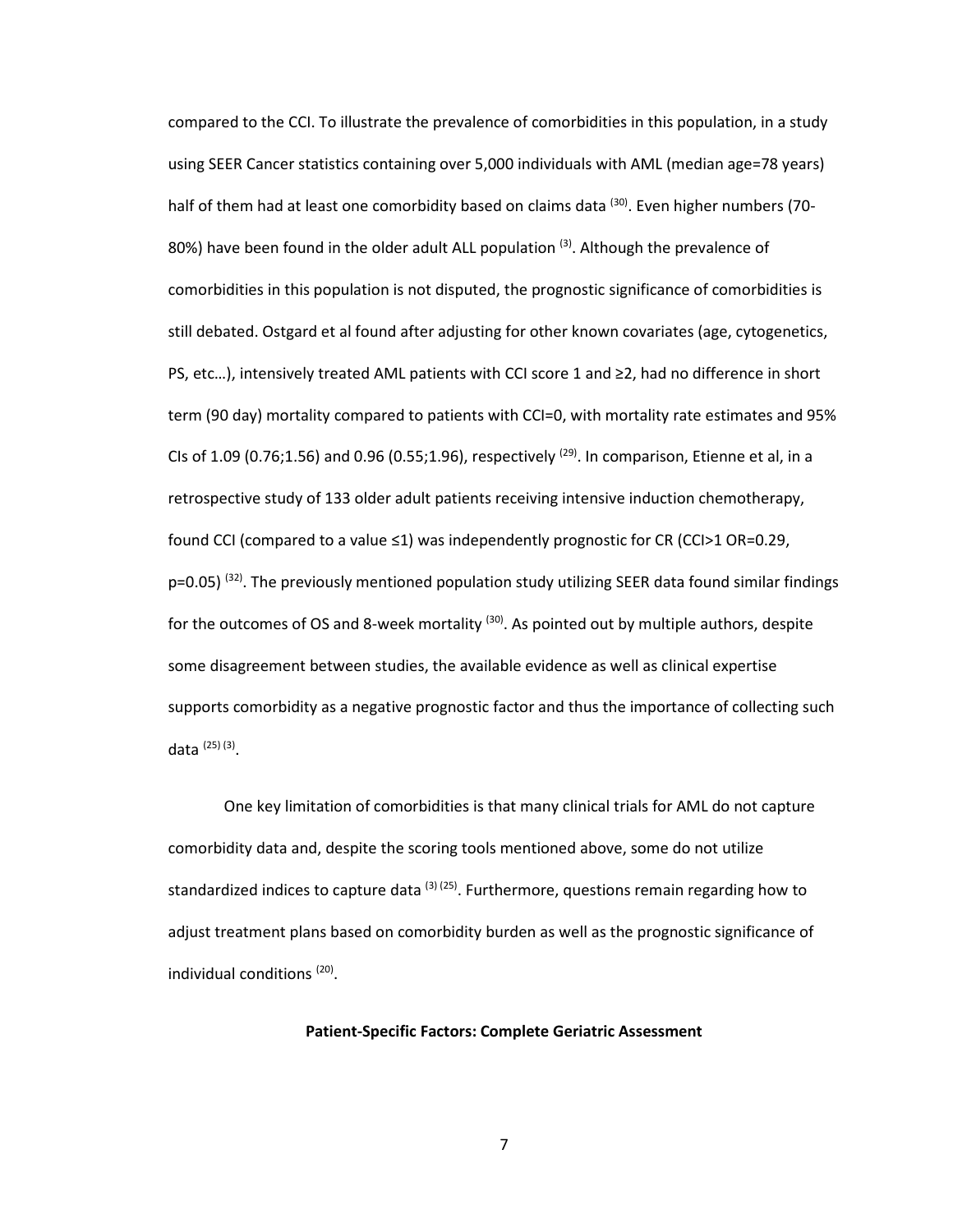Due to a recognition of the shortcomings of PS, comorbidity scores, and age as individual prognostic factors, Complete Geriatric Assessment (CGA) has been developed to be a more thorough tool to account for the complexities of prognostication in the older acute leukemia patient. CGA attempts to adequately assess a patient's fitness by evaluating multiple patient characteristics (physical function, comorbidities, cognitive function, psychological state, social support, polypharmacy, and nutritional status) to allow for the differentiation of fit, vulnerable, and frail patients <sup>(20)</sup>. In a prospective, single institution study involving adults  $\geq 60$ years with newly diagnosed AML and treated intensively, CGA was found to both be feasible and to detect significant variability in valuable patient characteristics that are not routinely captured  $(26)$ . Specifically, even among those with ECOG PS 0-1, impairments in cognition (24%), physical performance (31%), and ADLs (34%) were found, along with distress (50%), depression (26%), and comorbidities (using the HCT-CI) (40%). Most patients had 1 (92.6%) or more (63%) impairments. CGA has also been found to be prognostic in intensively and non-intensively treated AML patients and is suspected to be prognostic in older adult ALL patients as well (3, 28, 31,  $33$ ). Sherman et al, utilizing registry data to collect CGA parameters, retrospectively studied 101 older adult, newly diagnosed AML patients who were either intensively or non-intensively treated. They found, when controlling for other covariates including cytogenetics and secondary AML, difficulty with strenuous activity (HR=2.18; 95% CI 1.19-4.00), pain (HR=2.17; 95% CI 1.19- 3.97), and comorbidity score (HR=1.92; 95% CI 1.18-3.11) were independently prognostic for OS even when patients were ECOG PS 0-1 $^{(33)}$ . Similarly, a study of 107 non-intensively treated newly diagnosed AML and MDS patients found ADLs<100 (HR=2.94), KPS<80 (HR=2.34), and quality of life or 'fatigue' (HR=1.77) all to be independently prognostic for OS. Utilizing these three variables the authors created a fitness scoring system with low (0), intermediate (1-2), and high (3) risk categories which predicted variable OS for each group (774, 231, and 51 days,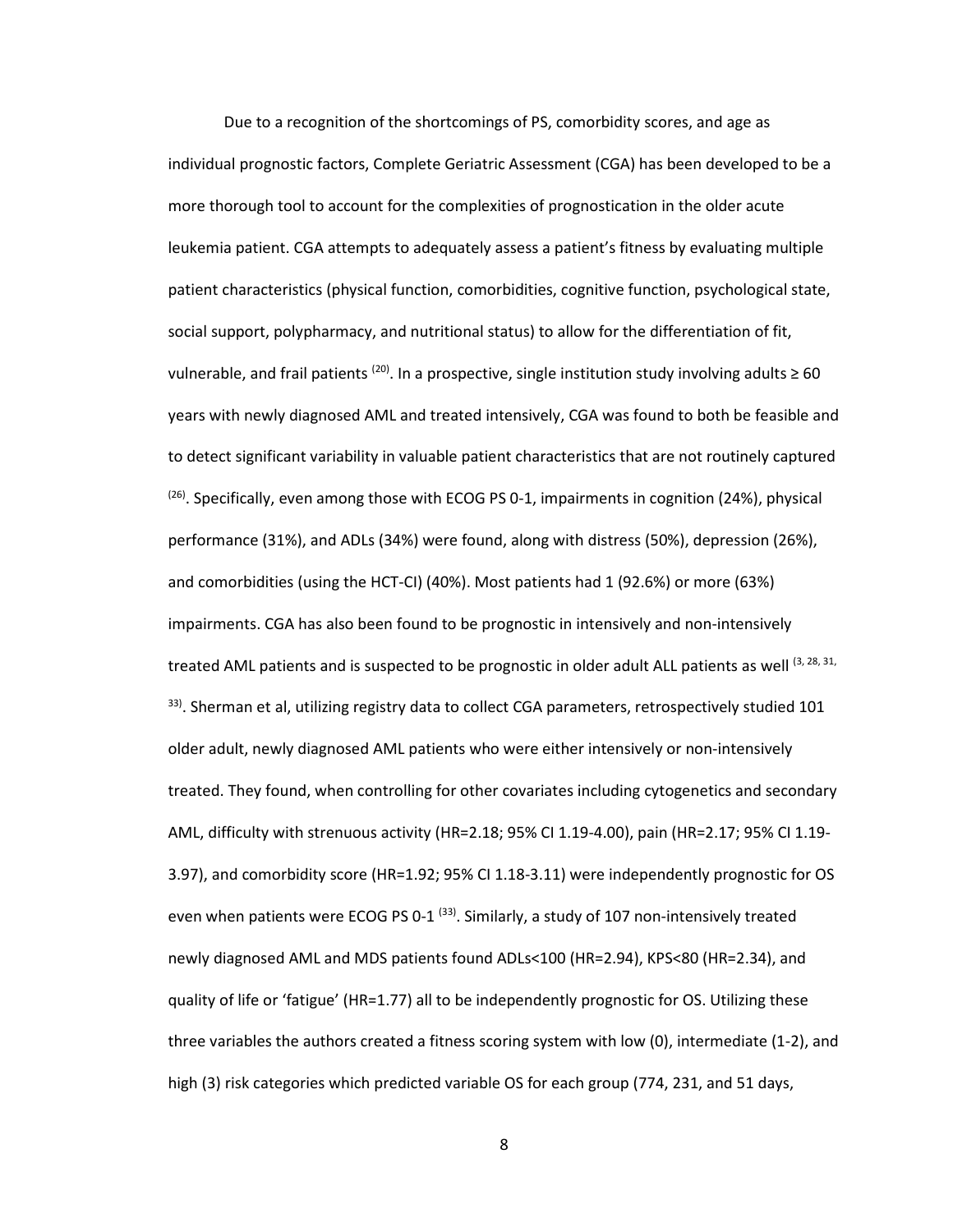respectively,  $p<0.01$ <sup>(28)</sup>. Finally, in 74 intensively treated, newly diagnosed AML patients, Klepin et al, using standardized indices for physical (assessed via self-reporting and Short Physical Performance Battery, SPPB) and cognitive function (MMSE and 3MS), among other measures, found cognitive (3MS score<77, HR=2.5; 95% 1.2-5.5) and physical (SPPB score<9, HR=2.2; 95% CI 1.1-4.6)) function to be independently prognostic for OS after adjusting for common covariates (age, gender, ECOG PS, cytogenetics, prior MDS, and hemoglobin)<sup>(31)</sup>.

 The fact that many of the measures collected in CGA are highly modifiable make it not only a predictive tool but one that may direct interventions to better a patient's chances of tolerating chemotherapy. For example, if a patient were to score low in physical performance, would an intervention improving one's physical performance lower their risk of early mortality? This question is currently being examined <sup>(20)</sup>. Other theoretically intervenable measures are nutrition status, management of comorbid disease, polypharmacy, symptom burden, and fatigue. Continued work needs to be done in CGA regarding validation in large, multisite trials with uniform treatment approaches, specifically focusing on the most predictive and efficient CGA measure to be used in clinical practice  $(25)$ .

### **Prognostic Scoring Systems in adult ALL and AML**

 The standard of care for treatment of both AML and ALL has remained, for many years, intensive chemotherapy and stem cell transplant. However, particularly in the older adult population, there remains considerable disagreement on whether patients should receive intensive chemotherapy, or instead receive low intensity chemotherapy or best supportive care, due to fear of TRM from treatment  $(3, 21, 22)$ . In a retrospective study conducted in 2016 by Ma et al evaluating the treatment patterns of US community oncology practices in newly diagnosed, older adult AML patients, only 5 patients (0.5% of cohort) were given standard induction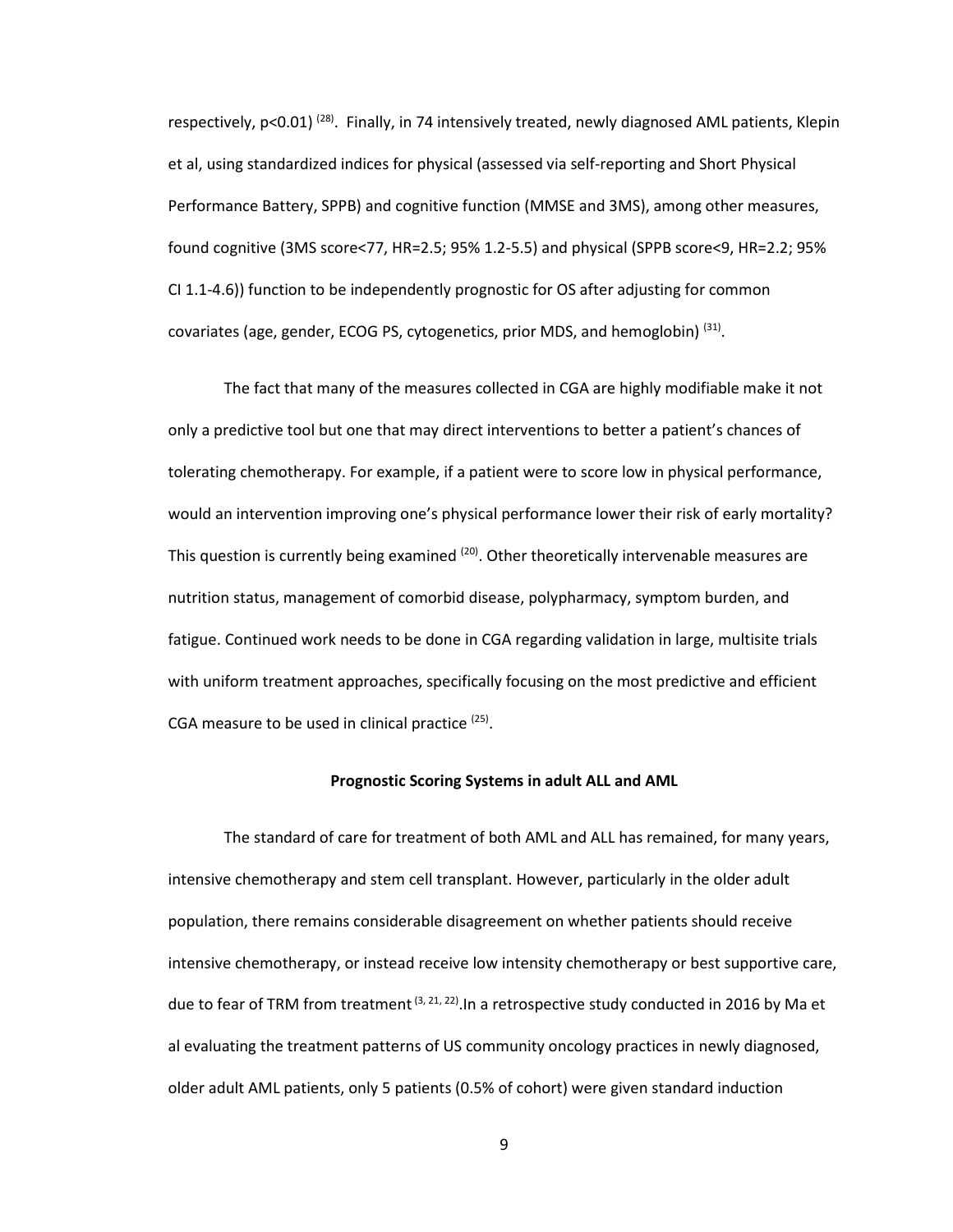chemotherapy, and 43% of patients did not receive any definitive leukemic therapy at all <sup>(34)</sup>. In a study by Juliusson et al using population data from the Swedish Acute Leukemia Registry, 30-day mortality rates were improved in those treated with intensive chemotherapy versus palliation alone in all age groups and PS levels  $(22)$ . Furthermore, improvements in supportive care and better health statuses of patients have led to decreases in TRM <sup>(35)</sup>. However, Kantarjian et al argued that all newly diagnosed AML patients  $\geq$  70 years, except a small (28%) subset of patients with favorable karyotype and 0/4 adverse risk factors (i.e. patients with Age<80, PS 0-1, noncomplex karyotype, and creatinine level  $\leq 1.3$ ), should not receive intensive chemotherapy due to the unacceptably high 8-week mortality rate (36%). In these patients they suggest low intensity therapy or clinical trials comparing low intensity to high intensity chemotherapy  $(21)$ . Few randomized trials have been done to analyze this question, but findings suggest that older patients, if medically fit, may benefit from intensive therapy <sup>(4)</sup>.

There is widespread agreement that there is a subset of AML patients who should receive low-intensity therapy. There is also agreement that a baseline assessment of risk of TRM is necessary before treatment decisions are made. This assessment ought to occur in all AML patients, as older age should not be used as the only factor as it has been shown not to be the most important predictor of TRM  $(7, 21, 31)$ . A number of assessments, in the form of prognostic scoring systems, have been proposed using a combination of data regarding 1) characteristics of the malignancy, 2) laboratory and clinical variables, and 3) patient characteristics, with the exception of CGA. In the Kantarjian study, karyotype, creatinine, age, and ECOG PS were predictive of 8-week mortality ranging from 16%, 31%, 55%, and 71% in those with 0,1,2, and ≥3 risk factors, respectively  $(21)$ . Krug et al created a model for 60-day mortality incorporating presence of secondary AML or prior hematologic disease, molecular/cytogenetic risk, body temperature, hemoglobin platelets, LDH, fibrinogen, white blood cell count (WBC), presence of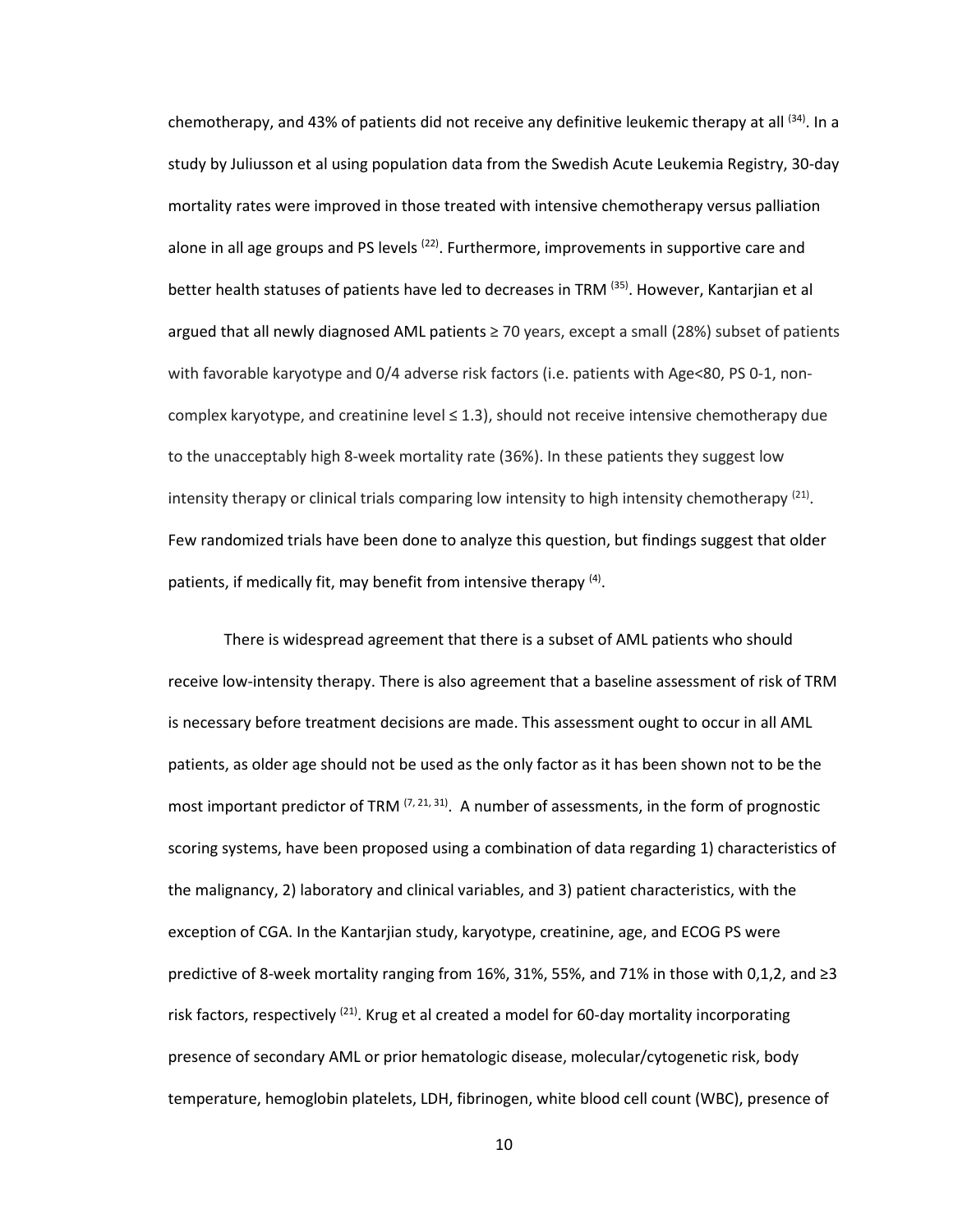infection, and age. They found when cytogenetic and molecular risk data was present predictions of TRM ranged from 6-69% <sup>(18)</sup>. Finally, Wheatley et al utilized cytogenetic risk group, presence of secondary AML, WBC, age, and ECOG PS to define good, standard and poor risk groups, with 1-year survival of 53%, 43% and 16% respectively <sup>(36)</sup>. While promising, these scoring systems rely primarily on patient age as a surrogate measure for key patient specific factors, such as comorbidity, physical function, cognition, and nutritional status, that are known to vary among individuals of the same age  $(25)$ . Furthermore, none of these systems utilize CGA. These limitations are brought up by authors of these studies  $(18)$ , the most recent ELN 2017 guidelines, and multiple other reviews <sup>(4) (7, 37)</sup>. Finally, Ossenkoppele et al point out an inherent limitation of all these scoring systems in that they are all created from data collected from all intensively treated patients which is not reflective of the real world older AML population  $(7)$ .

The combination of these limitations account, in part, for the incomplete acceptance of these risk scoring systems leading, in the end, to a lack of consistent treatment practices for older adults with acute leukemia. The previous discussion can similarly be applied to the older ALL population where, despite our understanding of many prognostic factors, no consensus exists on the specific risk criteria and terminology for defining prognostic subgroups. Several factors have led to this problem. For one, ALL is a heterogeneous disease with many distinct subtypes making it difficult to develop a uniform approach. Furthermore, Gokbuget notes the vicious cycle in adult ALL where poor results in treatment have led to a lack of large randomized prospective trials from which outcomes can be reported which limits understanding of the disease<sup>(3)</sup>.

## **The Case for Bioelectrical Impedance Phase Angle**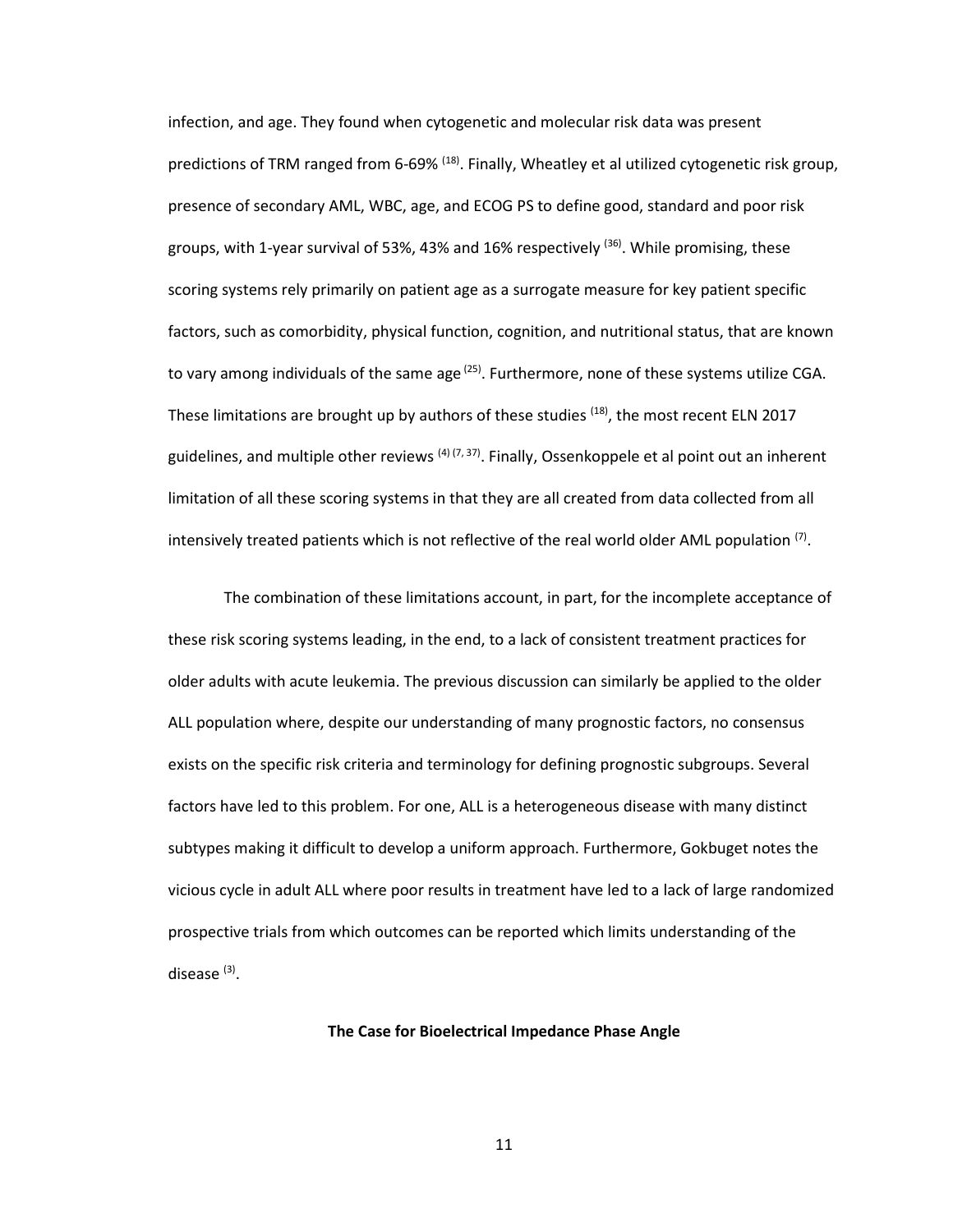For over 30 years, bioelectrical impedance analysis (BIA) has been a method that has been used to estimate the body composition of patients both healthy and unhealthy. Similar to other body composition methods, bioimpedance devices do not directly measure body composition. Instead, they provide indirect estimates from the measurement of resistance of body tissues to an electric current  $(38)$ . BIA is a useful tool as it is non-invasive, relatively inexpensive, can be performed on nearly any patient as it is portable, does not expose the patient to ionizing radiation, is painless, and has both high intra- and inter-observer precision (coefficient of variation=2.7-4.0%)  $^{(39)(40, 41)}$ . Measurements are taken by placing 2 electrodes on the hand and 2 on the foot from the same side of the patient. A small voltage, with fixed frequency of 50 Hz, is applied between the electrodes and the timing of the induced current is measured. The basis of BIA is the conductance of an alternating electrical current through body fluids and the fact that factors within the body impede the electrical current along the way. The body's impedance to the electric current comes from two sources: resistance (R, resistance offered by extra- and intracellular fluid) and capacitance or reactance  $(X_c)$ , resistance offered by cell membranes) (42). More specifically, resistance is determined by total body water (TBW=intracellular fluid (ICF)+extracellular fluid (ECF)) and reactance is determined by the body's proteins, bone minerals, and fat mass (Figure 1). Phase angle (PhA), a raw BIA variable, reflects the contributions of these two variables: (Xc/R) x 180/ $\pi$  <sup>(43, 44)</sup>. From a molecular perspective, PhA is an indicator of cellular health, specifically the electrical integrity of vital cell membranes, and the distribution of water between intracellular and extracellular spaces (45) (46). Higher PhA values suggest large quantities of intact cell membranes and better cell function while, conversely, lower PhA values denote cell death and decreased cell integrity <sup>(43)</sup>. PhA is positively and significantly correlated with lean body mass and body cell mass (BCM) and inversely correlated to the extracellular to intracellular fluid ratio (ECW/ICW) in healthy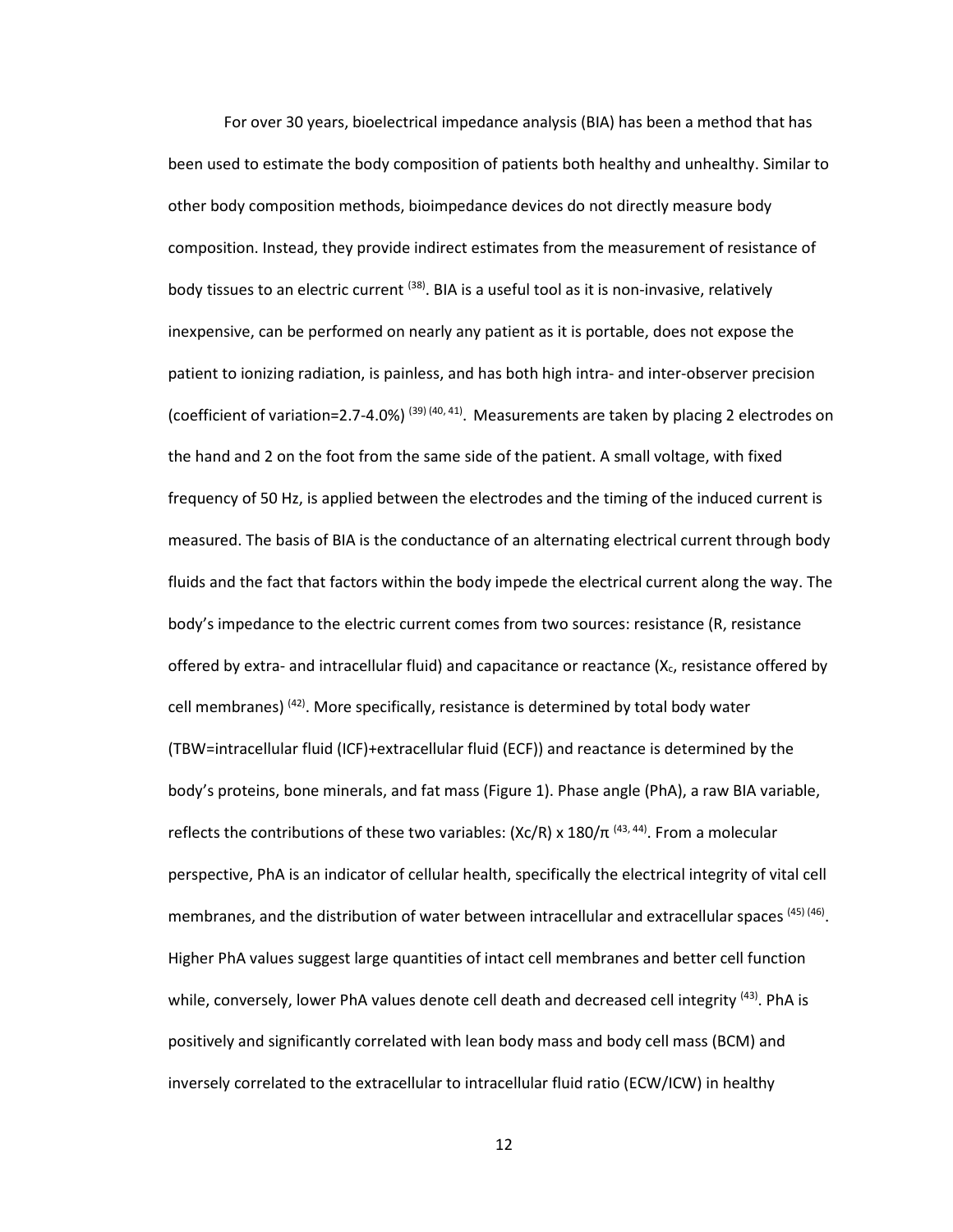adults<sup>(47)</sup>. As disease-related malnutrition is classically characterized by an early shift of fluids from ICW to ECW, leading to an increased ECW/ICW, and decreased BCM, malnutrition has been shown to be negatively associated with PhA<sup>(48)</sup>.

**Figure 1** Resistance and Reactance of Bioimpedance Phase Angle and Their Body Composition Correlates. *Grundman et al., European Journal of Clinical Nutrition, 2015* (49)



### **Determinants of Phase Angle**

The main determinants of PhA values are age, sex, body mass index (BMI), malnutrition, and inflammation. BMI, sex, and age's effects on PhA values have been extensively studied in healthy patients and all contribute via variables effects on cell mass and cell membrane integrity. PhA decreases with age due to decreases in muscle mass and a declining proportion of body water at the expense of increased fat mass. Women have lower PhA values due to decreased amount of muscle mass compared to men. As for BMI, higher BMI correlates with increased number of muscle and fat cells which leads to higher PhA values (50) (51) (41). PhA is often lower in disease states due to influences such as malnutrition and inflammation. In a large crosssectional study of hospitalized patients with the aim to explore determinants of PhA values, inflammation (assessed by C-Reactive Protein, CRP) and malnutrition (assessed by subjective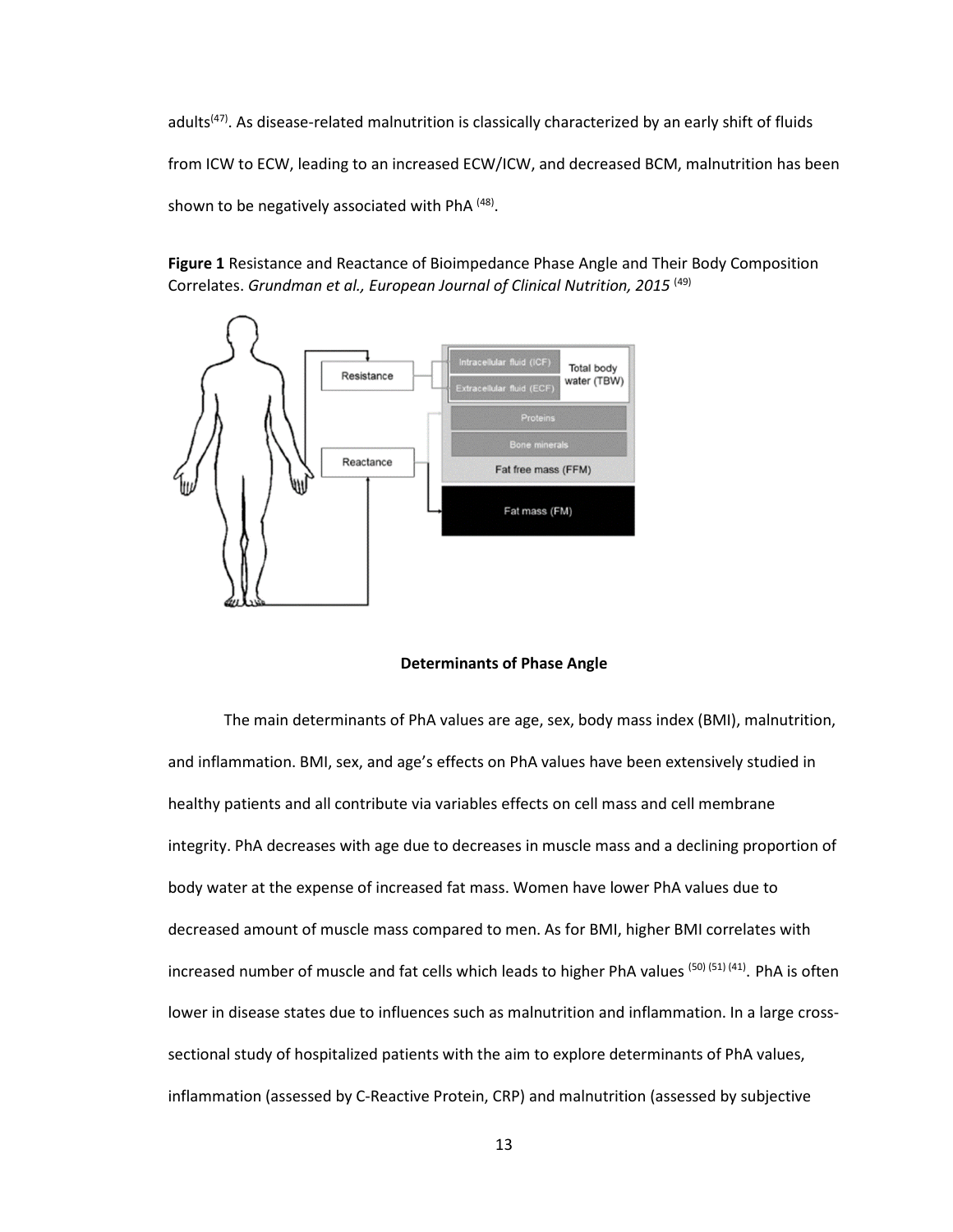global assessment, SGA) were independent predictors of standardized phase angle. As will be discussed further below, standardized phase angle is a Z-score for patient's individual deviation of sex-, age- and BMI stratified mean reference values in order to remove the effects of those variables on the phase angle value and only represent the effect of a patient's disease on the measurement<sup>(52)</sup>. Further studies have shown, in disease-related malnutrition, increased ECW/ICW and decreased BCM are both reflected in the PhA  $<sup>(53)</sup>$  (54). Furthermore, studies in</sup> various types of malignancies have all shown a gradual decrease in PhA with worsening malnutrition determined by SGA or patient generated subjective global assessment (PG-SGA)  $^{(48)}$  $<sup>(55)</sup>$ . For example, in a study conducted by Gupta et al, in 73 patients with advanced (stage III and</sup> IV) colon cancer, overall fair agreement was found between PhA and SGA  $<sup>(56)</sup>$ . Another study of</sup> 137 colorectal and gastric cancer patients, separated into two groups (currently being treated or having finished treatment), with the aim of comparing various objective and subjective assessment tools with regards to how well they correlated with SGA, showed PhA had the best association in terms of sensitivity with the SGA  $(55)$ .

PhA has also been studied and suggested as an indicator of functional status. In a prospective study of 399 cancer patients (majority gastrointestinal, head and neck, and lung tumors), Norman et al found patients with PhA less than the  $5<sup>th</sup>$  percentile, had significantly lower handgrip strength, peak expiratory flow, and KPS score (P<0.0001)  $^{(47)}$ . In a study of Non-Small Cell Lung Cancer(NSCLC) patients by Castanho et al a positive correlation of PhA and KPS score was found (r=0.44; P<0.05)<sup>(57)</sup>. Another study examining the association between PhA and functional and nutritional status in 112 older adult nursing home residents found a significant correlation between PhA and hand grip strength, knee extension strength, and ADLs (r= 0.411, 0.373, and 0.395, respectively, P<0.0001)  $(58)$ .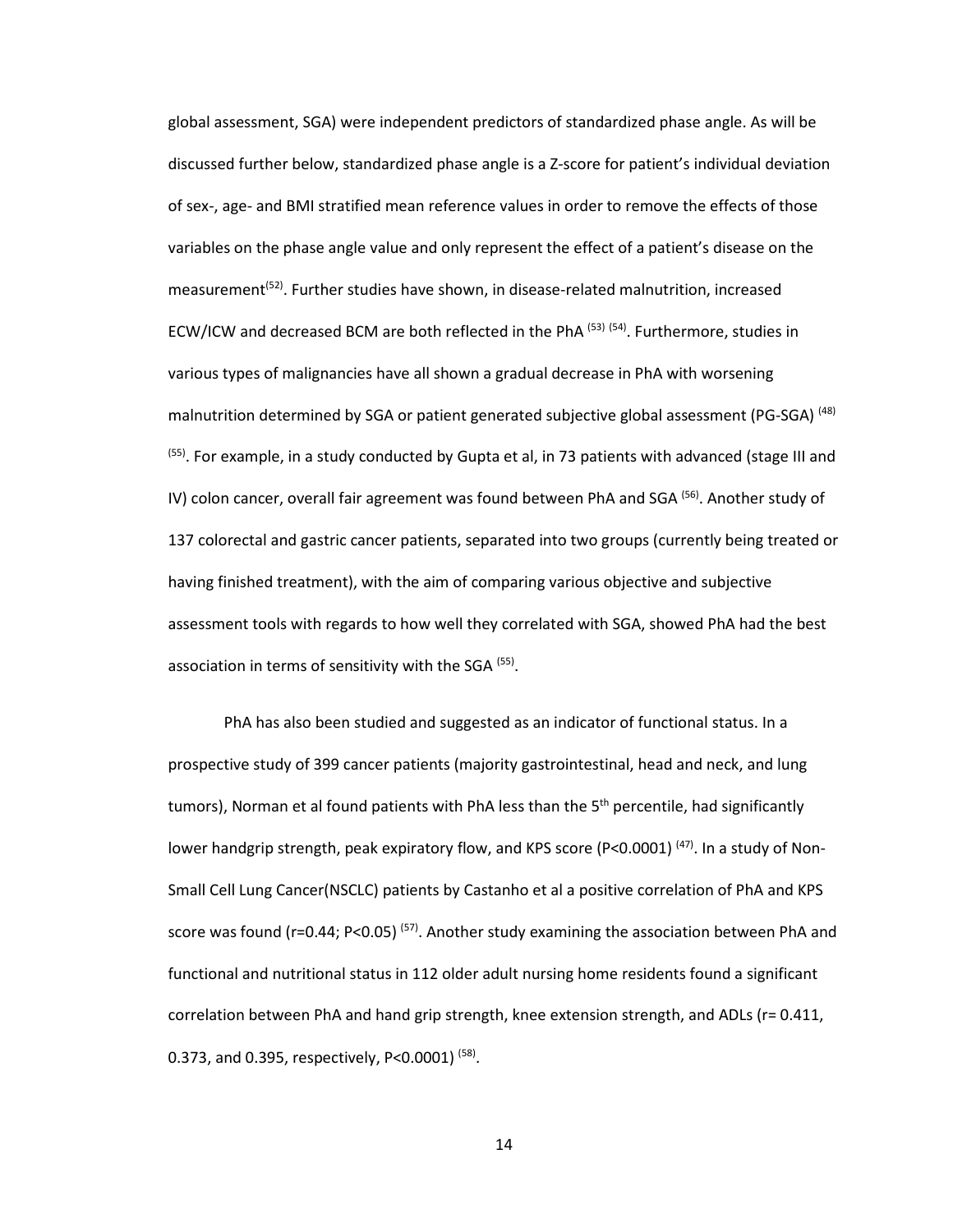#### **Phase Angle and Standardized Phase Angle: Prognostic Significance**

Given that PhA is determined by and reflective of characteristics such as inflammation, malnutrition, and functional status, it is not surprising that PhA has been found to be prognostic in many diseases. It has been found to be prognostic for various endpoints, including mortality and disease progression, in several chronic conditions including HIV/AIDS, end stage renal disease on dialysis, and COPD<sup>(59)(45, 46)(60)</sup>. Additionally, PhA is prognostic for OS and 6 month mortality in many solid tumors, including breast, pancreatic, lung, colon, and hepatocellular carcinoma (61) (44, 57, 62-64). In a study of 259 histologically confirmed breast cancer patients, after controlling for stage of tumor and prior treatment history, Gupta et al found decreased survival in those with PhA<5.6 $^{\circ}$  vs. >5.6 $^{\circ}$  (median survival 23.1 months; 95% CI: 12.2-31.9 vs. 49.9 months; 95% CI: 35.6-77.8, P=0.031)<sup>(61)</sup>. The same group studied 165 patients with Stage IIIb or IV NSCLC and found similar results regarding median survival time, with patients with PhA<5.3 $^{\circ}$ vs. >5.3<sup>°</sup> having median survival times of 7.6 months and 12.4 months, respectively, independent of cancer stage or prior treatment history  $(63)$ . In another study 119 treatment naïve NSCLC patients with ECOG PS 0-2 were prospectively studied to evaluate the association of PhA with survival. In multivariable analysis that included ECOG PS, sex, age, tumor stage, weight loss, SGA, and inflammatory markers, PhA, at a cut-off of 5.8°, remained independently prognostic (HR, 3.02; 95% CI: 1.2-7.11; P=0.011) for OS <sup>(65)</sup>.

As noted by Norman et al, the studies mentioned above generated PhA cut offs within their own study population by using the median or lowest quartile as the cut off value rather than a comparison of a healthy control. Furthermore, these cut offs do not consider determinants of PhA such as BMI and age, and thus values qualifying as "low PhA" could be due to low BMI or older age rather than disease specific determinants. In comparison, reference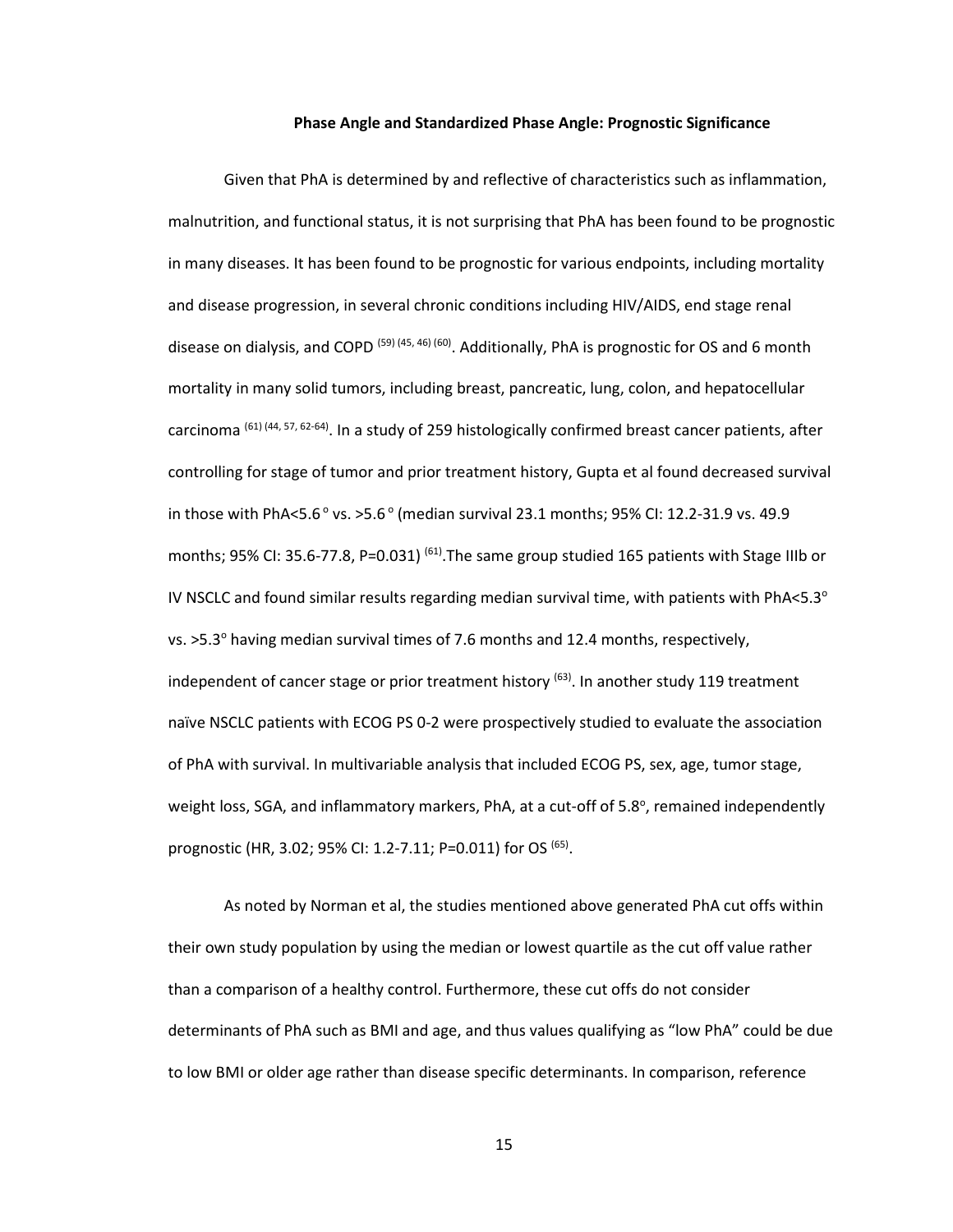values for PhA in the healthy population allow for assessing the individual deviation of a patient in relation to the population average and percentile for that given age, BMI, and sex. Similarly, reference values also allow for the calculation of standardized phase angle (SPhA), whereby a Zscore is calculated as follows: SPhA=(observed PhA-mean PhA/SD of PhA, where mean and SD are reference values. Of those reference values that have been published, only the health German population (n=214,732) are stratified by sex, age, and BMI  $(51)$  (43). Utilizing those reference values, in a study of 399 mixed solid cancer patients, Norman et al demonstrated that the 5<sup>th</sup> PhA percentile is a prognostically relevant (ROC AUC=0.703 for survival) cut off and was predictive of increased 6-month mortality (OR=4.0; 95% CI 2.4-6.8; P<0.001). Paiva et al conducted a prospective observational cohort study to investigate the prognostic significance of the cut off of -1.65, which represents the  $5<sup>th</sup>$  percentile as SPhA is a Z-score, in newly diagnosed, adult mixed cancer patients. In 195 patients, patients with SPhA<−1.65 had a lower survival rate than those with SPhA≥−1.65 (p<0.001). Furthermore, in unadjusted (HR 3.12 CI: 2.03–4.79; p<0.001) and adjusted (HR: 2.35 CI: 1.41-3.9 ;P=0.001) Cox regression the mortality rate was higher in patients with SPhA< −1.65 compared to SPhA≥−1.65. Models were adjusted for social class, race, site of primary tumor, tumor stage, age, and gender <sup>(66)</sup>.

To date, no studies have been conducted examining the prognostic significance PhA with survival in leukemia patients of any age. However, two prospective studies, one in adults and one in children/adolescents, have been conducted in patients undergoing allogeneic hematopoietic stem cell transplant. In the adult population, Urbain et al conducted a prospective study of 105 patients, with hematological malignancies (76.2%: AML, MDS, ALL, chronic myeloid leukemia, and myeloproliferative disorders) as their indication for transplant, in order to analyze the prognostic significance of SPhA at a cut-off of -2.26 (25<sup>th</sup> percentile, Quartile 1 (Q1), of the SPhA in their study sample). In multivariate Cox regression including age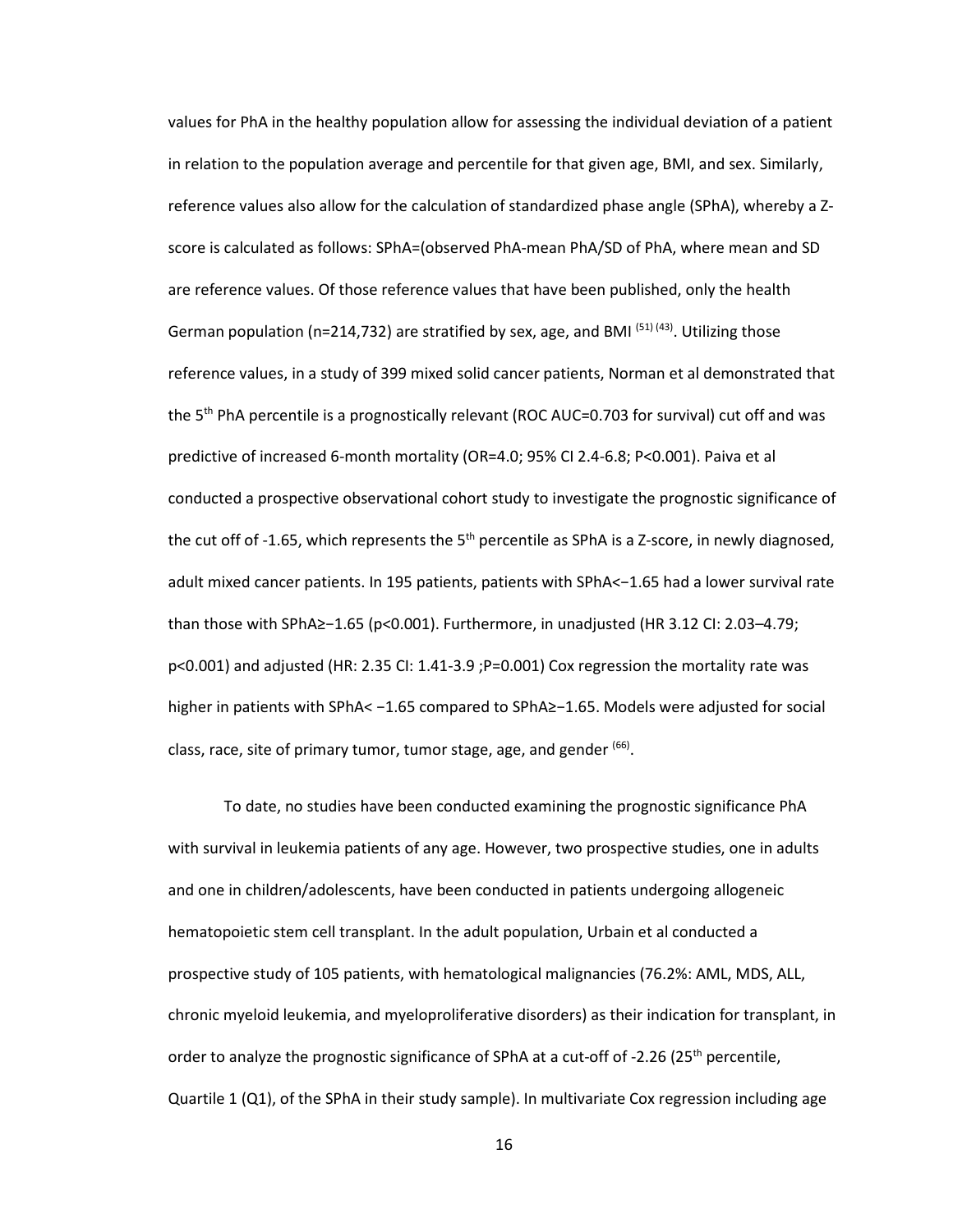and gender-adjusted BMI (10<sup>th</sup> percentile), SPhA (≤-2.26), CRP (≥10 mg/dl), age (≥60), remission status (advanced disease), donor status (unrelated) KPS score (≤ 80), cytomegalovirus serology (+), and HLA-A,B,C, and DRB statuses (incompatible), only Q1 SPhA (HR=1.97; P=0.043), HLA-C incompatibility (HR=2.13; P=0.024), and unrelated donor (HR=2.64; P=0.039) were independently prognostic for 2 year OS. Furthermore, median survival time, relapse mortality, and progression-free survival all showed significant differences between the two SPhA categories. A notable limitation of this study was the utilization of their own determined cut-off value of 25<sup>th</sup> percentile rather than the previously suggested and validated 5<sup>th</sup> percentile of healthy German reference population. The authors note that their patients presented as extremely low SPhA values at admission, making the proposed cut off unusable. Thus, the external validity of this study is limited (66, 67).

In the pediatric population, a prospective study of 67 patients (majority (73%) nonmalignant disease as indication for transplant) and 32 controls was conducted in children and adolescents (3-20 years) undergoing allogeneic hematopoietic stem cell transplant. In this study a SPhA cut off of 0 standard deviation was used as it showed a sensitivity and specificity of 92% and 70%, respectively, for detecting malnutrition based on World Health Organization expected weight for age<sup>(68)</sup>. There was a trend (P=0.054) toward lower SPhA in the transplant versus control group (Mean±SD: 0.61±0.98 and 1.0±0.6, respectively). In Kaplan-Meier survival analysis, patients with SPhA≤0 SD had shorter survival time (Mean survival=129.5 days; 95% CI 100.1- 158.8) as compared to patients with SPhA>0 (Mean Survival=160.4 days; 95% CI 148.5-172.3) and increased risk of mortality (OR=5.163; 95% CI 1.41-18.94; p=0.013)<sup>(68)</sup>.

Due to the limitations mentioned previously regarding patient and disease-specific prognostic factors in acute leukemia, particularly the time necessary for cytogenetic data to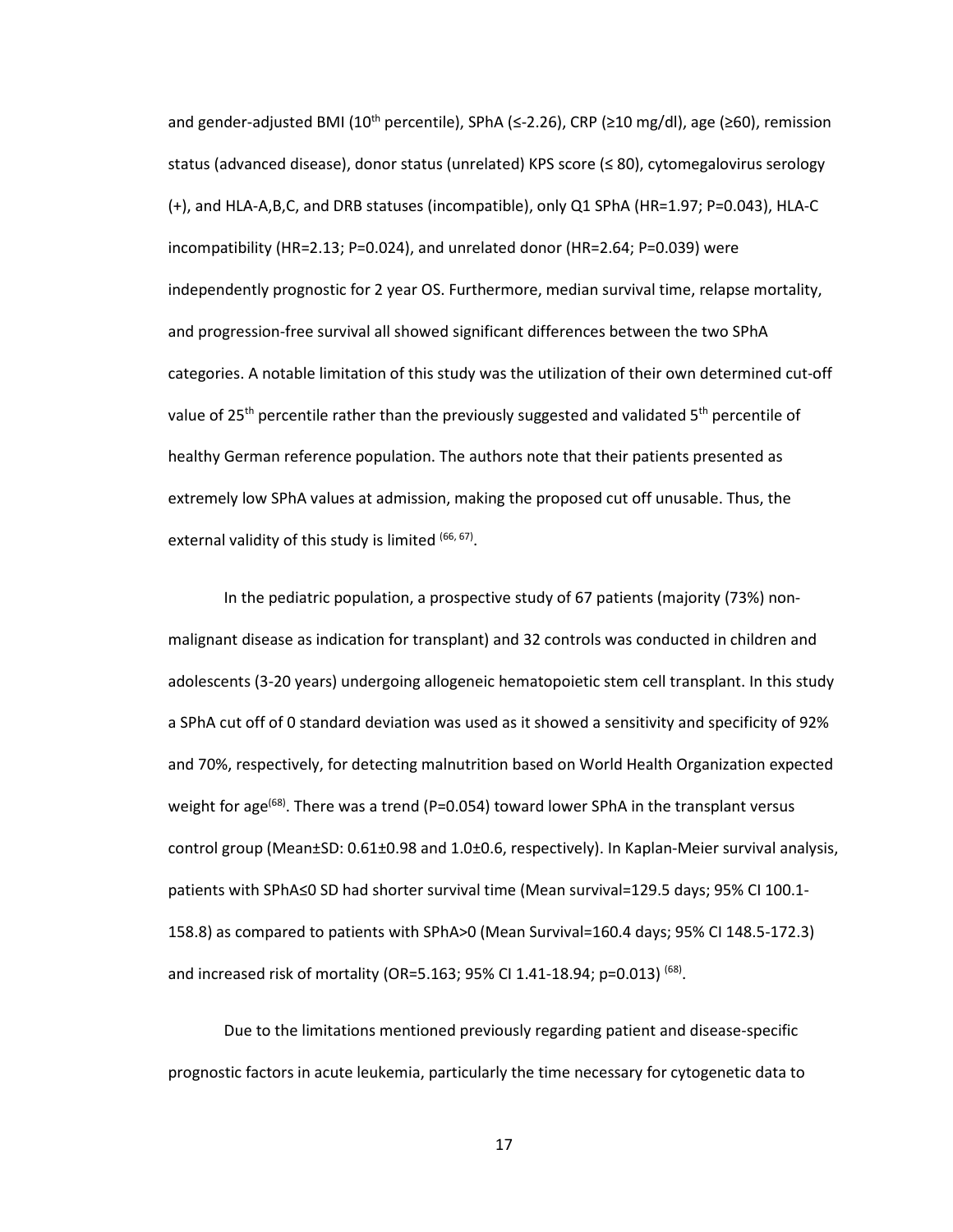become available, lack of sensitivity and tremendous subjectivity of PS scales, the large amount of uncategorized heterogeneity within the older adult population even in patients the same age, and the lack assessment of nutrition status by current geriatric assessment tools, a new tool to address these shortcomings would be beneficial. Given that PhA is painless, affordable, easily reproducible, strongly associated with nutrition and functional status, and validated as prognostic for survival in multiple malignancies and allogeneic-HSCT, a study to analyze the utility of this technology within the adult acute leukemia population is warranted. Accordingly, this prospective observational cohort study seeks to establish the feasibility and prognostic power of SPhA in acute leukemia patients undergoing intensive induction chemotherapy.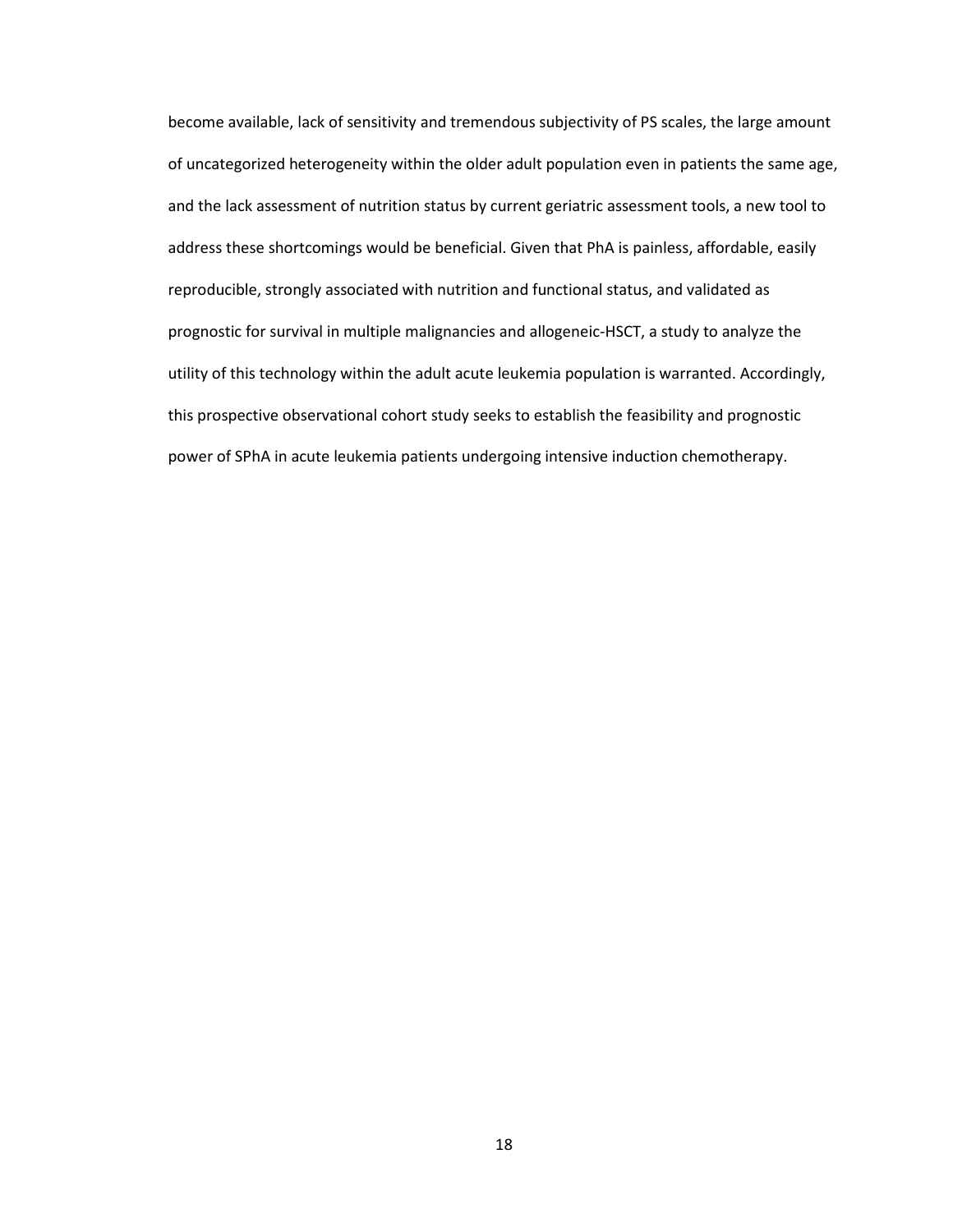### **Specific Aims:**

**Primary Aim:** To evaluate the association between standardized phase angle measured at the start of therapy and TRM (defined as 60-day mortality).

**Primary Hypothesis**: TRM is higher for patients with lower standardized phase angle measurements.

**Secondary Aim #1:** To evaluate the association of the day 14 standardized phase angle, as change in standardized phase angle, and outcomes including: length of hospitalization, transfer to intensive care unit during induction, treatment response (14-day bone marrow response, complete remission), and overall survival.

**Secondary Hypothesis #1**: Decline in standardized phase angle will be associated with increased length of hospitalization, increased transfer to ICU during induction, poor treatment response (poor 14-day bone marrow response and low complete remission), and decreased overall survival.

**Secondary Aim #2:** To document the feasibility of obtaining standardized phase angle measurements on patients hospitalized for treatment of newly diagnosed acute leukemia**.** 

**Secondary Hypothesis #2:** Obtaining standardized phase angle measurements on patients hospitalized for treatment of newly diagnosed acute leukemia will be feasible.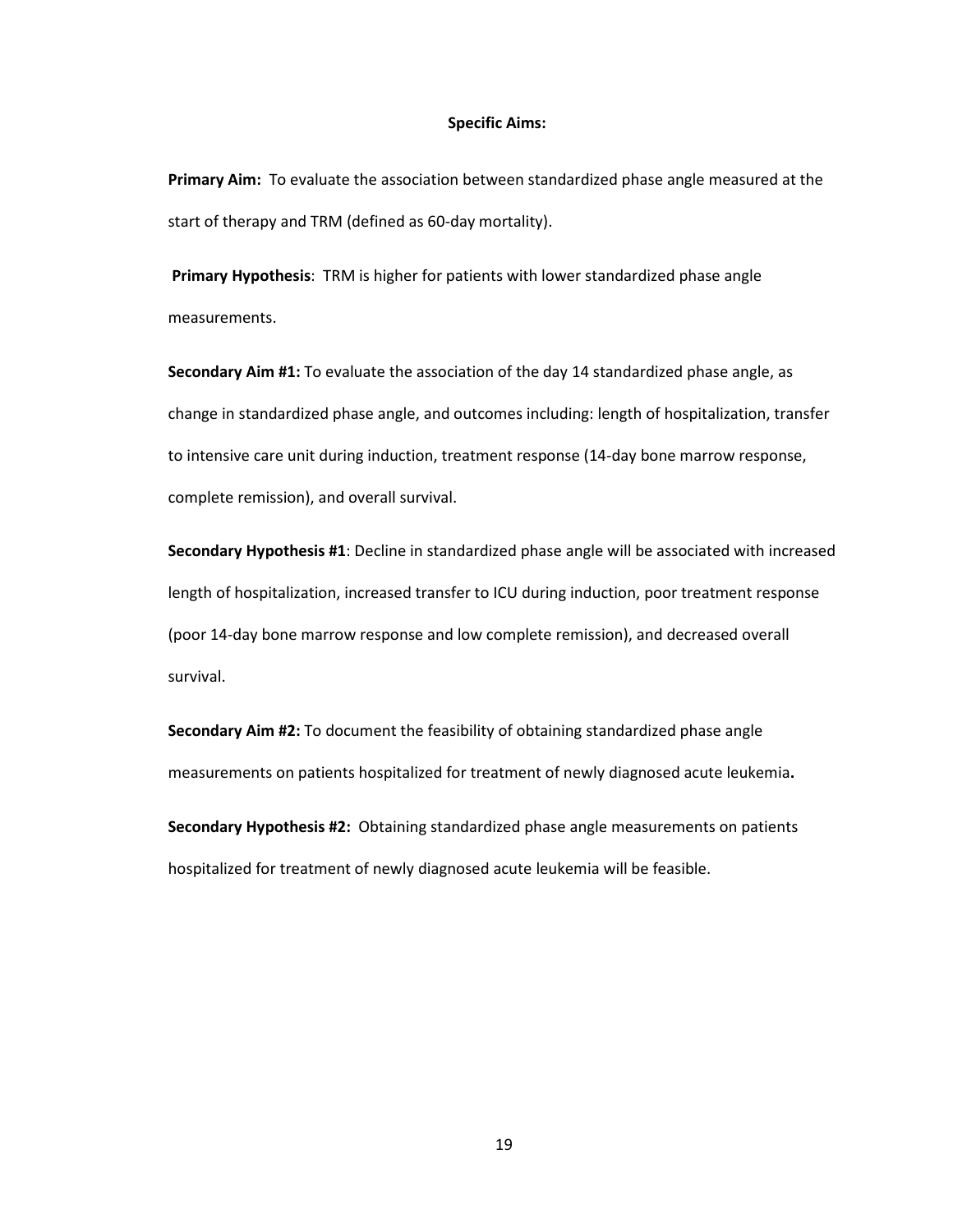### **Chapter 2:**

*The Prognostic Value of Standardized Phase Angle in Adults with Acute Leukemia: A Prospective Observational Study* 

*Authors: Samuel J. Yates, B.S., Susan Lyerly, P.A.-C., Megan Manuel, N.P., Janet A. Tooze, Ph.D., MPH, Heidi D. Klepin, M.D., M.S., Bayard Powell, M.D., Sarah Dralle P.A.-C., Alok Uprety, M.D., Timothy S. Pardee, M.D., Ph.D.* 

# *This manuscript has been formatted in accordance with the journal Blood Advances.*

# *Abstract*

We investigated the predictive value of standardized phase angle (SPhA) on 60-day mortality, overall survival (OS), and length of hospital stay (LHS) for adults with acute myelogenous and lymphoblastic leukemia (AML and ALL). Consecutive patients ≥18 years with newly diagnosed acute leukemia and receiving intensive chemotherapy were enrolled. Phase angle measurements were taken on day 1 of induction therapy for all patients and again on the day of nadir bone marrow for AML patients. Measurements were standardized by BMI, gender, and age to calculate the SPhA. The difference between SPhA at nadir bone marrow compared to day 1 of induction was used to calculate change in SPhA. A cut off of  $25<sup>th</sup>$  percentile was used to dichotomize baseline SPhA. Cox proportional hazards models were fit for SPhA and change in SPhA as predictors of OS and LHS while logistic regression models were used to assess 60-day mortality. Among 100 patients 88% were AML, 56% were female, and mean age was 59 years. Though not statistically significant, OS by Kaplan-Meier analysis was shorter for those below the 25<sup>th</sup> percentile SPhA compared to those above (Median OS: 11.0 months vs. 19.5 months; P=0.09). Lower baseline SPhA was associated with increased incidence of 60-day mortality in univariable (OR=5.25; 1.35, 20.44; P=0.02) but not multivariable analysis (OR=3.12; 0.67, 14.48; P=0.15) adjusted for age, creatinine, and cytogenetics. Increased change in SPhA was associated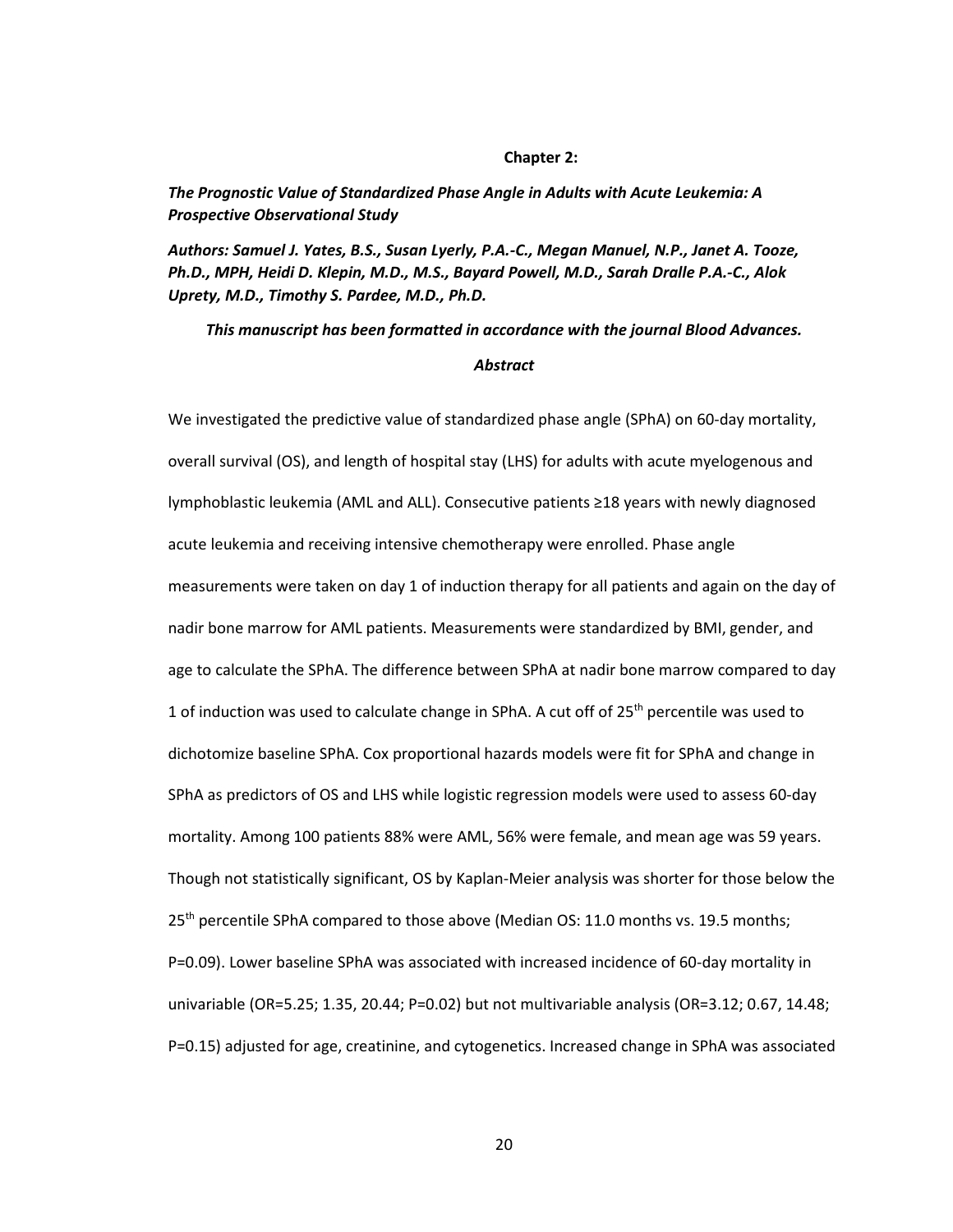with worse OS (HR=1.15; 1.00-1.33; P=0.05) in multivariable analysis. SPhA is an objective measure that may be used to inform risk stratification.

# **Introduction**

The acute leukemias in adulthood are comprised of acute myeloid leukemia (AML) and acute lymphoblastic leukemia (ALL), a group of aggressive, molecularly heterogenous malignancies characterized by malignant, clonal proliferation of myeloid and lymphoid precursor cells, respectively. AML primarily affects older adults (≥60 years) with a median age at diagnosis of 67 years  $(1)$ . Due to its peak incidence at 1-4 years old, ALL is often perceived as a malignancy of children. However, there is another gradual increase in incidence in adults starting at 45 years of age and continuing into the older adult population  $(1)$ . Unlike in the pediatric population where intensive chemotherapy has produced cure rates approaching 90%, ALL in adults remains a tremendous challenge with 5-year survival rates for those 40-75+ years old between 9.1-38.9%  $(2)(1, 3)$ . The same can be said for AML in both the adult and older adult population where the 5year survival rates for AML patients 40-64 years and ≥65 years are 37.9% and 7.1%, respectively  $<sup>(1)</sup>$ . Furthermore, due to the increased fear of treatment related mortality (TRM), there remains</sup> considerable disagreement on whether patients should receive intensive chemotherapy, or instead receive low intensity chemotherapy or best supportive care.

 Much work has been done in the past decades to better discriminate between those patients who should receive intensive chemotherapy and those who are vulnerable to increased toxicity. Tumor-specific factors such as cytogenetics and gene mutations and patient-specific factors, primarily age and performance status, have been used to create prognostic scoring systems for TRM and overall survival  $(OS)^{(8, 18, 21, 36)}$ . Each of these variables has their limitations.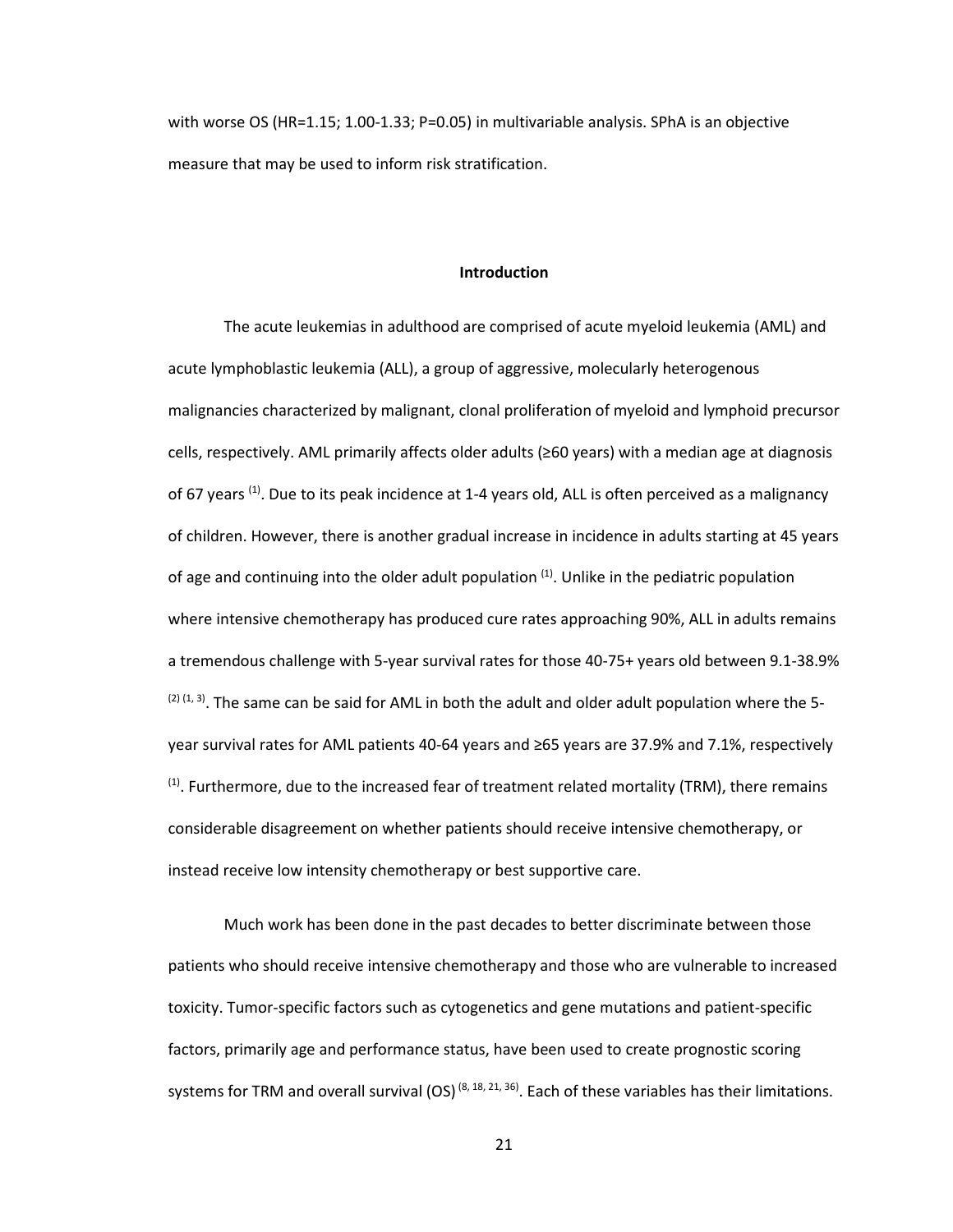Tumor-specific factors may take >1 week to become available  $(14)$  (6) (15). Performance status scales lack sensitivity and are highly subjective <sup>(25) (27, 28)</sup>. Age is primarily a surrogate marker for impairments in nutritional status, cognitive function, physical function, and psychological state (25). The complete geriatric assessment (CGA) has been used in ALL and AML patients in order to better characterize differences between patients of the same age  $(3, 28, 31, 33)$ . However, to this point no CGA tool incorporates nutritional status assessment, a known prognostic factor in AML and ALL patients of all ages (69-71). Furthermore, no nutritional assessment tool (such as BMI, weight, or Subjective Global Assessment (SGA) questionnaires) or any of the various serum markers (albumin, pre-albumin, transthyretin) are consistently used in clinical practice <sup>(71)</sup>.

Bioelectrical impedance analysis (BIA) is a method used to estimate body composition. BIA is a useful tool as it is non-invasive, relatively inexpensive, can be performed on nearly any patient, does not expose the patient to ionizing radiation, is painless, and has both high intraand inter-observers precision (coefficient of variation=2.7-4.0%) (39) (40, 41). Bioimpedance devices do not directly measure body composition but instead provide indirect estimates from the measurement of impedance of body tissues to an electric current <sup>(38)</sup>. The body's impedance to the electric current comes from two sources: resistance (R), determined by total body water, and reactance  $(X_c)$  determined by the body's proteins, bone minerals, and fat mass  $(42)$ . Phase angle (PhA), a raw BIA variable, reflects the contributions of these two variables:  $(Xc/R) \times 180/\pi$  $(43, 44)$ . From a molecular perspective, PhA is an indicator of cellular health, with higher PhA values suggesting better cell function while lower PhA values denote cell death and decreased cell integrity <sup>(43)</sup>. Phase angle is positively correlated with lean body mass and body cell mass and negatively correlated to the extracellular to intracellular fluid ratio (ECW/ICW) in healthy adults. As disease-related malnutrition is classically characterized by an increase ECW/ICW and decreased body cell mass, malnutrition (assessed by pre-albumin, albumin and malnutrition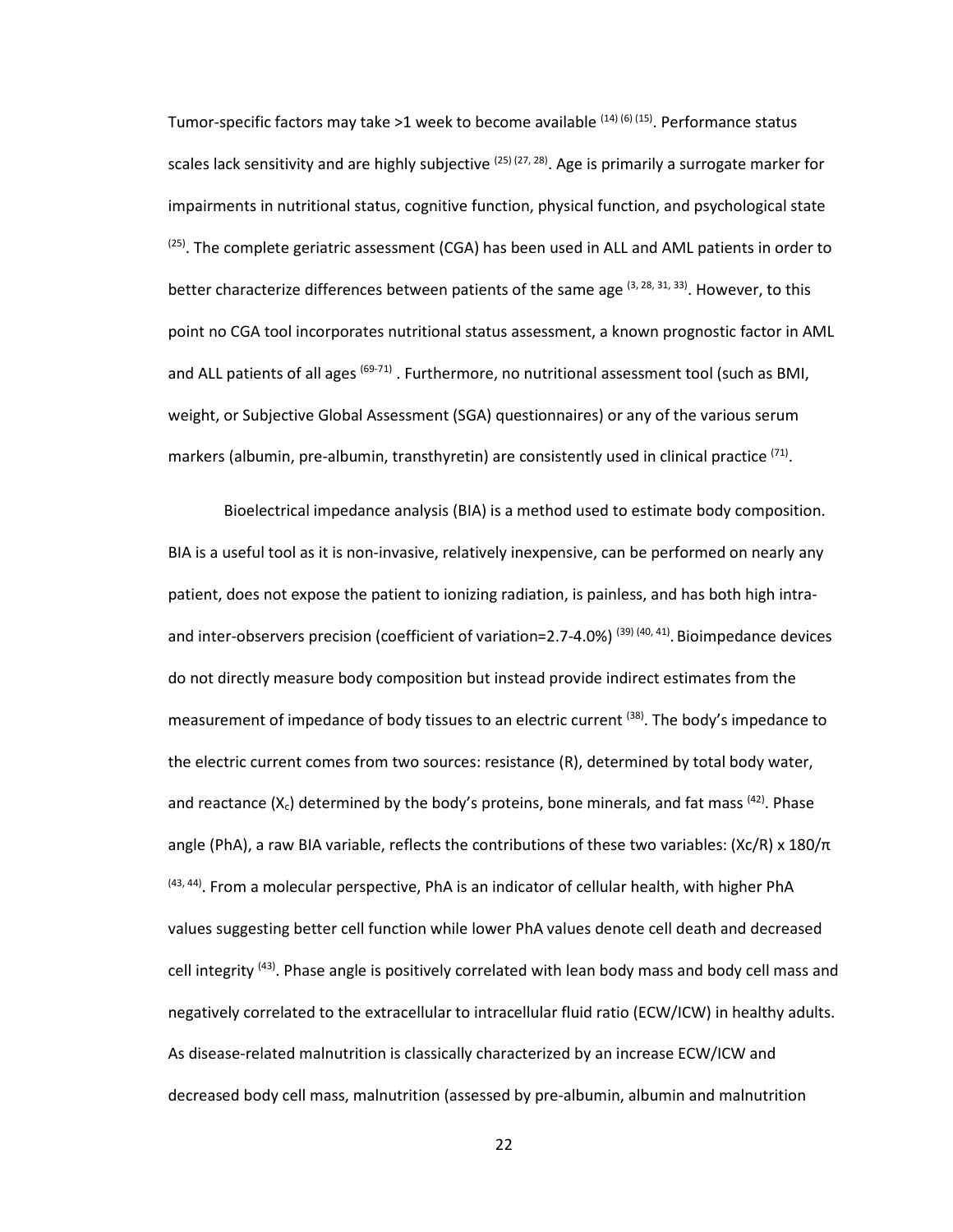questionnaires (SGA and NUTRIC)) has been shown to be negatively correlated with phase angle (48) (52) (43, 56, 72). Due to the contributions of age, sex, and BMI to phase angle measurements, reference values were established and validated in order to calculate the standardized phase angle (SPhA), which controls for these variables. SPhA has proven to be a strong prognostic marker for various survival outcomes in numerous solid malignancies (lung, head and neck, pancreatic, breast, gastrointestinal) and transplant patients (67) (43) (52, 61, 63).

To date, no studies have evaluated the usage of phase angle technology in acute leukemia patients. This prospective observational study thus sought to establish the prognostic significance of baseline SPhA and change in SPhA for TRM and OS in newly diagnosed, adult ALL and AML patients receiving intensive chemotherapy.

# **Patients and Methods**

Study population

Between July 2013 and January 2018 we conducted a single-institution prospective observational study where consecutive patients age ≥18 years who were newly diagnosed with pathologically confirmed AML or ALL were enrolled. Further were criteria included receipt of intensive (non-hypomethylating based) induction chemotherapy, inpatient status, and willing and able to provide written informed consent. Patients were excluded by presence of a pacemaker or defibrillator (due to possible interference of the bioimpedance analyzer with patient's defibrillator or pacemaker<sup>(40)</sup>), pregnant at time of enrollment, or any condition or abnormality which would, in the opinion of the investigator, compromise the safety of the patient. The treating physician at the time of diagnosis chose the treatment regimen before enrollment in the study and recording of phase angle measurements. This study was approved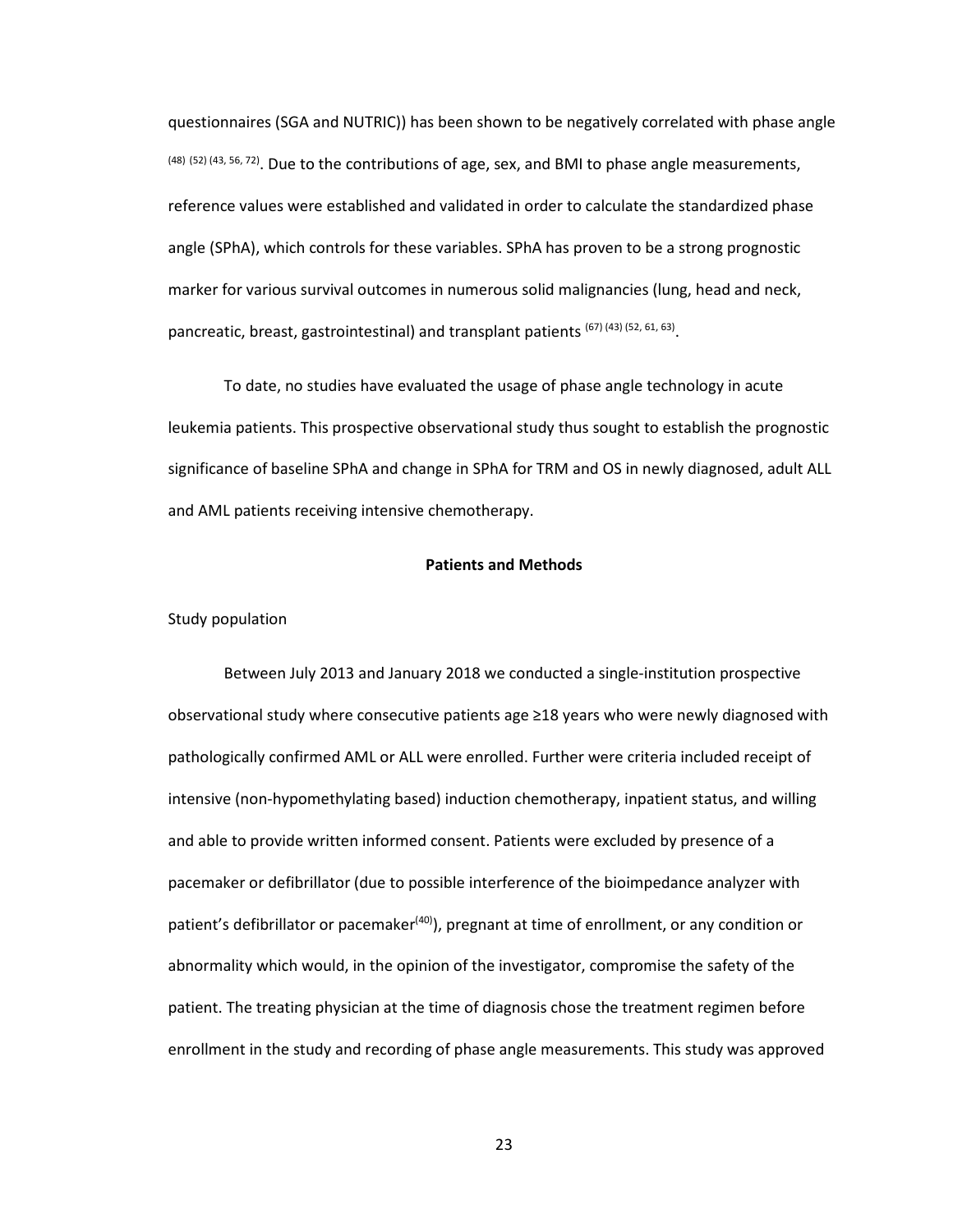by the Institutional Review Board of Wake Forest University Baptist Hospital. All participants provided written informed consent in accordance with the Declaration of Helsinki.

# Study design and data collection

## *Standardized phase angle*

We followed published procedures for PhA measurement collection (40). Measurements were taken by placing 2 electrodes on the hand (ulnar head and first joint of third digit) and 2 on the foot (medial malleolus and base of second toe) on the same side of the patient, generally the right side. Participants were supine with their arms at a 30 $^{\circ}$  angle to their body and legs not touching each other or electrically conductive material of the inpatient bed. A single frequency (50 Hertz) alternating electrical current was then applied and reactance, capacitance, and PhA were recorded from the machine output. Bedside phase angle measurements were recorded (1) on first treatment day for all patients and (2), for AML patients, the same day as the nadir bone marrow (occurring on day 11-14 of induction therapy) on the inpatient ward by the study Physician Assistant. PhA values, in degrees(°), were then used to calculate the SPhA (unit less) via the following equation: (SPhA)=(phase angle-phase angle<sub>ref</sub>)/SD<sub>ref</sub>, where SD<sub>ref</sub> and phase angle<sub>ref</sub> are from the sex-,age-, and BMI-specific reference values from a healthy population  $(51)$ . Repeated measurements were always done on the same side as the first measurement. Height and weight were measured prior to each PhA measurement and were used to calculate body mass index (BMI). All measurements were taken using the Quantum IV bioelectrical impedance analyzer (RJL systems, Clinton Township, MI, USA). To dichotomize the SPhA we considered multiple cut offs:  $25^{th}$  percentile (Q1) for our study (SPhA $\leq$ -0.948 vs. >-0.948), SPhA $\lt$ -1.65 vs. >-1.65, and phase angle<5<sup>th</sup> reference percentile (by age, BMI, and gender) vs. phase angle  $\geq 5$ <sup>th</sup>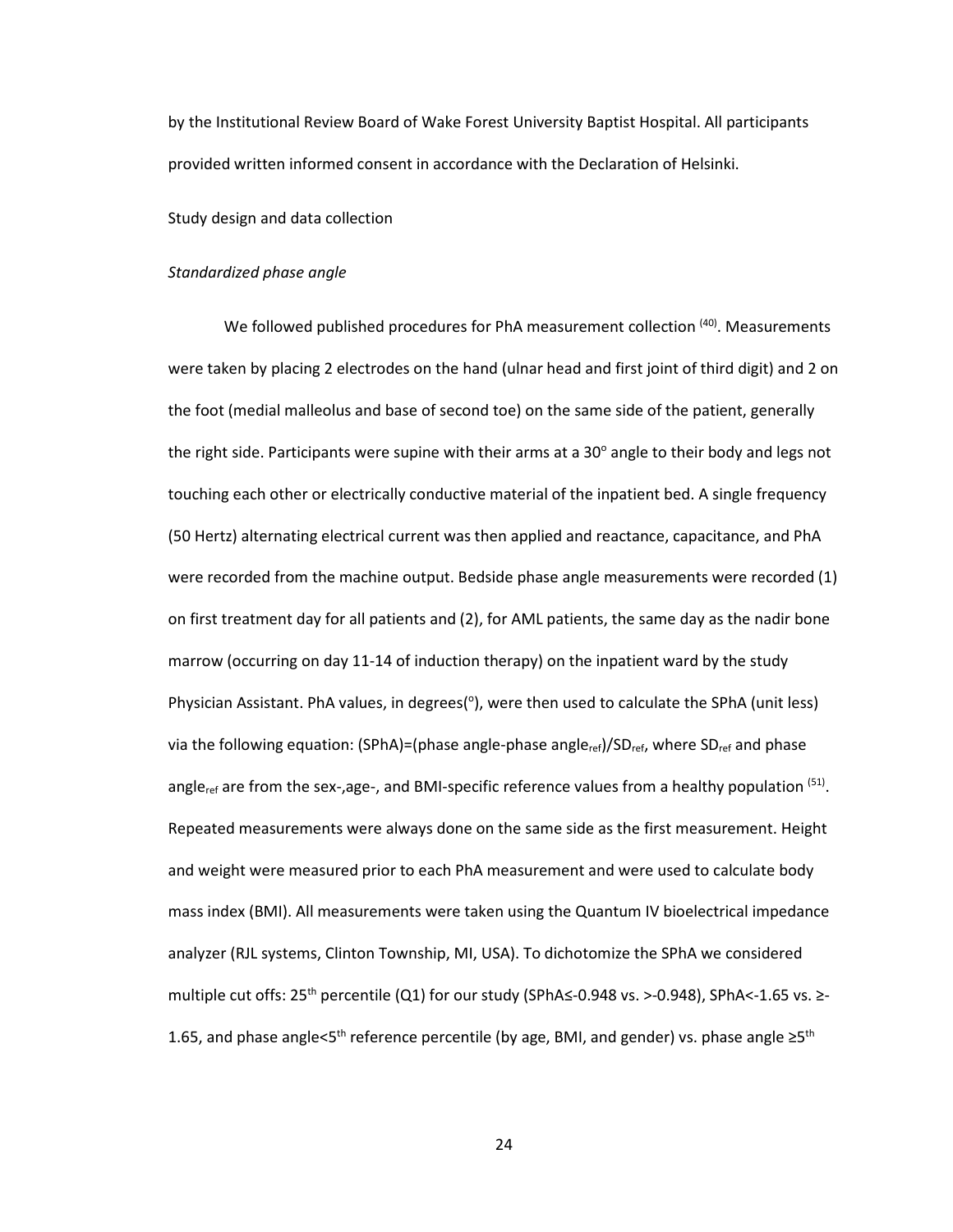reference percentile, based on previous reports<sup>(66) (47) (67)</sup>. The final cut off was chosen by which model had the lowest Akaike Information Criterion (AIC) for goodness of fit.

# *Covariates*

Demographic (age, gender, race/ethnicity), laboratory data and comorbid conditions, assessed by the Hematopoietic Cell Transplantation-Comorbidity Index (HCT-CI), at admission, and treatment data were collected from the electronic medical record. Tumor specific variables with prognostic significance were collected at baseline, including: lactate dehydrogenase level, white blood cell count, creatinine, and cytogenetic risk group from diagnostic bone marrow biopsy according to classification detailed by the Southwest Oncology Group <sup>(73) (24)</sup>. Of note, albumin and BUN values were collected at date of first and second PhA measurement rather than at admission.

### *Outcomes*

The primary outcome of this study was 60-day mortality rate defined as the percent of patients no longer alive at 60 days after first phase angle measurement. A sample size of 102 was chosen as it would give 80% power to detect an odds ratio of 2.1, using a logistic regression model with a two-sided 0.05 alpha level and a 60-day mortality rate of 20%. Secondary outcomes included overall survival (OS), 30-day mortality rate, transfer to intensive care unit (ICU) during induction, nadir bone marrow response, complete remission (CR), and length of hospital stay. Overall survival was measured from date on study to either death or last follow-up in censored patients in accordance with 2010 ELN recommendations <sup>(6)</sup>. Nadir bone marrow response was defined as: hypoplastic marrow with <20% cellularity and <5% blasts. In our study the CR outcome included CR and CRi and was thus defined as: bone marrow blasts < 5%, absence of blasts with Auer rods, lack of extramedullary disease, and independence of red cell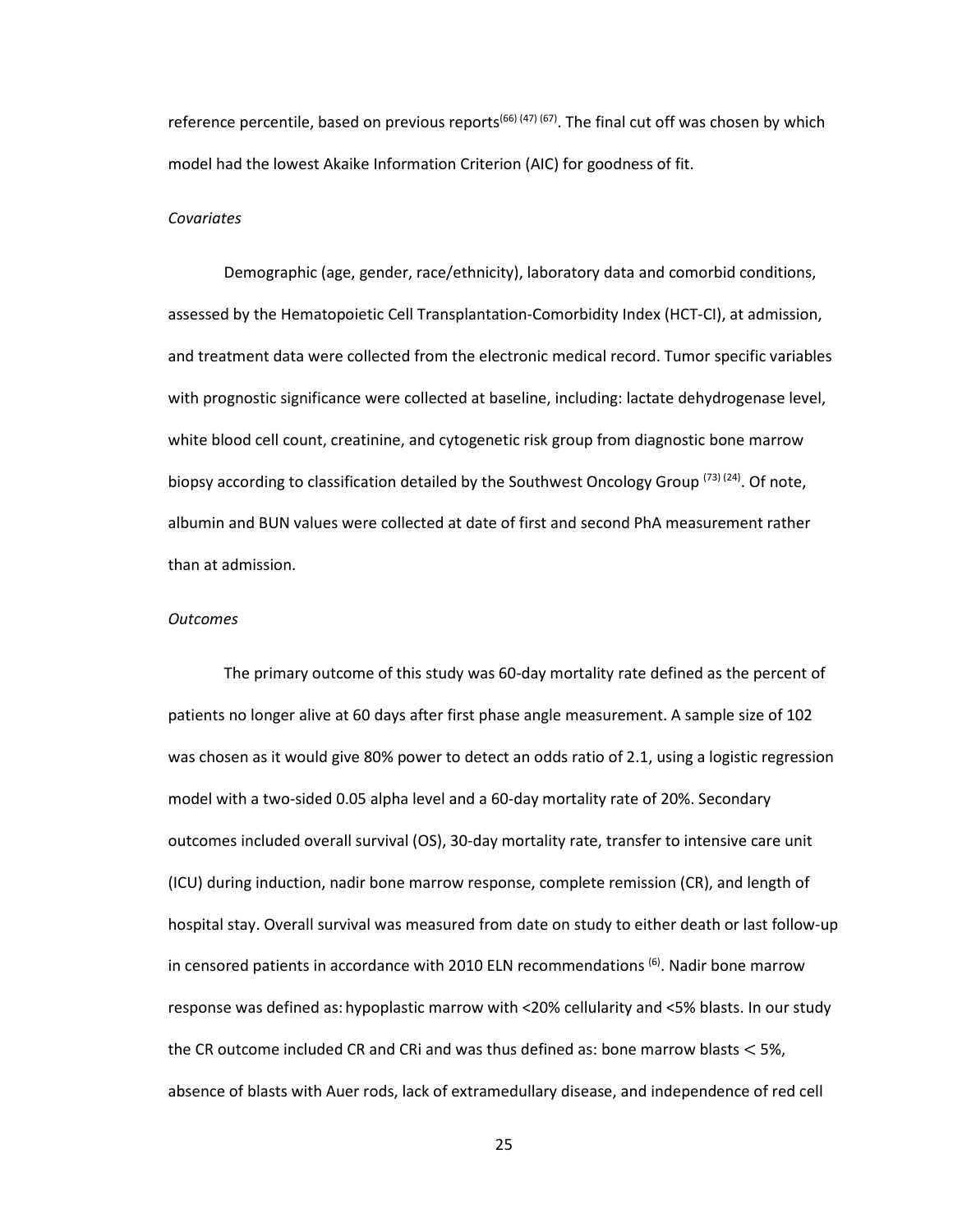transfusions with or without the presence of blood cell count recovery (absolute neutrophil count > 1.0 x 10<sup>9</sup>/L (1000/uL) platelet count > 100 x 10<sup>9</sup>/L (100 000/uL))<sup>(6)</sup>.

## *Statistical analyses*

Means, standard deviations, and frequencies were used to describe baseline patient characteristics including demographics, comorbidity data, labs, cytogenetic risk group, and treatments. Proportions for response data were estimated for all patients. T-tests were used to assess differences in baseline patient characteristics and response rates across the two SPhA categories. To assess differences in categorical variables between the two SPhA groups, chisquare test and Fisher's exact test were used. Baseline SPhA was treated as a categorical measure. All outcomes were analyzed in univariable analysis and in adjusted models for the variables significant for TRM in the model by Kantarjian et al: age, creatinine, and cytogenetic risk group<sup>(21)</sup>. All categorical outcomes (60-day mortality, 30-day mortality, transfer to ICU, nadir bone marrow response, and CR) were modeled using logistic regression. Time-to-event analyses (OS and LHS) were conducted using the Kaplan-Meier method and Cox Proportional Hazards models (multivariable). Differences in Kaplan-Meier curves were assessed by log-rank test. For all analyses only complete data were analyzed. Interactions for age and SPhA were tested for all models and were included in the model if they fit the *P*<0.05 threshold. Subgroup analysis by age (≥60 years), gender, and leukemia type (AML) were conducted for all outcomes in unadjusted and adjusted models. All models were analyzed using change in SPhA (SPhA at nadir bone marrow-SPhA at day 1 of induction treatment). In an exploratory analysis, Pearson correlations were used to assess the association between change in SPhA and continuous determinants of the value (change in BUN, change in albumin, change in weight). Finally, multiple linear regression was used to assess predictors (change BUN, change albumin, change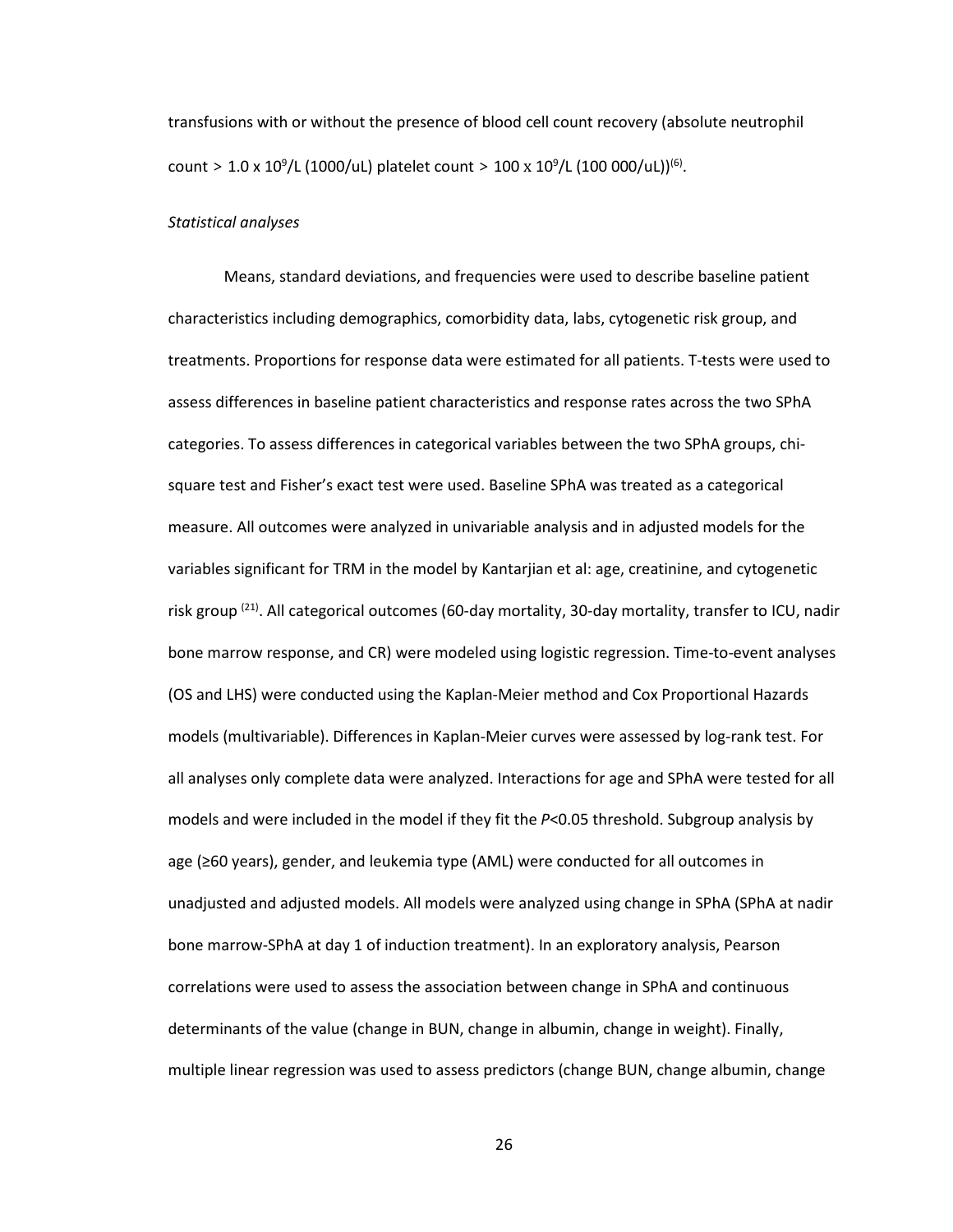in weight, and nadir marrow response) of change in SPhA. Cox regression was used to model the change in albumin with overall survival in an unadjusted model. For Cox Proportional Hazards models the proportionality assumption was assessed and met by visualization of the graph of each covariate predicting the outcome for categorical variables and the plotting of Schoenfeld Residuals for continuous variables. For logistic regression models the linearity assumption for continuous variables was assessed by the Hosmer-Lemeshow test and was met. SAS 9.4 software (SAS institute Inc., Cary, NC, USA) was used for statistical analysis using a two-sided αlevel of 0.05.

### **Results**

### *Participants:*

One hundred two patients were consented, received PhA measurement at baseline, and completed follow up. 100 patients, 88 AML and 12 ALL, were included in the analysis. One patient was excluded due to not receiving intensive chemotherapy and the other due to having an outlier SPhA measurement (SPhA>15). Sixty-nine of the 85 (81%) patients eligible for second PhA measurement underwent the measurement. Most common reasons for those who did not receive second PhA measurement included interference of measurement due to machines present in ICU (n=3) and *C. difficile* infection (n=4). For full list of missing data please see the Supplementary Materials (Table 1). In addition, two cytogenetic test results were missing.

# *Descriptive data:*

Of the 100 patients, 88 were AML, mean age was 59 (SD 14.6) years, and 56% were female (Table 1). Mean laboratory values indicated anemia, high levels of lactate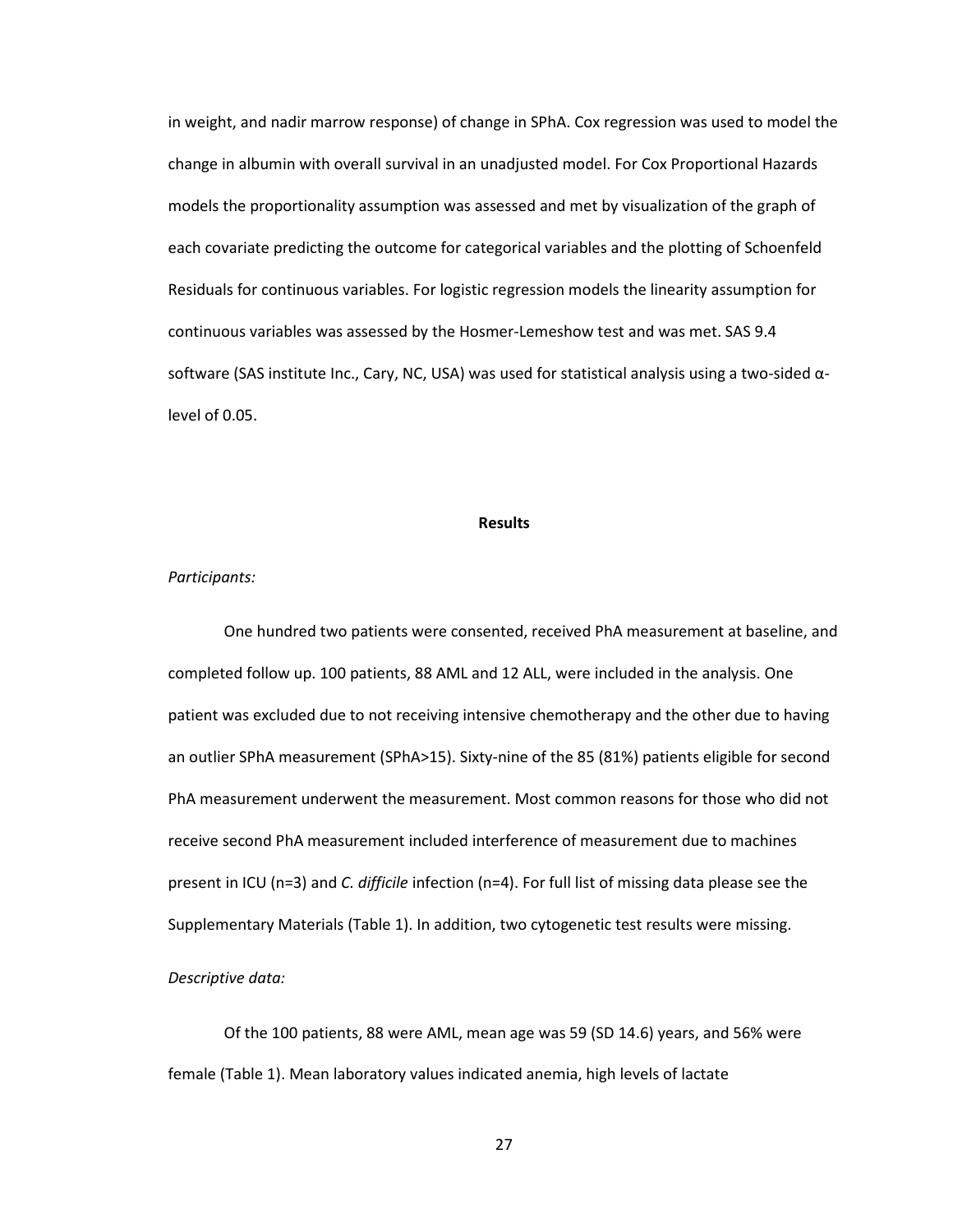dehydrogenase, leukocytosis, and hypoalbuminemia. Only 4% had favorable cytogenetic abnormalities. 35% of the cohort showed significant comorbidity burden (HCT-CI≥3) at diagnosis. For those with AML, 80% received standard induction therapy with anthracycline and cytarabine (7+3) or alternative anthracycline and cytarabine-based induction regimens. All but two patients with ALL received the regimen per CALGB 10102 (ClinicalTrials.gov Identifier: NCT00061945). Between the two SPhA groups there were significant differences found between mean age and albumin (Table 1). SPhA means and SDs at baseline, nadir bone marrow, and change in SPhA measurements were 0.36 (1.99), 0.03 (2.21), and -0.05 (2.04), respectively (Table 2).

Of the 16 patients who did not receive a second PhA measurement, 9 of those were due to reasons where the patients were particularly ill (ICU machines leading to interference with measurement (3), patient with C. difficile infection (4), study team felt it inappropriate to gather measurement while patient was contemplating hospice after their nadir bone marrow showed poor response (2) (Supplemental Table 1).

# *Outcomes data:*

Outcome data for complete remission, nadir marrow response, 30- and 60-day mortality, and requirement of ICU stay by overall cohort and AML subgroup are shown in Table 3. SphA was used in a categorical form using the cut-off of  $25<sup>th</sup>$  percentile (-0.948) due to it having the lowest AIC (529.37) compared to SPhA=-1.65 (AIC=531.48) and phase angle<5<sup>th</sup> reference percentile (by age, BMI, and gender) (AIC=530.80) Statistically significant differences between the SPhA groups were seen in the proportion of patients dying within 60-days both in the overall cohort and in the AML subgroup, but only the overall cohort difference was significant (P=0.02 and P=0.06, respectively).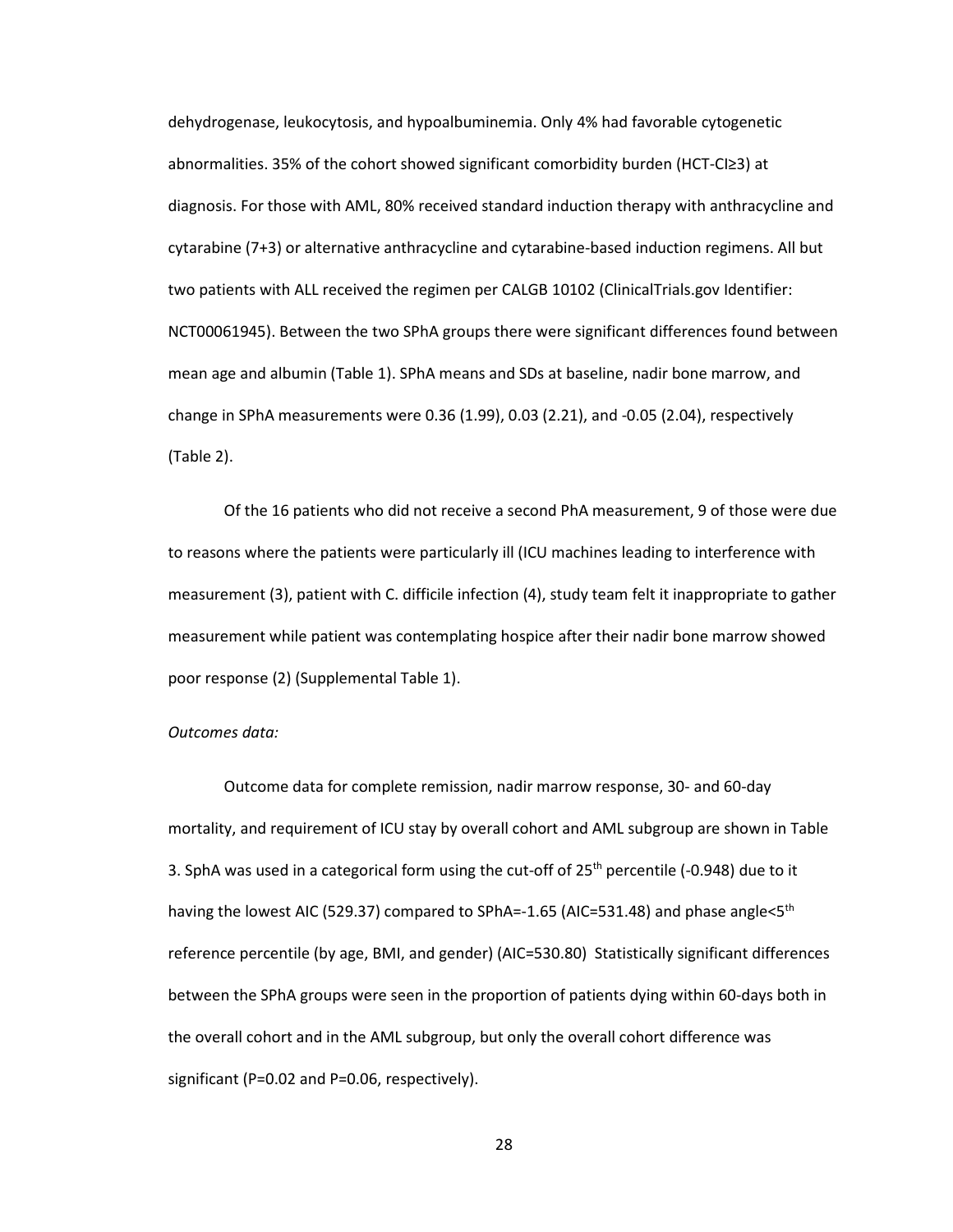Analyses for baseline SPhA in the overall cohort and AML subgroup are shown in Table 4. SPhA was associated with 60-day mortality in the overall cohort and AML subgroup, though significance was only found in univariable analysis for the overall cohort (Table 4). Specifically, when controlling for age, cytogenetics risk group, and creatinine, those with SPhA≤-0.948 compared with those with SPhA>-0.948 had 3.12 times the odds of death within 60 days of start of induction (P=0.15). Median OS was lower in the lowest SPhA groups (SPHA <=-0.948: Median OS=11.0 months vs. SPHA>-0.948: Median OS=19.5 months; HR=1.57; 95% CI: 0.93, 2.66; P=0.09 (Figure 1), though the difference was not statistically significant. Similar results were found in the AML subgroup analysis (Figure 2). No association was found between baseline SPhA and logistic models for requirement of ICU stay, achievement of complete remission, and nadir marrow response. These analyses, along with subgroup analyses by gender and age≥60 years can be found in the Supplementary Materials (Table 2 and 3).

Change in SPhA was significantly associated with OS but not LHS and 60-day mortality. Specifically, when adjusted for cytogenetic risk group, age, and creatinine, for every 1-unit increase in standardized phase angle from day 1 of induction to nadir bone marrow there was an associated 15% increased risk of death during the two-year follow up period (HR=1.15; 1.00- 1.33 P=0.05) (Table 5). Analyses for change in SPhA for ICU stay, achievement of complete remission, and nadir marrow response can be found in Supplementary Materials (Supplementary Table 4).

In exploratory analyses (Table 6), change in albumin and nadir marrow response were the strongest predictors of change in SPhA. Specifically, change in albumin was positively correlated (r=0.2, P=0.1) with change in SPhA and associated with a 0.75-unit increase in change SPhA per 1 g/dL increase in albumin when adjusted for change in BUN, weight, and nadir marrow response. In those who did not respond on nadir marrow, compared to those who did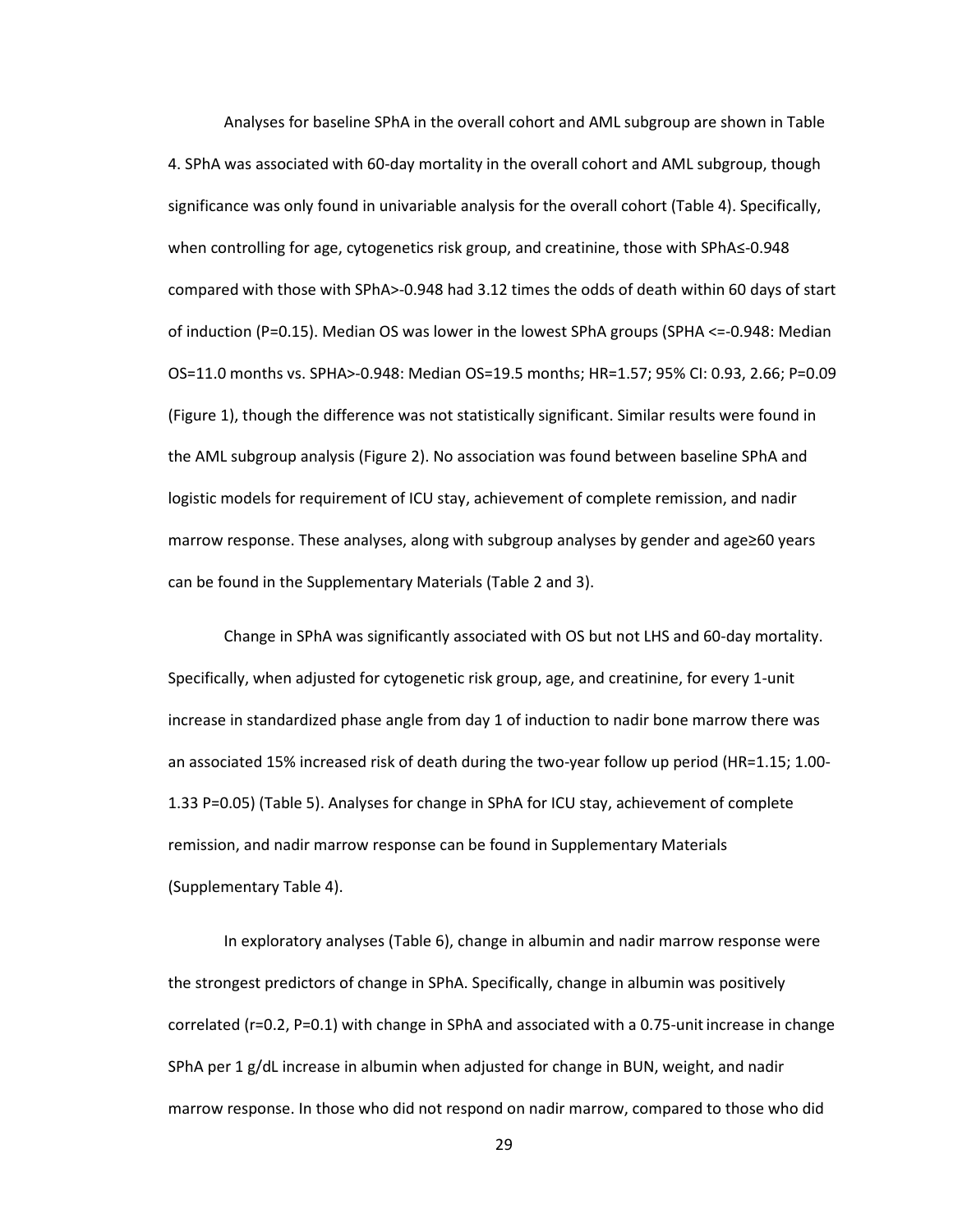respond, there was an associated 0.82-unit increase in change SPhA in the adjusted model  $(P=0.1)$ . Furthermore, though not significant, for every 1g/dL increase in albumin from day 1 of induction to nadir bone marrow there was a 25% decreased risk of death within the 2 year follow up period (HR=0.75; 95% CI: 0.40, 1.40; P=0.37).

### **Discussion**

To the best of our knowledge, this study is the first to assess and establish the prognostic significance of PhA technology in newly diagnosed adults with acute leukemia undergoing intensive chemotherapy. In our cohort we found differences in 60-day mortality by whether individuals were in the lower  $25<sup>th</sup>$  percentile of baseline SPhA in our population compared those who were quartiles 2,3, and 4, though this association was significant only in univariable analysis. We also found change in SPhA to be a significant predictor of overall survival even when adjusted for age, cytogenetic risk group, and creatinine.

Our study adds to the growing body of literature showing the prognostic significance of SPhA in oncology and hematopoietic stem cell transplant (HSCT) patients  $(43, 67)$ . For example, in a study of 195 newly diagnosed mixed cancer patients, Paiva et al found the mortality rate was higher in patients with baseline SPhA< −1.65 compared to SPhA≥−1.65 (66). Urbain et al conducted a prospective study of 105 HSCT patients, with hematological malignancies (76.2%: AML, MDS, ALL, CML, MPS) as their indication for transplant. In multivariable Cox regression including age and gender-adjusted BMI ( $10<sup>th</sup>$  percentile), SPhA (≤-2.26), CRP (≥10 mg/dl), age (≥60 years), remission status (advanced disease), donor status (unrelated), KPS score (≤ 80), CMV serology (+), HLA-A,B,C, and DRB statuses (incompatible), they found only SPhA (HR=1.97; P=0.043), HLA-C incompatibility (HR=2.13; P=0.024), and unrelated donor (HR=2.64; P=0.039)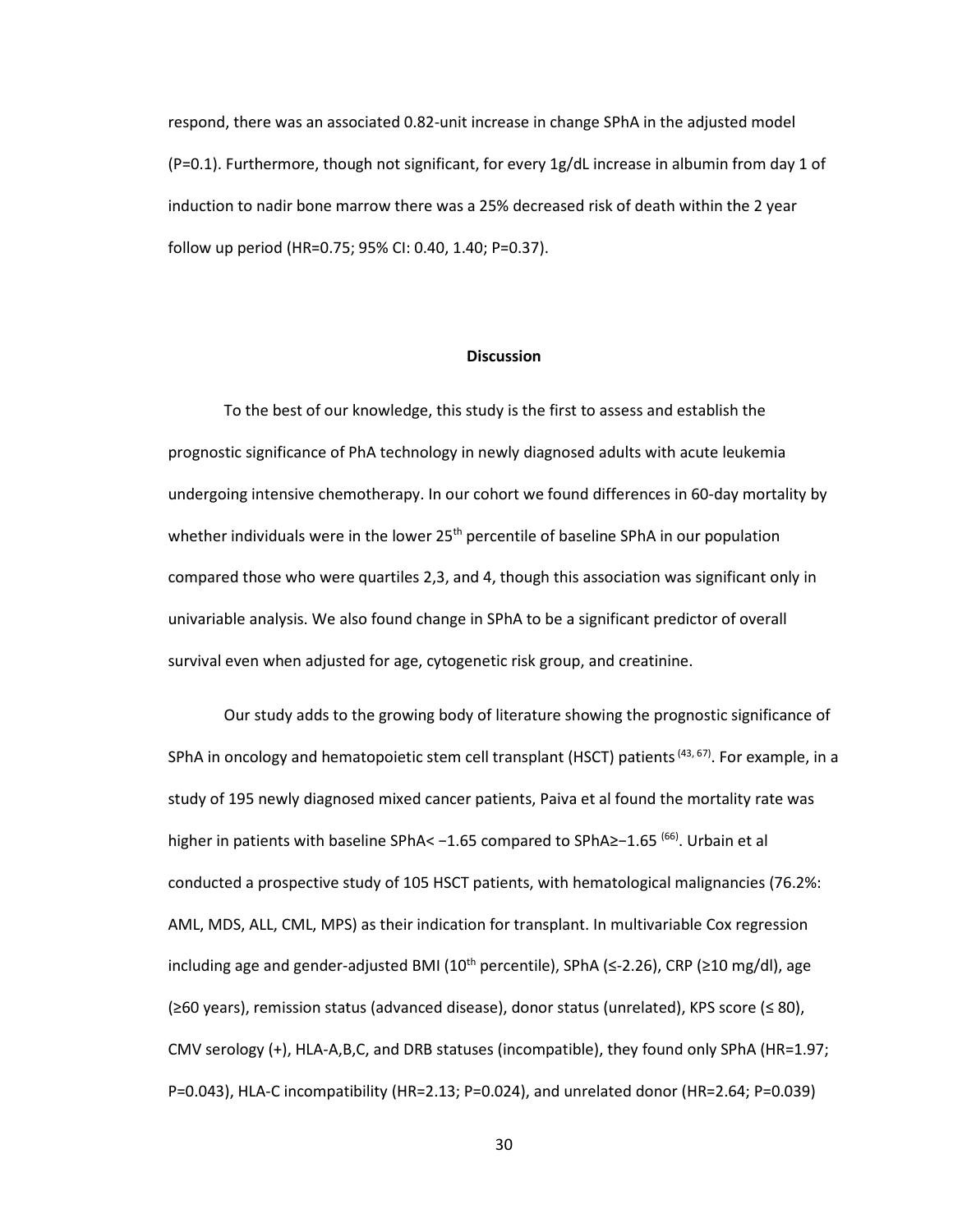were independently prognostic for 2 year OS. Furthermore, median OS, relapse mortality, and progression-free survival all showed significant differences between the two SPhA categories <sup>(67)</sup>.

 The values of SPhA at diagnosis in our study are higher than those found in previous literature utilizing SPhA in an oncology setting. Pena et al, in a study of adult mixed solid tumor patients scheduled to undergo surgical treatment, found a mean (SD) of -0.87+/-1.43 and 28.1% of their population to be SphA<-1.65<sup> $(74)$ </sup>. Similarly, in a study of mixed solid tumor patients about to undergo radiation therapy 27% of patients presented with SPhA<-1.65  $<sup>(75)</sup>$ . Finally, in</sup> the study mentioned previously by Urbain et al they found a mean (SD) of -1.31+/-1.25 and 25<sup>th</sup> percentile=-2.26.

Our pilot study found a significant association in univariable but not multivariable logistic regression between our primary outcome, 60-day mortality, and baseline SPhA. However, our multivariable result neared significance (P=0.15) and had an effect size that was clinically relevant (OR=3.12) (Table III). Furthermore, our study was underpowered due to only 10 deaths occurring compared to the expected 20. Thus, we expect a follow up study with increased sample size would show a statistically significant result.

Our study is also the first to assess the prognostic significance of change in SPhA for mortality outcomes in oncology patients. In our study we found change in SPhA to be a significant predictor of mortality with an increase in SPhA from day 1 of induction to nadir bone marrow predicting increased mortality in AML patients. Due to direction of the association being the opposite of baseline SPhA, where higher values are associated with better prognosis, the exploratory analysis to assess predictors of change SPhA was conducted. Though no predictors were statistically significant, nadir marrow response and change in albumin showed the strongest effects. In those who did not respond on nadir bone marrow, compared to those who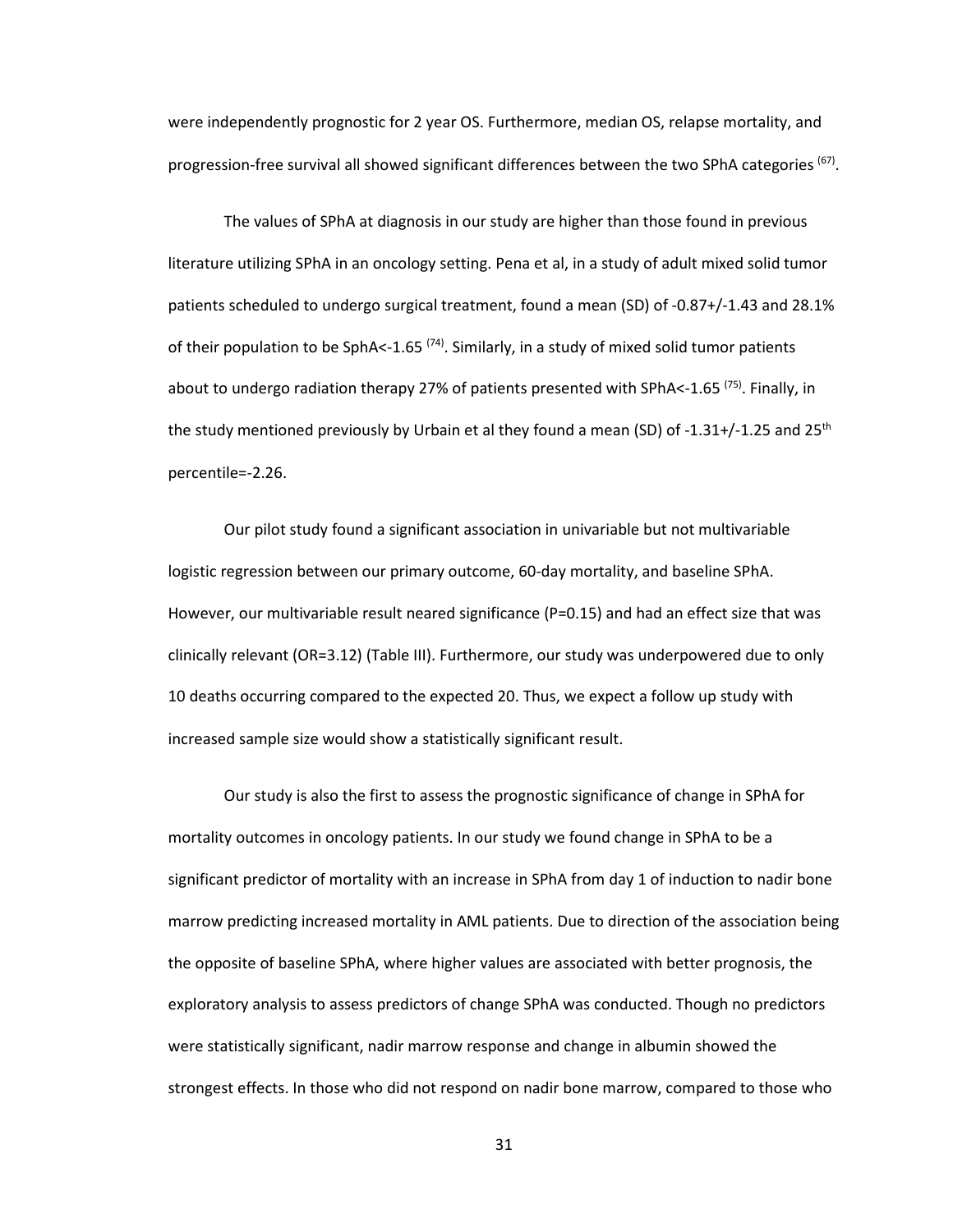did respond, there was a 0.82-unitincrease in change in SPhA when controlling for change in BUN, change in albumin, and change in weight. Similarly, for every 1 g/dL increase in albumin from day 1 of induction to nadir bone marrow there was a 0.75-unit increase in change SPhA when controlling for change in BUN, change in weight, and nadir marrow response. Furthermore, though not significant, for every 1g/dL increase in albumin from day 1 of induction to nadir bone marrow there was a 25% decreased risk of death within the 2 year follow up period (HR=0.75; 95% CI: 0.40, 1.40; P=0.37). From these exploratory analyses we cautiously conclude the direction of the change in SPhA effect on OS is due to representing response to chemotherapy during induction. However, change in patient's nutrition status, as assessed by albumin, appears to also be represented by the measure. There are notable limitations to our interpretations regarding change in SPhA. First, whether phase angle technology has the ability to assess the burden of leukemia in patient's bone marrow is not known. Furthermore, change in SPhA did not predict CR status in univariable or multivariable analysis which would have been expected if the change in SPhA value was a surrogate marker for marrow response as the predictive ability of nadir marrow response for CR is well-documented  $(4)$ . Future studies need to be conducted to specifically assess the question of content validity of change in SPhA.

A limitation of our study is the utilization of the lower quartile ( $25<sup>th</sup>$  percentile) SPhA, reducing the external validity of our results, rather than a previously published, validated cut off value. However, this cut off has been shown to be prognostically relevant  $(67)$  and was chosen by a validated goodness-of-fit criteria (AIC) in comparison to those cut offs in previous studies <sup>(47, 66)</sup>. A further limitation includes the lack of collection of performance status and inflammation parameters. Another limitation to consider in our results concerns selection bias in the change in SPhA results. This bias may have shifted our HR and OR estimates towards or away from the null hypothesis of no association between change in SPhA and outcome but we are unable to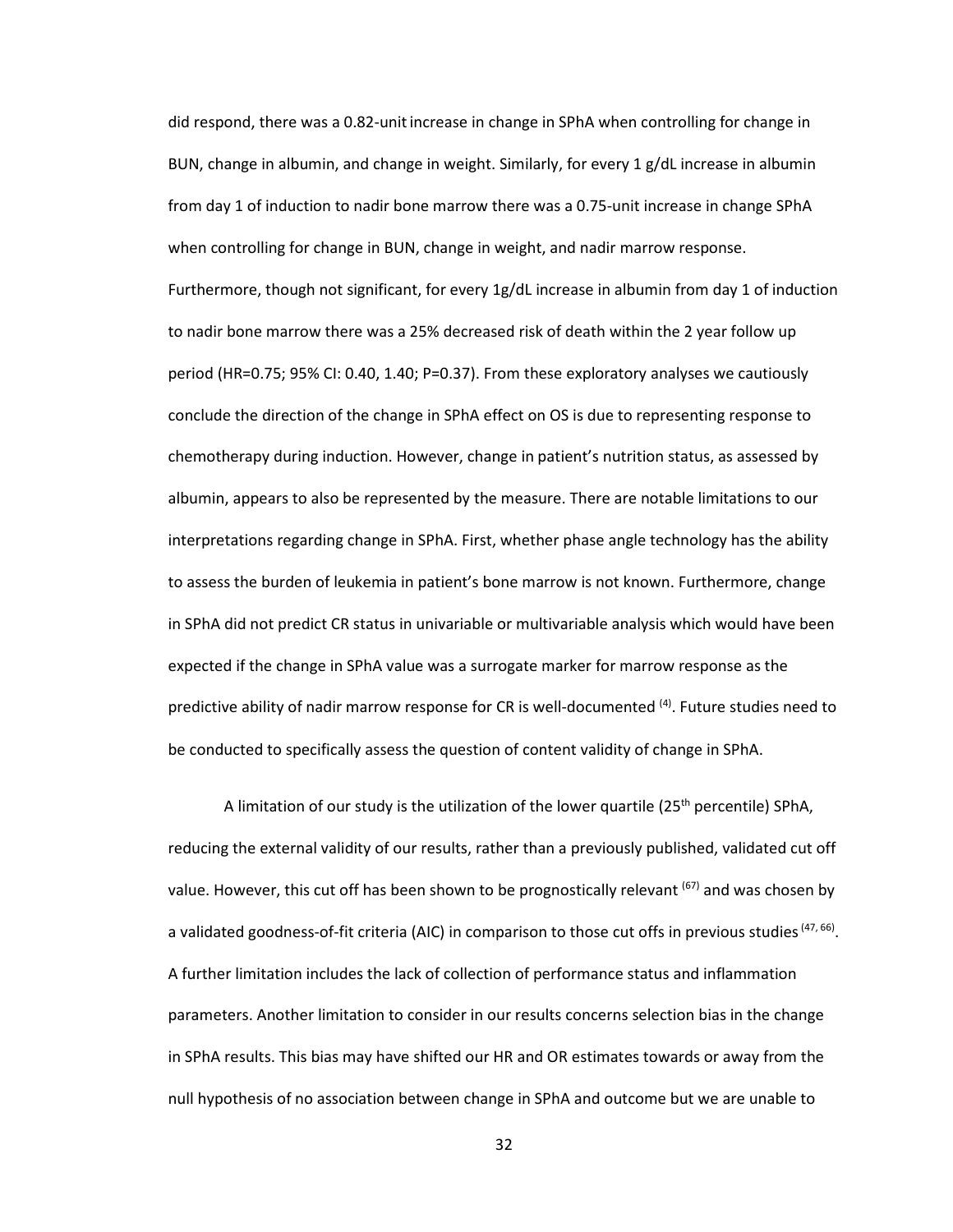further infer on the effect of the bias. Lastly, a limitation of PhA technology is a lack of an exact understanding of the physiologic meaning of PhA. Though many authors claim that phase angle is validated as a nutritional status marker $(43)$ , in a recent review focused on assessing the association between PhA and malnutrition in adults, Lukaski et al stated that though many studies find a correlation between PhA and measures of nutritional status low PhA cannot specifically reflect impaired nutritional status, particularly in patients with inflammatory processes where the associated overhydration may lower PhA more than explained by their nutritional status. If a better understanding of the content validity of PhA could be had it would allow for stronger evidence to pursue interventions based on the information provided by the measure. Specifically, promising work has been done to determine the effects of interventions, chiefly resistance training and nutritional support, to minimize sarcopenia and increase muscle function in patients with low PhA<sup>(76)</sup><sup>(77,78)</sup>.

In conclusion, our findings suggest that in newly diagnosed acute leukemia patients undergoing intensive induction chemotherapy standardized phase angle technology may provide important prognostic information for TRM and OS. PhA is an objective, repeatable, high precision measure in acute leukemia patients and, unlike other prognostic factors in this population, is theoretically intervenable. Future studies of PhA technology in leukemia patients should address the content validity of phase angle while further exploring the promising findings of the effect of strength training and nutritional supplementation on PhA and patient outcomes.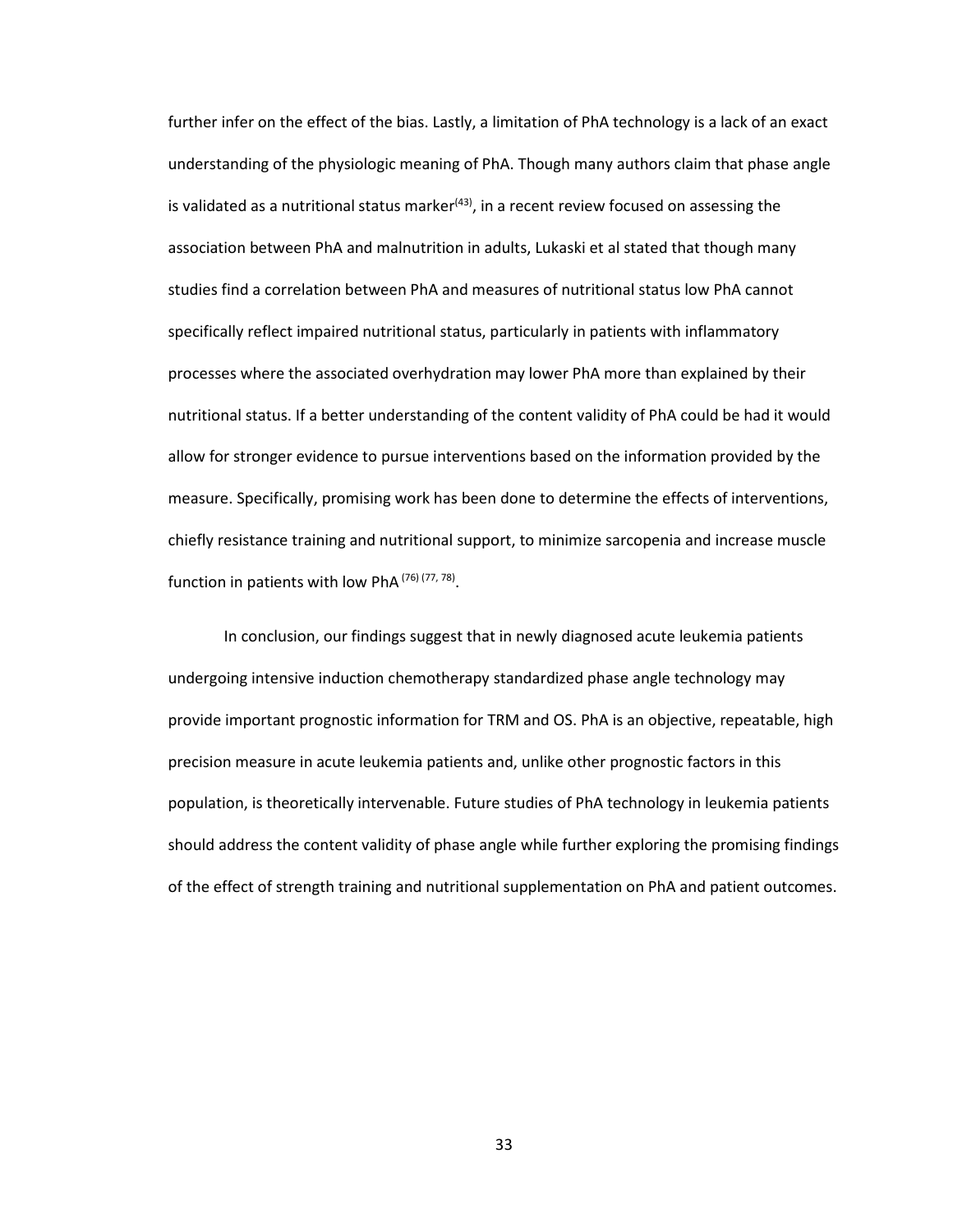|  | <b>Table 1. Patient Characteristics at Baseline</b> |
|--|-----------------------------------------------------|
|--|-----------------------------------------------------|

|                                       | All patients           | Standardized          | Standardized           | $P^A$ |
|---------------------------------------|------------------------|-----------------------|------------------------|-------|
|                                       |                        | Phase Angle:          | Phase Angle:           |       |
|                                       | $(n=100)$ ,            | Quartile 1            | Quartiles 2,3,4        |       |
|                                       | Mean+/-SD, or N<br>(%) | $(5 - 0.948^{\circ})$ | $(-0.948°)$            |       |
|                                       |                        | $(n=26)$ ,            | $(n=74)$               |       |
|                                       |                        | Mean+/-SD, or<br>N(%) | Mean+/-SD, or N<br>(%) |       |
| <b>Diagnosis</b>                      |                        |                       |                        | 0.730 |
| AML                                   | 88 (88.0%)             | 24 (92.3%)            | 64 (86.5%)             |       |
| <b>ALL</b>                            | 12 (12.0%)             | 2(7.7%)               | 10 (13.5%)             |       |
| <u>Age</u>                            | $58.9+/-14.6$          | $65.5+/-12.1$         | $56.6 + / -14.6$       | 0.007 |
| <60 years                             | 43 (43.0%)             | 7 (26.9%)             | 36 (48.7%)             | 0.054 |
| ≥60 years                             | 57 (57.0%)             | 19 (73.1%)            | 38 (51.4%)             |       |
| Gender (Female)                       | 56 (56.0%)             | 15 (57.7%)            | 41 (55.4%)             | 0.840 |
| Race (white)                          | 89 (89.0%)             | 24 (92.3%)            | 65 (87.8%)             | 0.724 |
| <b>BMI</b>                            | $29.7+/-7.1$           | $27.4 + / -7.3$       | $30.6 + (-6.9)$        | 0.052 |
| <b>Labs</b>                           |                        |                       |                        |       |
| Hemoglobin (g/dL)                     | $9.3 + (-2.0)$         | $9.1 + (-2.0)$        | $9.4 + (-2.1)$         | 0.500 |
| LDH $(U/L)$                           | 533.2+/-681.3          | $467.2 + (-454.1)$    | $556.3+/-746.1$        | 0.476 |
| White Cell Count (10 <sup>9</sup> /L) | $31.2 + (-62.5)$       | $40.6 + / -58.4$      | $27.8 + (-63.9)$       | 0.374 |
| Creatinine (mg/dL)                    | $1.03 + / -0.47$       | $1.08 + / -0.41$      | $1.01 + / -0.50$       | 0.495 |
| BUN $(mg/dL)^{B}$                     | $15.9 + / -8.5$        | $15.6 + / -8.0$       | $16.0 + (-8.7)$        | 0.840 |
| Albumin $(g/dL)^B$                    | $3.3 + / -0.5$         | $3.1 + (-0.5)$        | $3.4 + (-0.4)$         | 0.014 |
| Cytogenetic Risk Group <sup>C</sup> : |                        |                       |                        | 0.772 |
| Favorable                             | 4(4.1%)                | $0(0.0\%)$            | 4(5.4%)                |       |
| Intermediate                          | 54 (55.1%)             | 14 (58.3%)            | 40 (54.1%)             |       |
| Unfavorable                           | 40 (40.8%)             | 10 (41.7%)            | 30 (40.5%)             |       |
| $HCT-CI23$                            | 35 (35%)               | 9(34.6%)              | 26 (35.1%)             | 0.960 |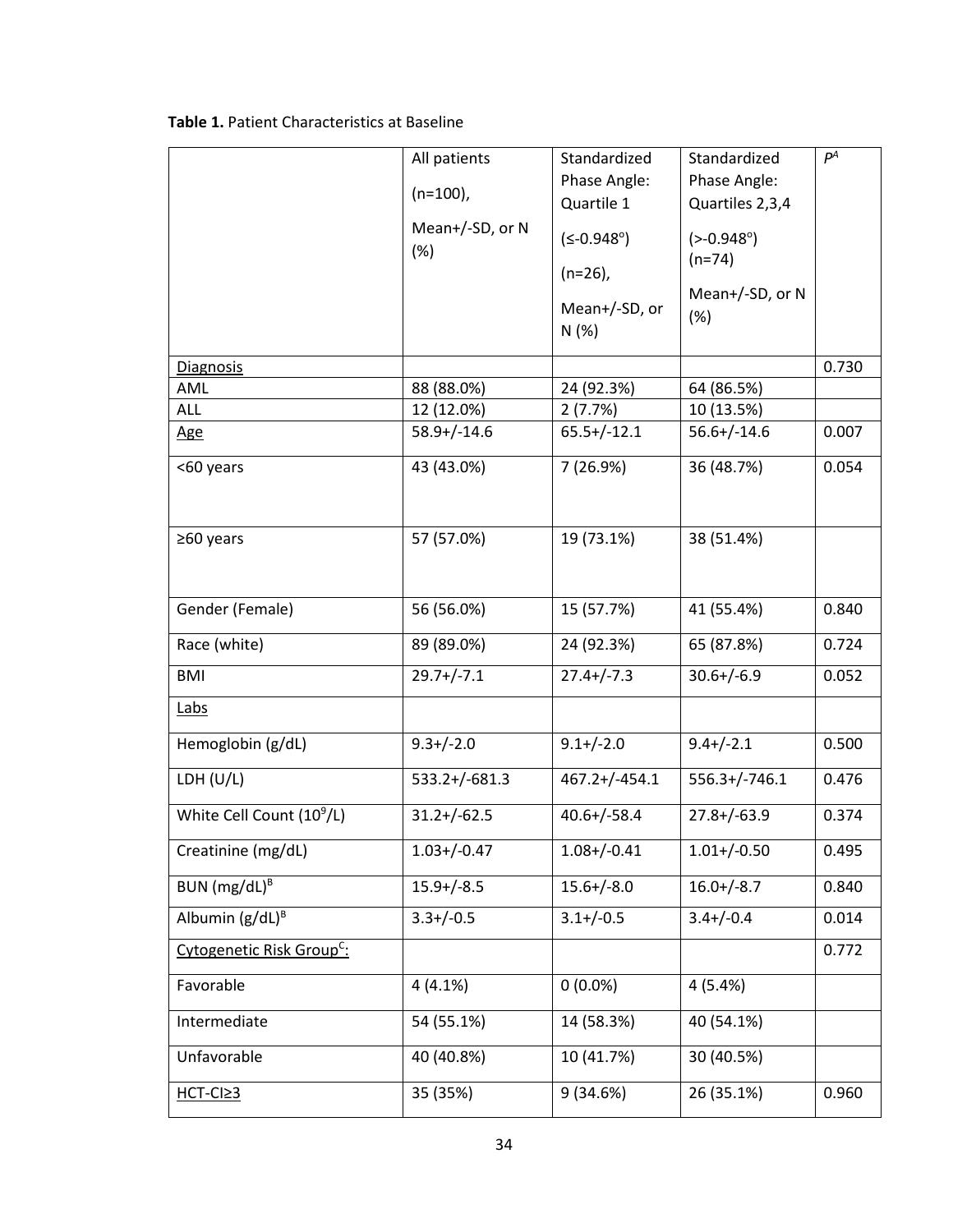| <b>Induction Therapy</b>              |            |            |            | 0.820 |
|---------------------------------------|------------|------------|------------|-------|
| AraC+Anthracycline                    | 64 (64.0%) | 15 (57.7%) | 49 (66.2%) |       |
| As per CALGB 10102                    | 10 (10.0%) | 2(7.7%)    | 8(10.8%)   |       |
| AraC+Anthracycline and<br>Rydapt      | $4(4.0\%)$ | 1(3.8%)    | 3(4.1%)    |       |
| AraC+Anthracycline and<br>HiDAC/Mitox | 2(2.0%)    | $0(0\%)$   | 2(2.7%)    |       |
| Clofarabine                           | $8(8.0\%)$ | 4 (15.4%)  | 4(5.4%)    |       |
| Other                                 | 12 (12.0%) | 4 (15.4%)  | 8 (10.8%)  |       |

ACalculated using Chi-square test or Fisher's exact test (if expected n<5 in any cell of the contingency table) for categorical variables and t-tests for continuous variables.

 $B_{N=98}$ 

<sup>C</sup>N=98; Cytogenetic test results were unavailable for 2 subjects. Favorable and intermediate were combined to form a single variable for significance testing compared to unfavorable due to the lack of patients with favorable cytogenetics.

| <b>Baseline in Total Population</b><br>(n=100) | Mean $+/-SD$     | Min, 5 <sup>th</sup> , 25 <sup>th</sup> , 50 <sup>th</sup> , 75 <sup>th</sup> , 95 <sup>th</sup><br>Max |
|------------------------------------------------|------------------|---------------------------------------------------------------------------------------------------------|
| Phase Angle (o)                                | $6.07+/-1.67$    | 2.60, 3.70, 5.00, 5.90, 7.20,                                                                           |
|                                                |                  | 9.55, 10.20                                                                                             |
| Standardized Phase Angle                       | $0.36 + / -1.99$ | $-3.26, -2.37, -0.95, 0.02, 1.53,$                                                                      |
|                                                |                  | 4.49, 5.62                                                                                              |
| <b>Baseline for those who</b>                  |                  |                                                                                                         |
| received Nadir Marrow                          |                  |                                                                                                         |
| (n=68)                                         |                  |                                                                                                         |
| Phase Angle (o)                                | $5.84 + (-1.44)$ | 3.10, 3.80, 4.95, 5.70, 6.75,                                                                           |
|                                                |                  | 8.409.60                                                                                                |
| <b>Standardized Phase Angle</b>                | $0.08 + (-1.72)$ | $-3.26, -2.19, -0.95, -0.30,$                                                                           |
|                                                |                  | 1.08, 3.01, 4.46                                                                                        |
| <b>Standardized Phase Angle at</b>             |                  |                                                                                                         |
| <b>Nadir Bone Marrow (n=68)</b>                |                  |                                                                                                         |
| Phase Angle (o)                                | $5.83+/-1.74$    | 2.40, 3.30, 4.70, 5.50, 6.75,                                                                           |
|                                                |                  | 8.90, 10.80                                                                                             |
| Standardized Phase Angle                       | $0.03+/-2.21$    | $-4.11, -2.89, -1.55, -0.30,$                                                                           |
|                                                |                  | 1.12, 4.08 6.28                                                                                         |
| <b>Change in Standardized</b>                  | $-0.05+/-2.04$   | $-4.14, -3.03, -1.03, -0.25,$                                                                           |
| Phase Angle (n=68)                             |                  | 0.66, 4.35, 8.16                                                                                        |

**Table 3**. Outcome Data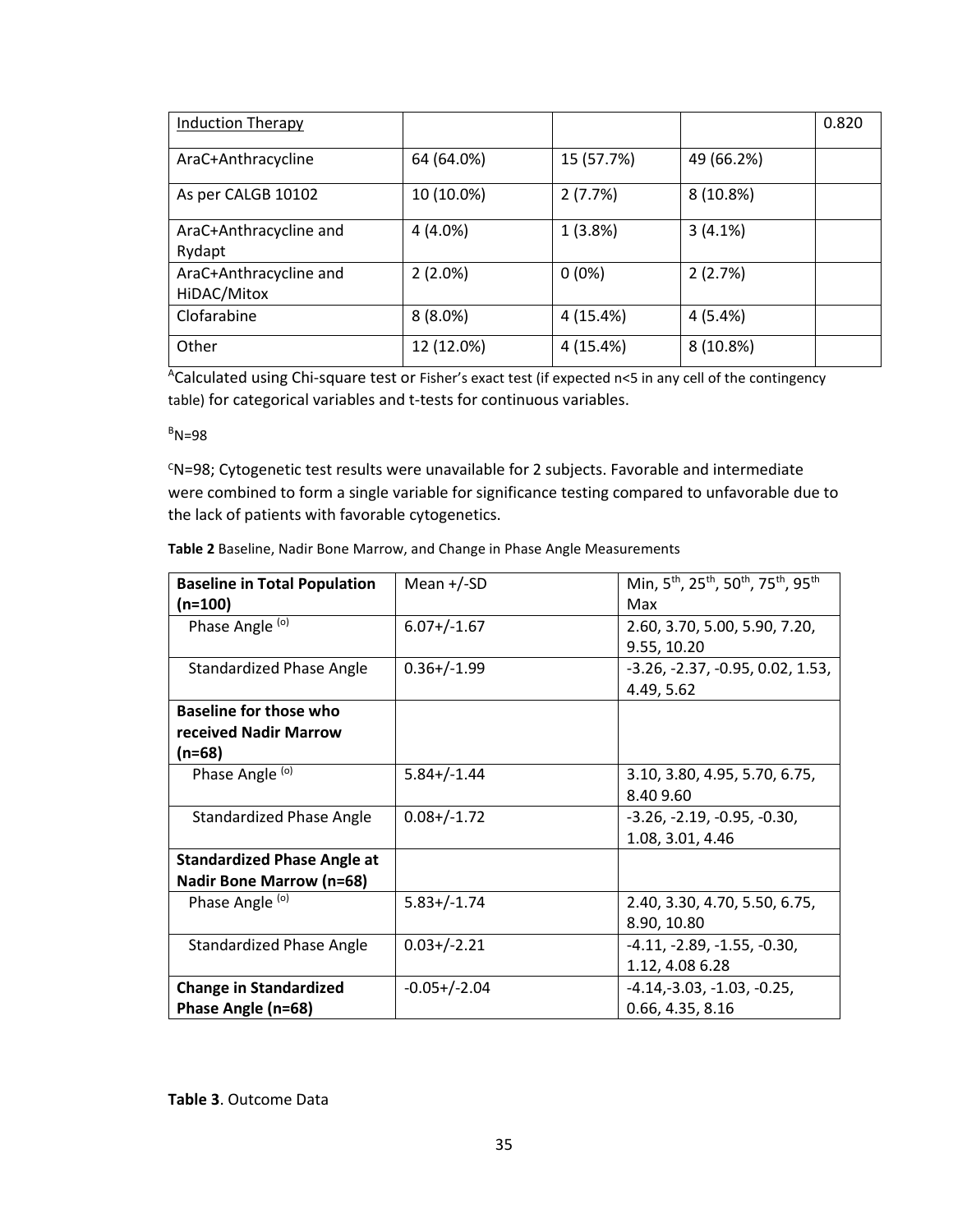| Response*                         | All<br>patient<br>S<br>$(n=100)$<br>А | Standardize<br>d Phase<br>angle: $\leq$ -<br>$0.948^\circ$<br>$(n=26)$ | Standardized<br>Phase Angle: >-<br>$0.948^{\circ}$<br>$(n=74)$ | $P^{\mu}$ | Diagnosis:<br>AML (n=88) | Standardized<br>Phase angle: $\leq$ -<br>$0.948^\circ$<br>$(n=24)$ | Standardi<br>zed<br>Phase<br>Angle: >-<br>$0.948^{\circ}$<br>$(n=64)$ | $P^{\mu}$ |
|-----------------------------------|---------------------------------------|------------------------------------------------------------------------|----------------------------------------------------------------|-----------|--------------------------|--------------------------------------------------------------------|-----------------------------------------------------------------------|-----------|
| Complete<br>Remission<br>Achieved | 80<br>$(80.0\%)$                      | 19 (73.1%)                                                             | 61 (82.4%)                                                     | 0.3       | 69 (78.4%)               | 18 (75.0%)                                                         | 51<br>(79.7%)                                                         | 0.63      |
| 14-Day<br>Marrow<br>Response      | 46<br>(53.5%)                         | 13 (56.5%)                                                             | 33 (52.4%)                                                     | 0.73      | 46 (53.5%)               | 13 (56.5%)                                                         | 33<br>(52.4%)                                                         | 0.73      |
| 30-day<br>mortality               | 6<br>(6.0%)                           | 3(11.5%)                                                               | 3(4.1%)                                                        | 0.18      | 5(5.7%)                  | 2(8.3%)                                                            | 3(4.7%)                                                               | 0.61      |
| 60-day<br>mortality               | 10<br>$(10.0\%)$                      | 6(23.1%)                                                               | 4(5.4%)                                                        | 0.02      | 9(10.2%)                 | 5(20.8%)                                                           | 4(6.3%)                                                               | 0.06      |
| Required<br><b>ICU Stay</b>       | 10<br>$(10.0\%)$                      | 5(19.2%)                                                               | 5(6.8%)                                                        | 0.12      | 9(10.2%)                 | 4(16.7%)                                                           | 5(7.8%)                                                               | 0.25      |

A14-Day Marrow Response results were not recorded for ALL patients and were missing in 2 AML patients. N=23 and N=63 for  $\leq$ -0.948 $^{\circ}$  and > -0.948 $^{\circ}$ , respectively.

\*All response for event YES.

µ Analyses conducted using Chi-Square or Fisher's Exact Test.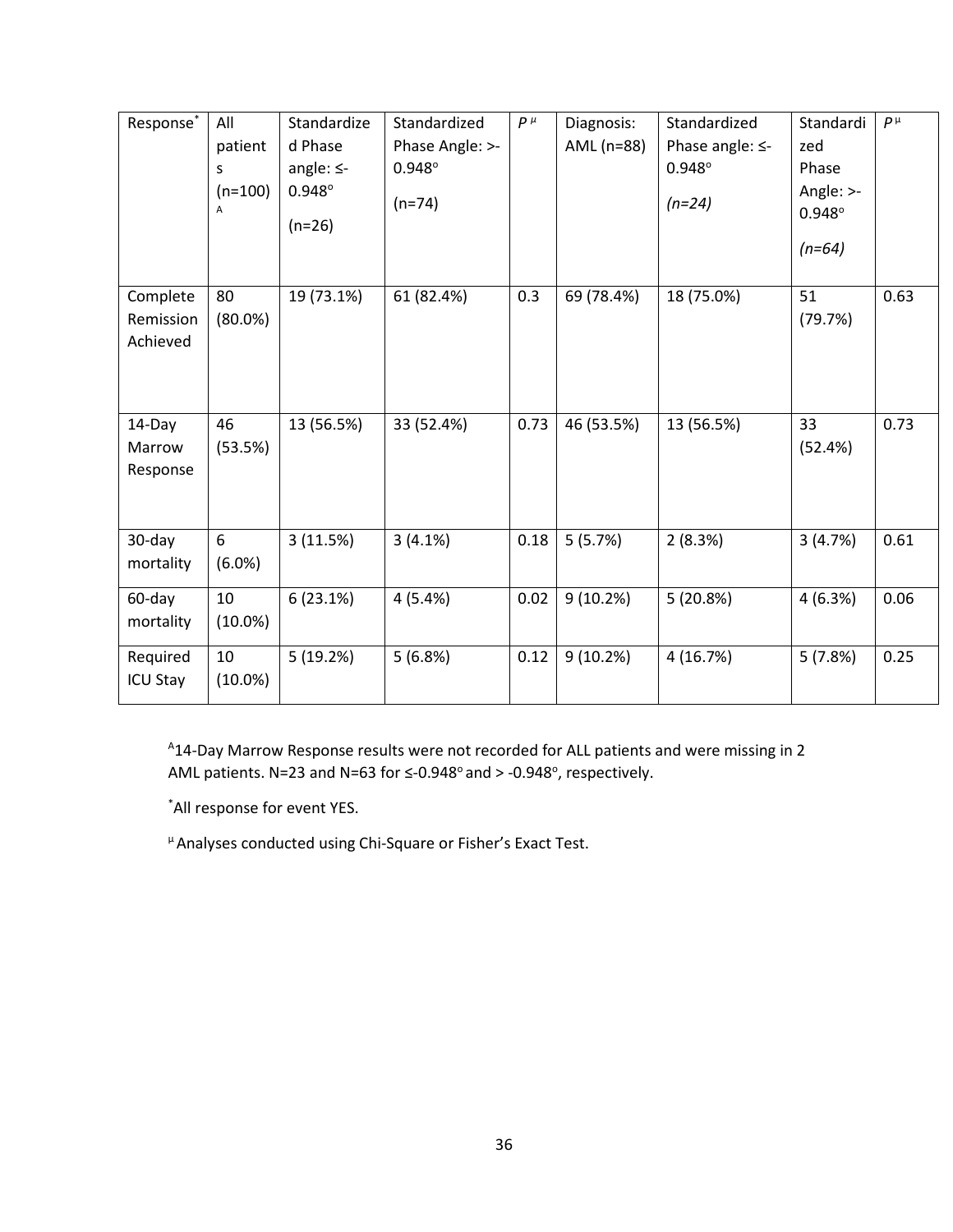

**Figure 1. Survival by Log-Rank test of 100 AML and ALL patients by standardized phase angle.**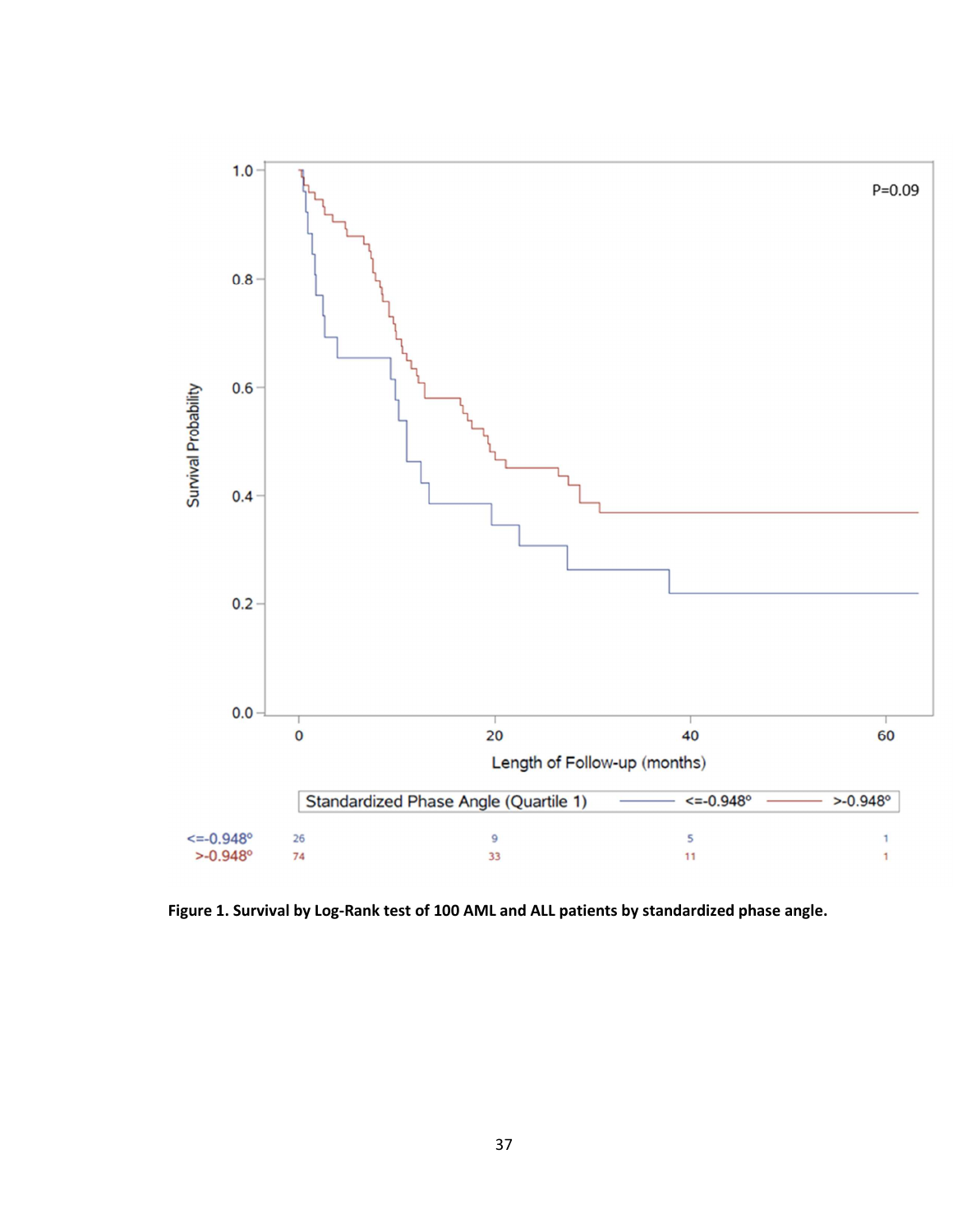

**Figure 2. Survival by Log-Rank Test of 88 AML patients by standardized phase angle.**

**Table 4** Models for 60-day mortality, Overall Survival, and Length of Hospital Stay by Baseline Standardized Phase Angle as Predictor.<sup>∑</sup>

|          | Hazard Ratio (95% CI) |                    |                   |
|----------|-----------------------|--------------------|-------------------|
| Model    |                       | Overall            | AML               |
|          |                       | Unadjusted (n=100) | Unadjusted        |
|          |                       | Adjusted           | $(n=88)$          |
|          |                       | $(n=98)$           | Adjusted (n=87)   |
| Overall  | SPhA (Unadjusted)     | 1.57(0.93, 2.66)   | 1.46 (0.84, 2.55) |
| Survival |                       | $P = 0.09$         | $P = 0.17$        |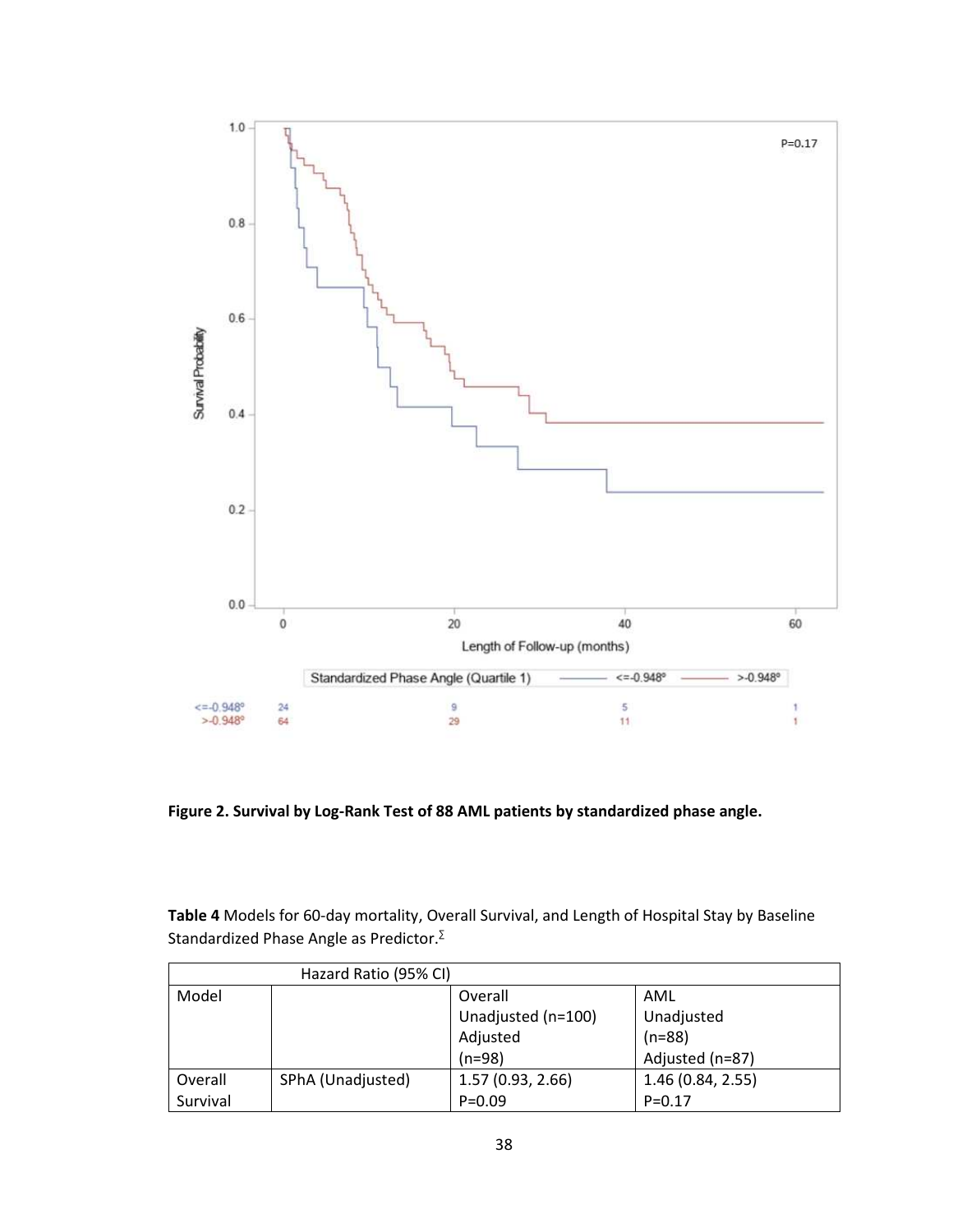|           | SPhA (Adjusted) <sup>b</sup> | 1.23(0.71, 2.15)           | 1.24(0.69, 2.23)           |
|-----------|------------------------------|----------------------------|----------------------------|
|           |                              | $P = 0.46$                 | $P = 0.46$                 |
| Length of | SPhA (Unadjusted)            | 0.86(0.53, 1.38)           | $0.89$ (0.55, 1.46) p=0.64 |
| Hospital  |                              | $P = 0.52$                 |                            |
| Stay      |                              |                            |                            |
|           | SPhA (Adjusted) <sup>b</sup> | $0.95$ (0.57, 1.57) p=0.84 | $0.94$ (0.56, 1.61) p=0.83 |
|           |                              |                            |                            |
|           | Odds Ratio (95% CI)          |                            |                            |
| 60-day    | SPhA (Unadjusted)            | 5.25 (1.35, 20.44)         | 3.95 (0.96, 16.21)         |
| Mortality |                              | $P = 0.02$                 | $P = 0.06$                 |
|           | SPhA (Adjusted) <sup>b</sup> | 3.12 (0.67, 14.48)         | 3.17 (0.66. 15.21)         |
|           |                              | $P = 0.15$                 | $P = 0.15$                 |

**bAdjusted for age, cytogenetic risk group, and creatinine as per Kantarjian study. Performance** status data was not collected for this study and thus is not included in the model.

<sup>∑</sup>All estimates are for low standardized phase angle compared to normal phase angle using cut off of Q1 in our cohort (SPhA <=-0.948 $^{\circ}$  vs. SPhA>-0.948 $^{\circ}$ ).

**Table 5** Models for 60-day mortality, Overall Survival, and Length of Hospital Stay by Change in Standardized Phase Angle (ChangeSPhA) as predictor.

|           | Hazard Ratio (95% CI)                  |                            |  |  |  |
|-----------|----------------------------------------|----------------------------|--|--|--|
| Model     |                                        | Overall                    |  |  |  |
|           |                                        | Unadjusted (n=68)          |  |  |  |
|           |                                        | Adjusted                   |  |  |  |
|           |                                        | (n=67)                     |  |  |  |
| Overall   | Change in SPhA (Unadjusted)            | 1.15 (1.01, 1.31) P=0.03   |  |  |  |
| Survival  |                                        |                            |  |  |  |
|           | Change in SPhA (Adjusted) <sup>b</sup> | 1.15(1.00, 1.33)           |  |  |  |
|           |                                        | $P = 0.05$                 |  |  |  |
| Length of | Change in SPhA (Unadjusted)            | $0.99$ (0.85, 1.14) P=0.83 |  |  |  |
| Hospital  |                                        |                            |  |  |  |
| Stay      |                                        |                            |  |  |  |
|           | Change in SPhA (Adjusted) <sup>b</sup> | $0.97$ (0.83, 1.13) P=0.69 |  |  |  |
|           | Odds Ratio (95% CI)                    |                            |  |  |  |
| 60-day    | Change in SPhA (Unadjusted)            | $1.26$ (0.86, 1.85) P=0.23 |  |  |  |
| Mortality |                                        |                            |  |  |  |
|           | Change in SPhA (Adjusted) <sup>b</sup> | 1.18 (0.75, 1.85)          |  |  |  |
|           |                                        | $P = 0.47$                 |  |  |  |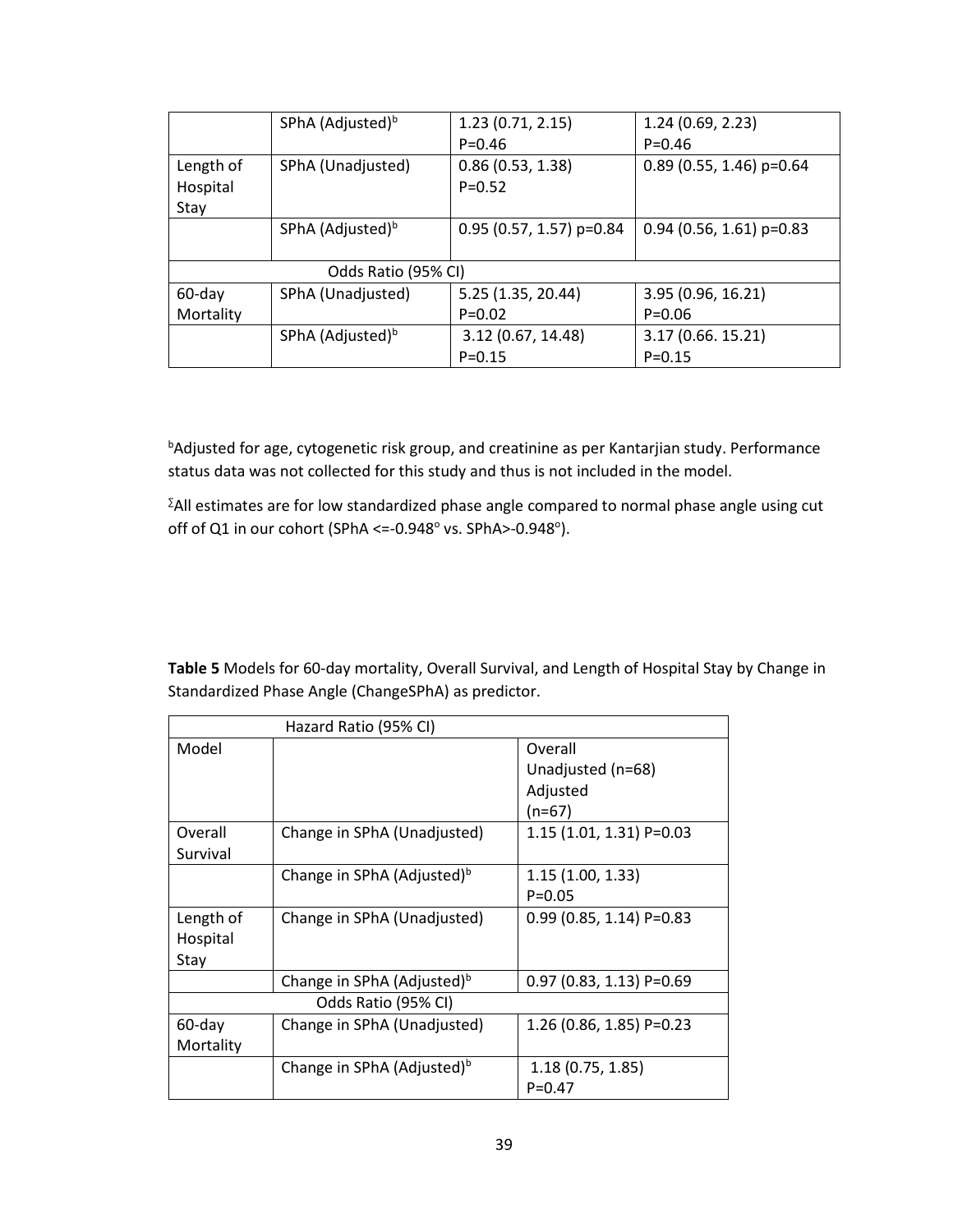**bAdjusted for age, cytogenetic risk group, and creatinine as per Kantarjian study. Performance** status data was not collected for this study and thus is not included in the model.

| Predictor                        | Correlation<br>Coefficient (r) | P-value | Coefficient for<br>Multiple Linear<br>Regression* | P-value |
|----------------------------------|--------------------------------|---------|---------------------------------------------------|---------|
| Δ BUN                            | $-0.11$                        | 0.37    | $-0.02$                                           | 0.43    |
| ∆ Weight                         | $-0.09$                        | 0.47    | $-0.001$                                          | 0.97    |
| ∆ Albumin                        | 0.20                           | 0.10    | 0.75                                              | 0.20    |
| 14-Day Marrow<br>Response (No)** | N/A                            | N/A     | 0.82                                              | 0.10    |

**Table 6** Pearson correlation and multiple linear regression results for determinants of change in standardized phase angle.

\*Each variable adjusted for other variables listed in Table 6.

\*\*Estimate compares those who did not respond (No) to their 14-day marrow to those who did (Yes) respond.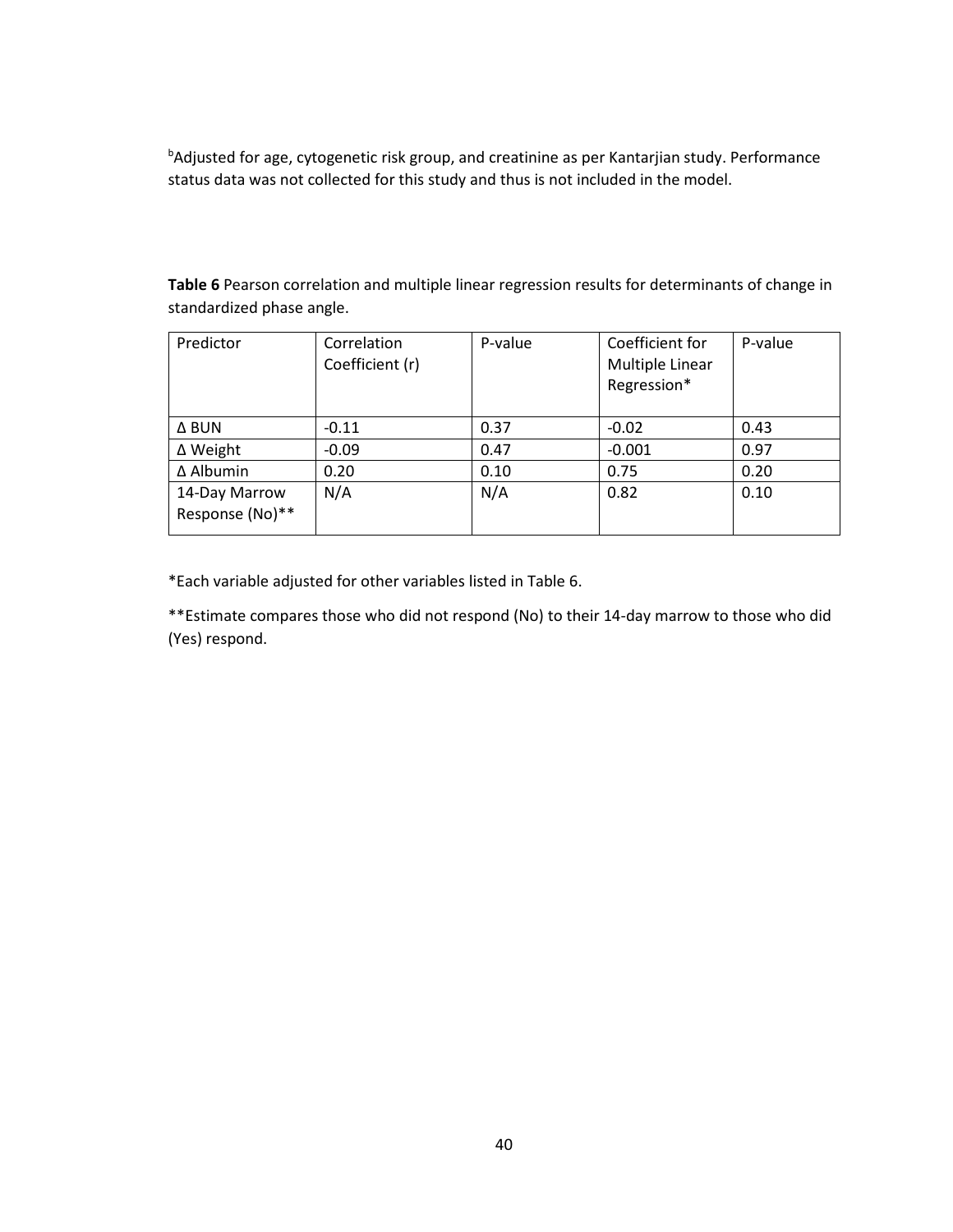### **Chapter 3:**

### **Feasibility Analysis Results**

 Feasibility analysis results assessing accrual rate and proportion of individuals able to undergo a phase angle measurement at baseline and at the nadir bone marrow are shown in Table VII. All patients consented (n=102) were included in the denominator for the outcome of proportion of patients receiving baseline phase angle measurement. For the outcome of proportion of patients who recorded phase angle measurement at nadir marrow, individuals were excluded from the analysis if they were not scheduled to have a nadir bone marrow (ALL patients and patients deceased before the nadir marrow) or if circumstances dictated moving their nadir bone marrow to a point where the phase angle measurement would no longer contribute to analyses. The later reason occurred in the case of one patient who received treatment with Clofaribine, where nadir marrows are done at day 21, and one patient who was deemed too ill to receive the nadir marrow until day 19. Overall, a total of 85 patients contributed to the second phase angle feasibility analysis with 69 of them receiving a second phase angle measurement. Finally, accrual rate was defined as the number of patients who agreed to participate divided by the number of months of recruitment.

## **Table 7.** Feasibility Analyses

|                                                  | <b>Point Estimate and 95% Confidence Interval</b> |
|--------------------------------------------------|---------------------------------------------------|
| <b>Proportion of patients who recorded Phase</b> | $1.00(0.9645,1.00)^{*}$                           |
| Angle measurement at Baseline                    |                                                   |
| <b>Proportion of Patients who recorded Phase</b> | $0.81(0.73, 0.89)$ *                              |
| Angle measurement at Nadir Bone Marrow.          |                                                   |
| <b>Accrual Rate (participants/month)</b>         | $1.88(0.21, 7.03)$ **                             |

\*Exact 95% CI for Proportion.

\*\*Exact 95% CI for Poisson mean.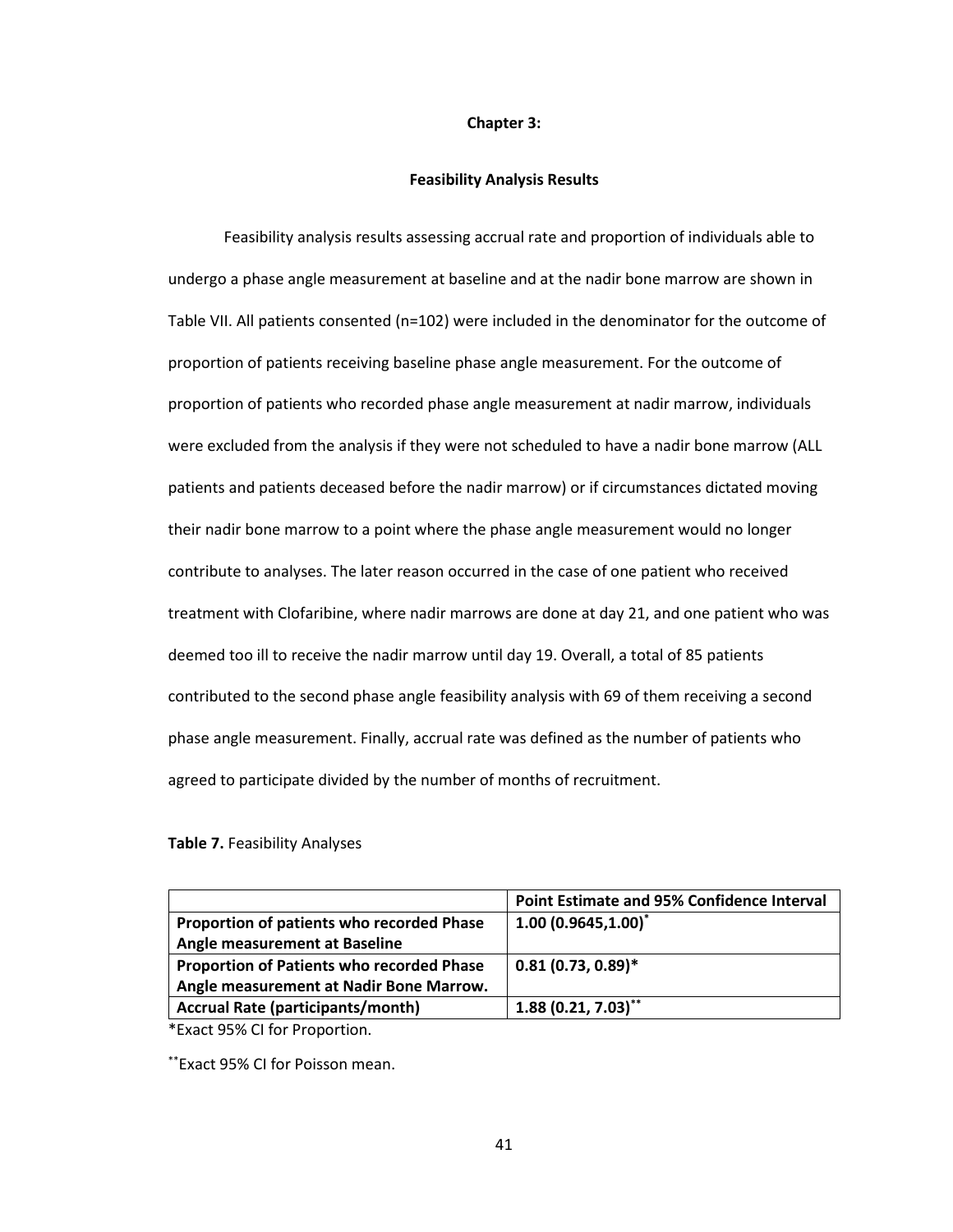### **Patient-Specific Factors Prognostic Factors: Nutrition Status**

To this point no assessment tool or laboratory test has been accepted as the gold standard for nutritional status evaluation in leukemia patients. BMI, weight, questionnaires (SGA and PG-SGA), and various serum markers (albumin, pre-albumin, transthyretin) have been used (69) (79, 80) (81). Despite inconsistency regarding the tool used to assess nutrition status, knowledge regarding the significance of nutrition status in the evaluation of acute leukemia patients can be gained from these studies. Worse nutritional status has been associated with increased LHS  $^{(69)}$  $(79)$ , worse quality of life  $(82)$ , increased duration of neutropenic fever (DNF)  $(79)$ , decreased treatment effectiveness, and increased vulnerability to side effects of chemotherapy. Nutritional status has proven prognostic for survival in multiple studies <sup>(69-71)</sup>. Using BMI and weight in order to categorize AML patients as underweight, defined by a weight loss >5%, and/or a BMI (but not used alone) <18.5 kg/m2 or 21 kg/m<sup>2</sup> for patients ages ≥70, Deluche et al found survival rates at 12 months to be significantly higher for patients without undernutrition at diagnosis (89.9%) compared to those with undernutrition (53.8%) (P=0.002)<sup>(69)</sup>. Similarly, Li et al. found PG-SGA, where they compared severely (PG-SGA≥9) vs. non-severely (PG-SGA<9) malnourished AML and ALL patients at time of diagnosis, to be significant for OS in multivariable analysis using Cox Hazard models adjusting for remission status, cytogenetics, and WBC at baseline (HR=0.243, 95% confidence interval [CI]: 0.063-0.945, P=.041)<sup>(70)</sup>. Finally, Filliatre-Clement et al found albumin (≥30 vs. <30) (HR=0.467, 95% CI: 0.230-0.946; *P*=.03) to be a significant predictor of OS when controlling for age (≥60 years vs. <60 years), ELN cytogenetic group, and FLT3 mutation status <sup>(71)</sup>.

Two key clinical principles have been learned from these studies analyzing the importance of nutrition status in acute leukemia. For one, in acute leukemia, unlike other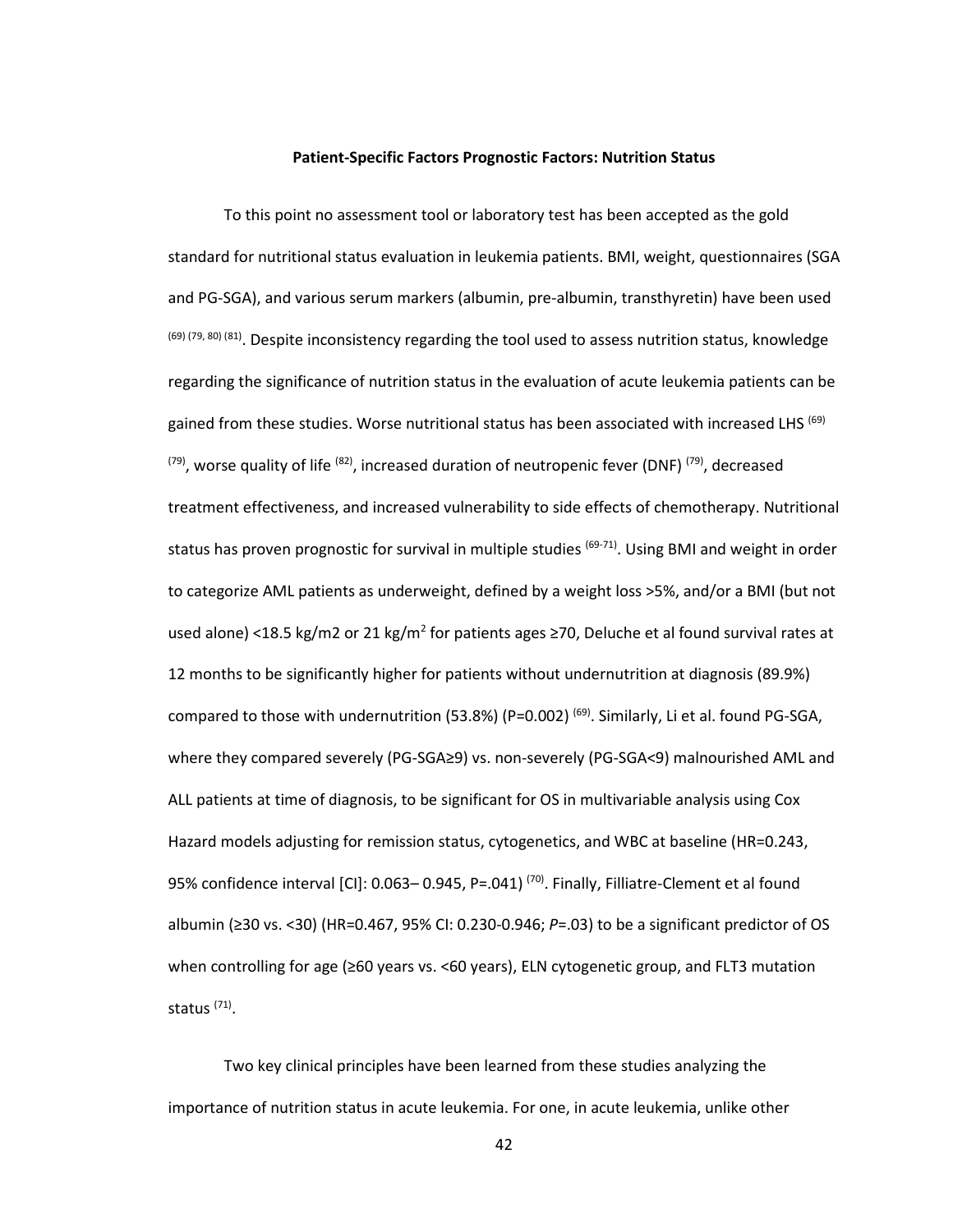malignancies, malnutrition at diagnosis is found much less commonly. Second, nutrition status then quickly declines within weeks of treatment. For example, multiple studies have found newly diagnosed acute leukemia patients to present with normal BMI, minimal weight loss, and malnutrition at lower rates than other malignancies that then rapidly declines during induction  $(69)$   $(82)$ . Malihi et al found a large decrease in nutrition status by PG-SGA (19.4% patients malnourished at diagnosis with none being severely malnourished, whereas 76.1% were moderately malnourished and 15.97% were severely malnourished) from baseline to 21 days into treatment  $^{(82)}$ . Similarly, a retrospective study of newly diagnosed AML and ALL patients analyzing nutrition status at diagnosis and through induction found nutrition status variables assessed at day 21 of treatment to be more consistently correlated with DNF and LHS in both AML and ALL patients compared to those assessed at baseline  $(79)$ . The relatively low incidence of malnutrition at baseline is thought to be due to the sudden onset of acute leukemia while the rapid decline is due to the side effects of AML regimens such as stomatitis, diarrhea, anorexia, and depression <sup>(83)</sup>. Two retrospective studies assessed the hypothesis that the amount of food and variety of food intake changed throughout induction, theoretically due to side effects of medications, and that those values correlated with nutrition status  $^{(69)}$  (80). The results of these studies were inconclusive.

 There are several limitations to these studies. All studies were retrospective or crosssectional in nature. These studies also do not have a representative AML patient population as the samples are much younger than the median age of AML (67 years), with the exception of the study by Deluche et al (Median=58 years) <sup>(69)</sup>. Furthermore, most of the analyses for survival and response outcomes have been done only in univariate analyses, with only one study assessing nutrition status's prognostic significance in the context of other known variables with prognostic significance. Finally, each of the variables used to assess nutritional status have their own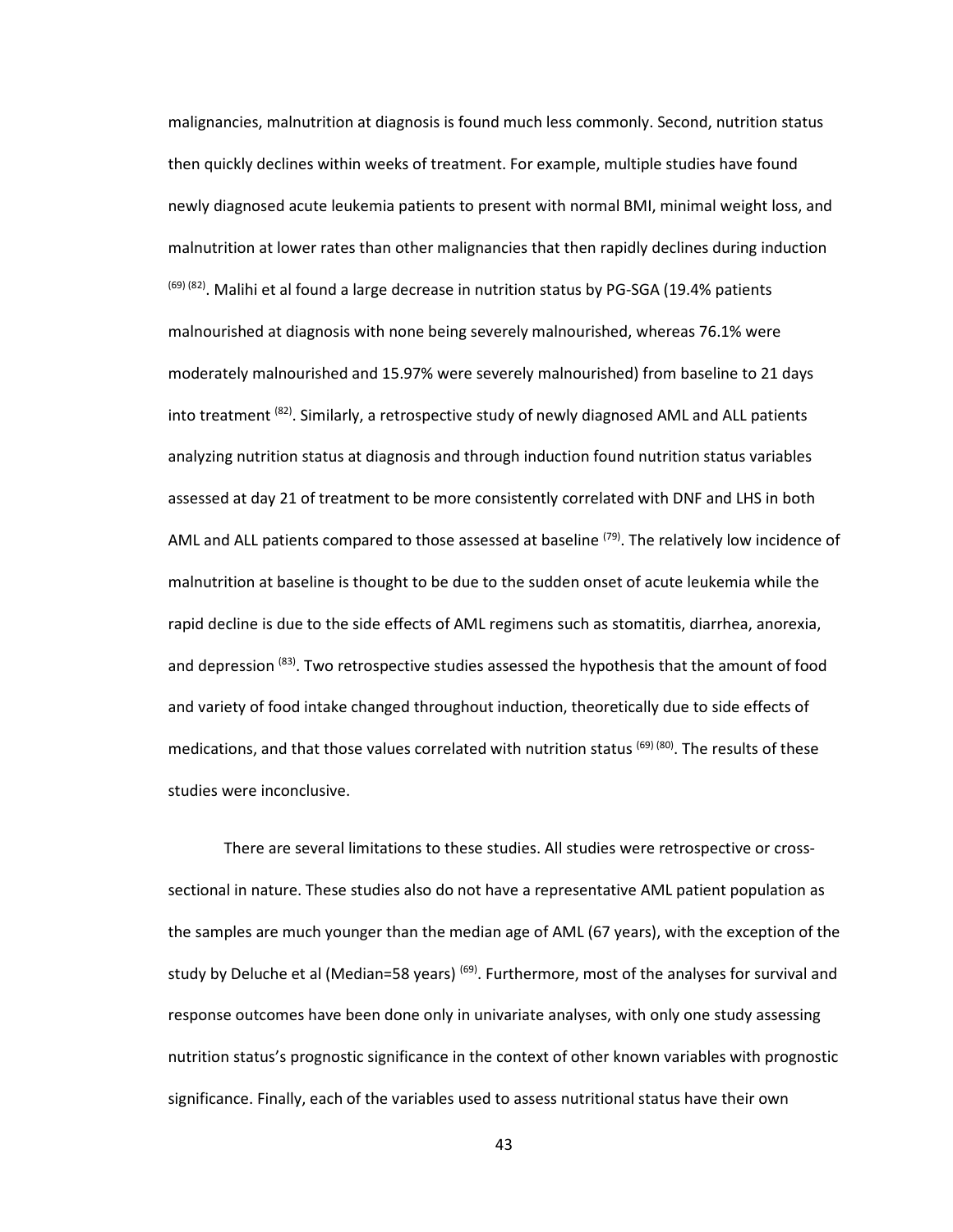limitations. For instance, weight loss due to malnutrition may be masked by over hydration to avoid tumor lysis syndrome or weight loss unrelated to malnutrition may occur due to frequent diuretic use <sup>(84)</sup>. Albumin, with a 20-day half-life, is not an accurate marker of effectiveness of nutrition management. Furthermore, albumin decreases with inflammation which is frequently present in acute leukemia <sup>(69)</sup>. Thus, Deluche et al, following with French guidelines, suggest only interpreting albumin in the presence of C-reactive protein (CRP) results  $^{(85)}$ . Pre-albumin, with a 2-3 day half-life, is more appropriate for nutrition assessment in short intervals. However, like albumin, pre-albumin decreases during inflammation as it is used to synthesize CRP. Prealbumin also increases in the presence of steroids, complicating its interpretation in ALL patients where steroids are commonly part of the chemotherapeutic regimen (86). Transthyretin suffers from similar limitations as albumin and pre-albumin and is also more reflective of acute food intake rather than overall nutrition status. Finally, questionnaires such as the Subjective Global Assessment (SGA) and Patient-Generated Subjective Global Assessment (PG-SGA) are subjective tools which, while highly sensitive to symptoms and assess key factors such as metabolic stress and physical activity, only briefly assess possible food intake and thus may not be particularly sensitive to malnutrition in the first month of treatment when muscle-wasting is less likely  $(80)$ (87) .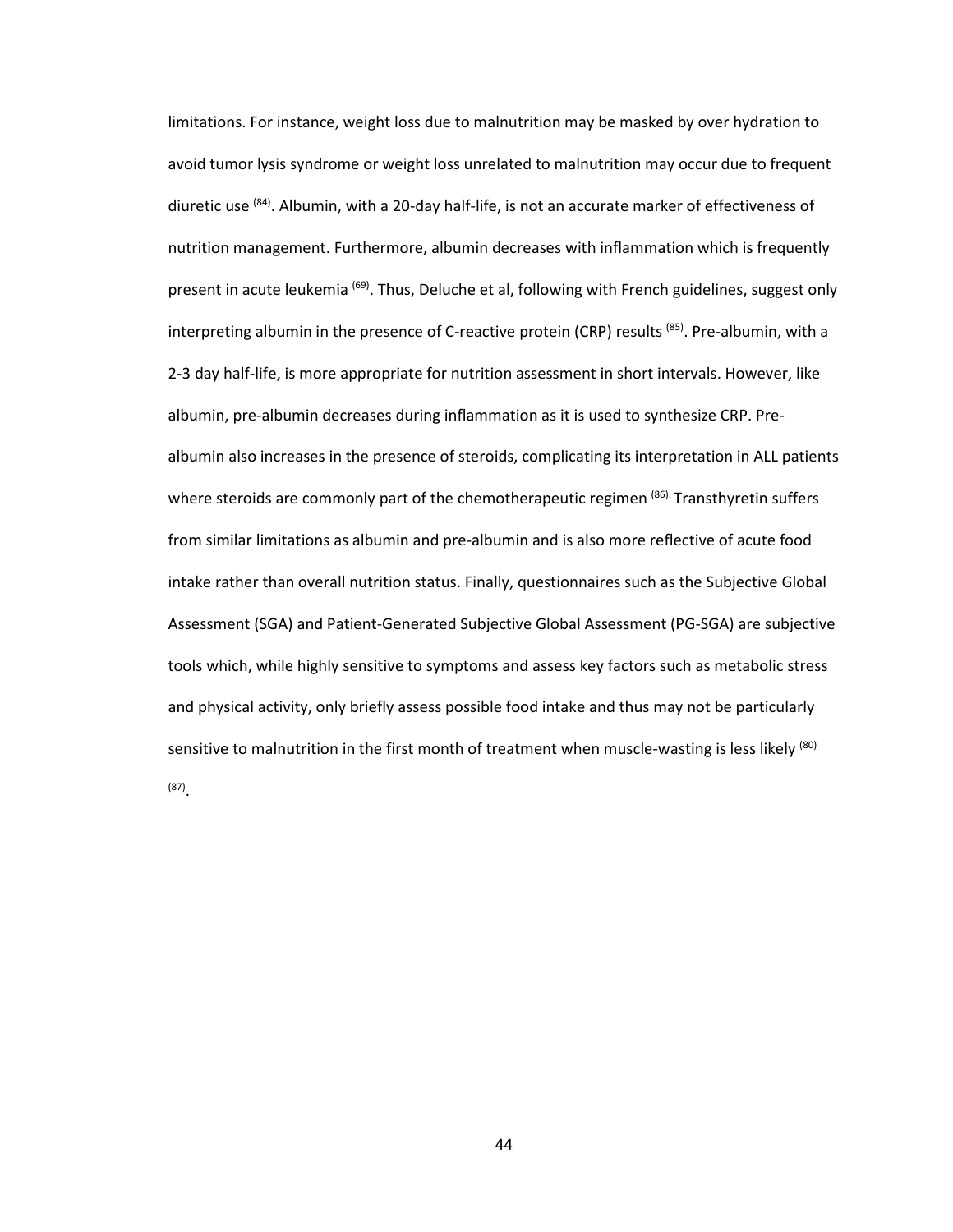### **The Short Physical Performance Battery (SPPB)**

The Short Physical Performance Battery (SPPB) is a validated measure of physical function in the geriatric population <sup>(88)</sup>. As mentioned previously, performance status scales lack sensitivity, are subjective, and do not address specific tasks. This was further demonstrated in a study by Klepin et al where older adults with "good" performance status scores were found to have meaningful impairments in physical function that may reduce reserve capacity and increase their susceptibility to TRM  $(26)$ . As a part of the battery of tests utilized in the complete geriatric assessment, SPPB is an objective tool to assess functional status by measuring lower extremity strength. Specifically, the SPPB consists of a timed 4 meter walk, chair stands, and balance testing for a score ranging from 0 (worst) to 12 (best) with each measure being scored 0 to 4 (0=unable to complete the test; 4=highest performance level)<sup>(88)</sup>. The SPPB has training modules publicly available online and the test can be performed in the inpatient setting by a trained nurse. The SPPB has already been shown to be feasible in an inpatient leukemia unit setting <sup>(26)</sup>. In older adult AML patients intensively treated a low (SPPB<9) score, when compared to those with better physical performance (SPPB≥9), has been shown to be predictive of OS (6.0 months vs. 16.8 months; P=0.018) and risk of mortality (HR 2.2; 95% CI 1.1-4.6) even when adjusted for age, gender, ECOG performance status, cytogenetic risk group, prior MDS, hemoglobin, and treatment type  $(31)$ . Furthermore, in exploratory analyses, though not significant, differences were seen in the proportion of individuals with TRM (defined as 30-day mortality in their study) by SPPB<9 (18.9%) vs. SPPB $\geq$ 9 (10.8%) (P=0.5)<sup>(31)</sup>. Mechanisms by which impaired physical function lead to worse survival appear to be similar to those previously mentioned for impaired nutritional status.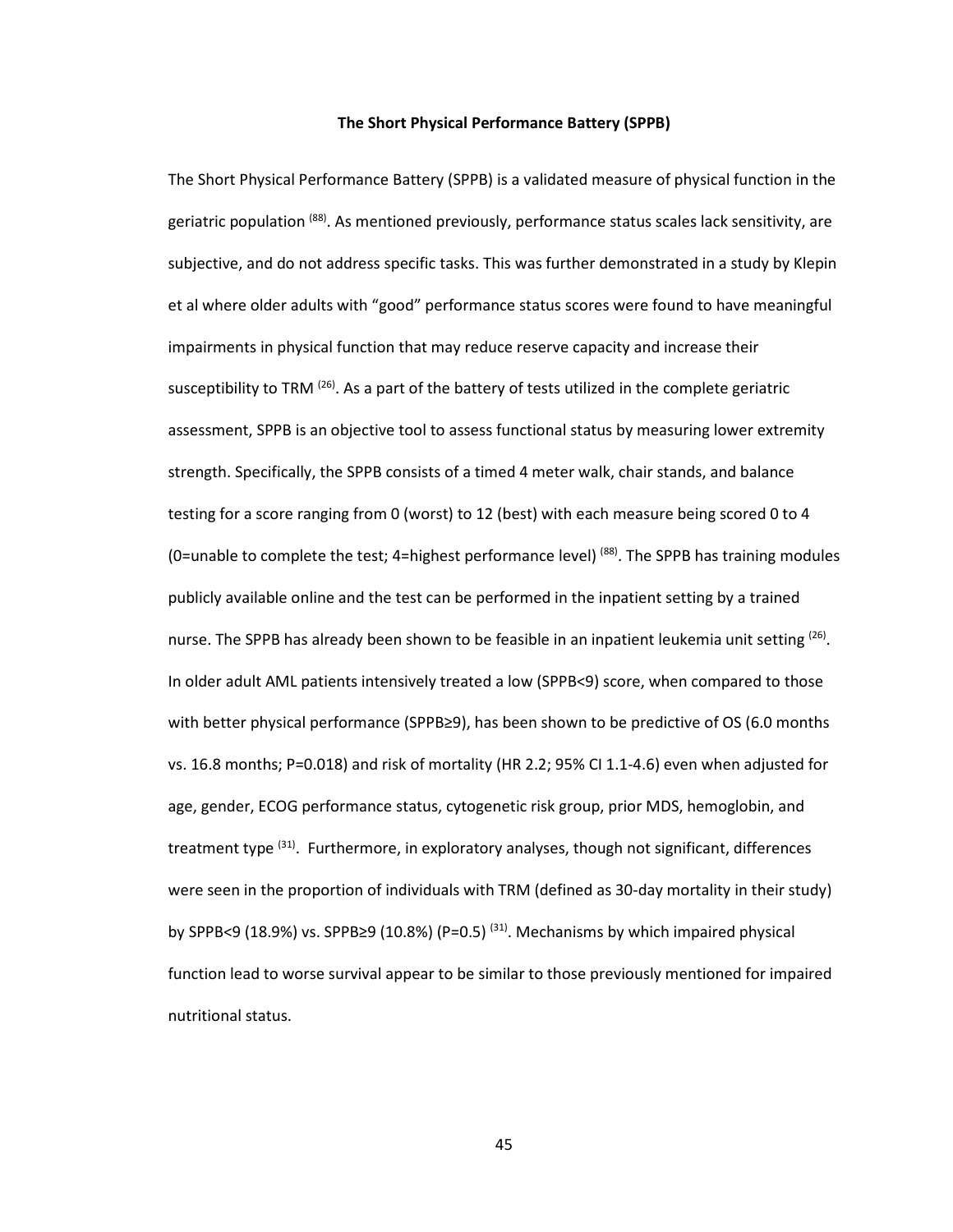Though not measured by the SPPB, two studies have assessed the association between physical function and SPhA in oncology patients. In a study of 121 mixed solid tumor patients scheduled to receive surgical treatment, Pena et al found patients with SPhA<-1.65 to have 3.84 times the odds of having muscle strength depletion assessed by hand grip strength compared to those SPhA≥-1.65 (OR=3.84; 95 CI: 1.31, 11.25; P=0.01)<sup>(74)</sup>.. In a study of 399 mixed solid tumor patients, Norman et al found differences in hand grip strength by whether individuals were SPhA<-1.65 vs. SPhA≥-1.65 (P=0.01) and a moderate correlation between hand grip strength and SPhA ( $r=0.60$ ; P=0.01)<sup>(47)</sup>. The authors of both these studies not, however, that further studies are needed to prove the association between physical function and SPhA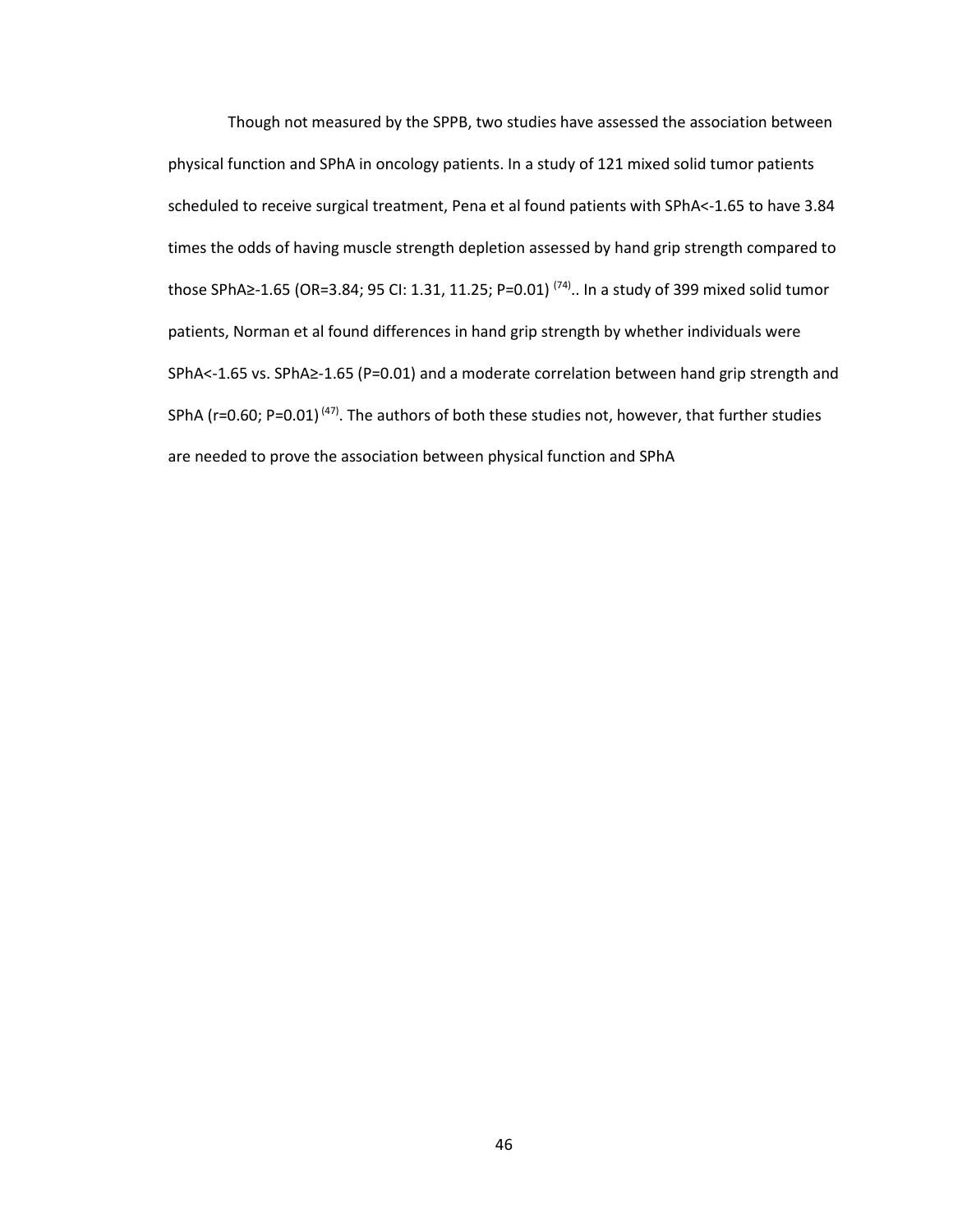#### **Future Directions**

 In our future work we hope to assess the current limitations of SPhA technology and nutritional status assessment in AML patients. Specifically, we plan to conduct a prospective observational study of newly diagnosed, older adult AML patients undergoing intensive induction chemotherapy with the following Specific Aims:

**Specific Aim 1:** Assess the prevalence of physical function impairment at day 1 of induction, as assessed by the SPPB, and malnutrition, via utilization of the patient-generated subjective global assessment, standardized phase angle, pre-albumin, and albumin, in newly diagnosed older adult (≥60 years) AML patients undergoing intensive induction chemotherapy both at day 1 of induction therapy and at nadir bone marrow (occurring between day 11-15 of induction chemotherapy). *Hypothesis:* 20-30% of patients will present with malnutrition, as defined by PG-SGA (PG-SGA≥9), albumin<3.4 g/dL, pre-albumin<16mg/dL, SPhA<25<sup>th</sup> percentile, at baseline and the percentage of patients classified as malnourished will increase from day 1 of induction to nadir bone marrow. 50-60% of patients will present with physical function impairments (SPPB<9) at diagnosis.

**Specific Aim 2.** Evaluate the prognostic value of SPPB assessed at day 1 of induction and nutritional assessment markers specified in Aim 1 at day 1 of induction and at nadir bone marrow for treatment related mortality, defined as death within 60 days of start of induction therapy. *Hypothesis*: Nutritional assessment markers at **nadir bone marrow**, aside from SPhA, will predict treatment related mortality in the context of key covariates: age, European Leukemia Network cytogenetic risk group, creatinine, and performance status. SPhA at **day 1 of induction** will predict treatment related in the context of the covariates mentioned above.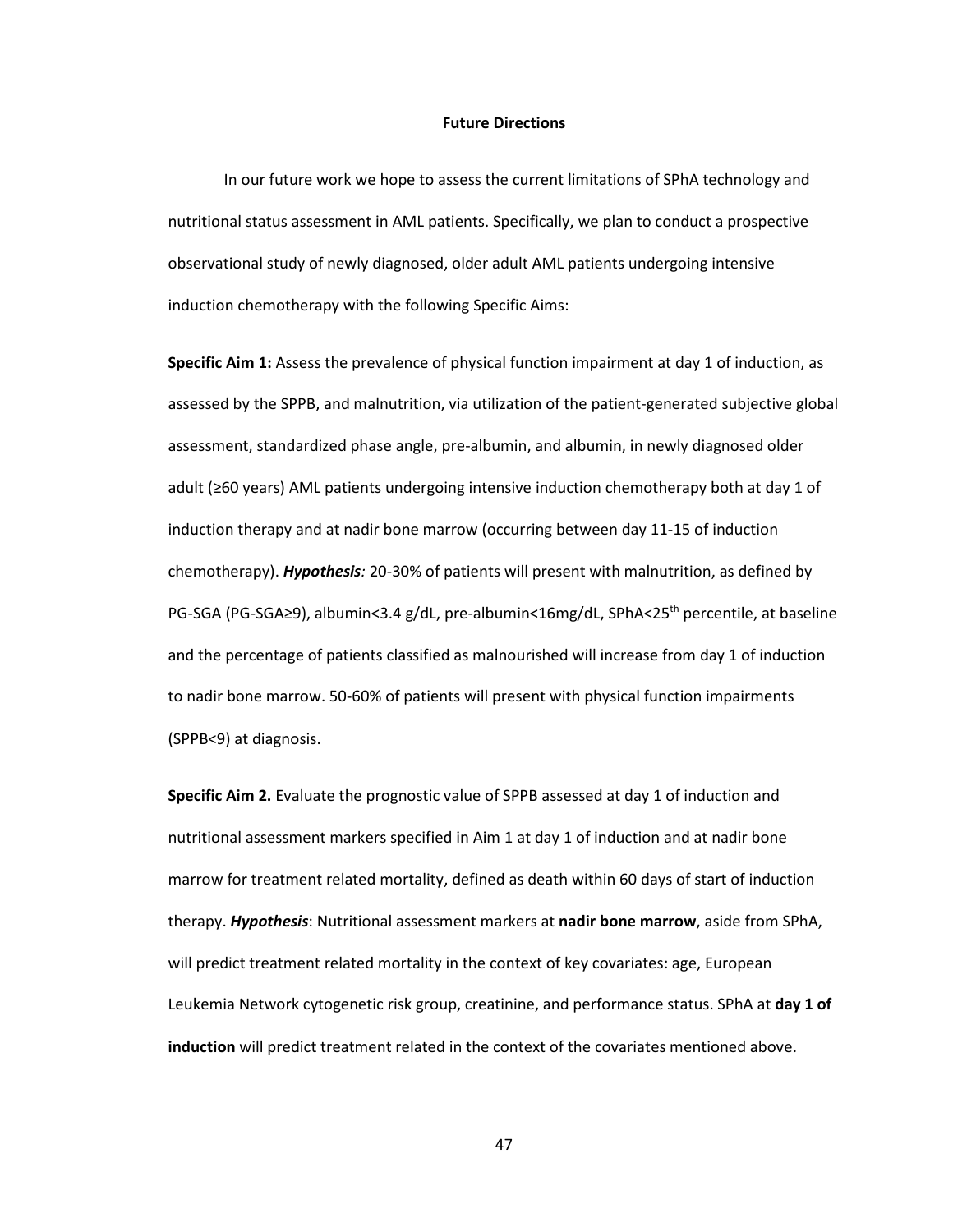**Specific Aim 3**: Assess the content validity of baseline SPhA via correlation with SPPB, nutritional status markers specified in Aim 1, and Computed Tomography assessed sarcopenia.

Hypothesis: Baseline SPhA will be best predicted by the PG-SGA with higher scores on the PG-

SGA, reflecting worse nutritional status, predicting lower baseline SPhA values.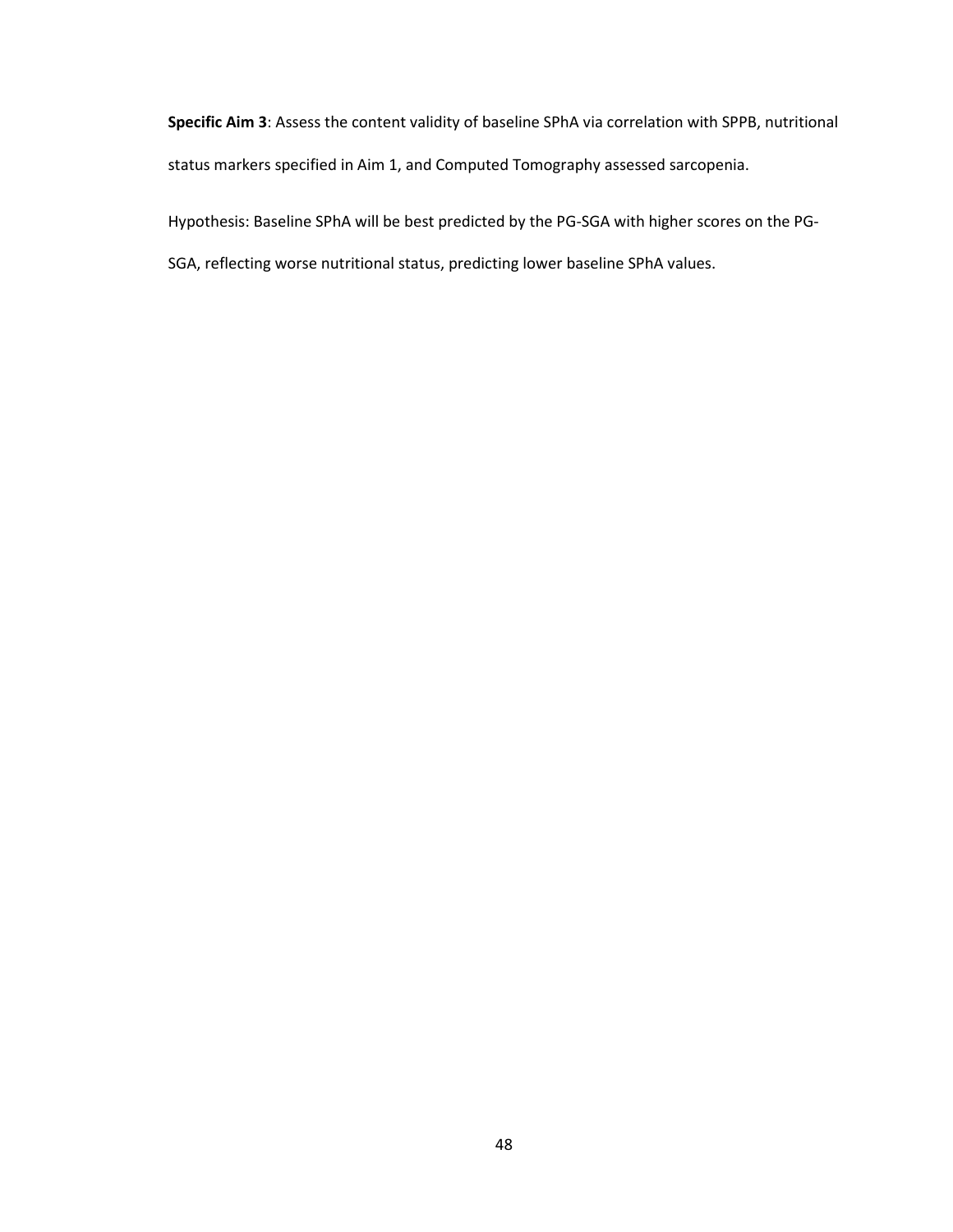## **References**

1.SEER\*Explorer: An interactive website for SEER cancer statistics [Internet]. Surveillance Research Program, National Cancer Institute. [Cited 2017 Apr 14]. Available from https://seer.cancer.gov/explorer/.

2. Jabbour E, O'Brien S, Konopleva M, Kantarjian H. New insights into the pathophysiology and therapy of adult acute lymphoblastic leukemia. Cancer. 2015;121(15):2517-28.

3. Gokbuget N. How I treat older patients with ALL. Blood. 2013;122(8):1366-75.

4. Dohner H, Estey E, Grimwade D, Amadori S, Appelbaum FR, Buchner T, et al. Diagnosis and management of AML in adults: 2017 ELN recommendations from an international expert panel. Blood. 2017;129(4):424-47.

5. Grimwade D, Walker H, Oliver F, Wheatley K, Harrison C, Harrison G, et al. The importance of diagnostic cytogenetics on outcome in AML: analysis of 1,612 patients entered into the MRC AML 10 trial. The Medical Research Council Adult and Children's Leukaemia Working Parties. Blood. 1998;92(7):2322-33.

6. Dohner H, Estey EH, Amadori S, Appelbaum FR, Buchner T, Burnett AK, et al. Diagnosis and management of acute myeloid leukemia in adults: recommendations from an international expert panel, on behalf of the European LeukemiaNet. Blood. 2010;115(3):453-74.

7. Ossenkoppele G, Lowenberg B. How I treat the older patient with acute myeloid leukemia. Blood. 2015;125(5):767-74.

8. Rollig C, Bornhauser M, Thiede C, Taube F, Kramer M, Mohr B, et al. Long-term prognosis of acute myeloid leukemia according to the new genetic risk classification of the European LeukemiaNet recommendations: evaluation of the proposed reporting system. Journal of clinical oncology : official journal of the American Society of Clinical Oncology. 2011;29(20):2758-65.

9. Mrozek K, Marcucci G, Nicolet D, Maharry KS, Becker H, Whitman SP, et al. Prognostic significance of the European LeukemiaNet standardized system for reporting cytogenetic and molecular alterations in adults with acute myeloid leukemia. Journal of clinical oncology : official journal of the American Society of Clinical Oncology. 2012;30(36):4515-23.

10. Alpermann T, Kern W, Schnittger S, Schmid C, Kreuzer KA, Serve H, et al. Evaluation of the proposed reporting system of the European LeukemiaNet and recommendations for prognosis of acute myeloid leukemia. Leukemia research. 2013;37(2):197-200.

11. Gokbuget N. Treatment of older patients with acute lymphoblastic leukemia. Hematology American Society of Hematology Education Program. 2016;2016(1):573-9.

12. Chiaretti S, Gianfelici V, O'Brien SM, Mullighan CG. Advances in the Genetics and Therapy of Acute Lymphoblastic Leukemia. American Society of Clinical Oncology educational book American Society of Clinical Oncology Annual Meeting. 2016;35:e314-22.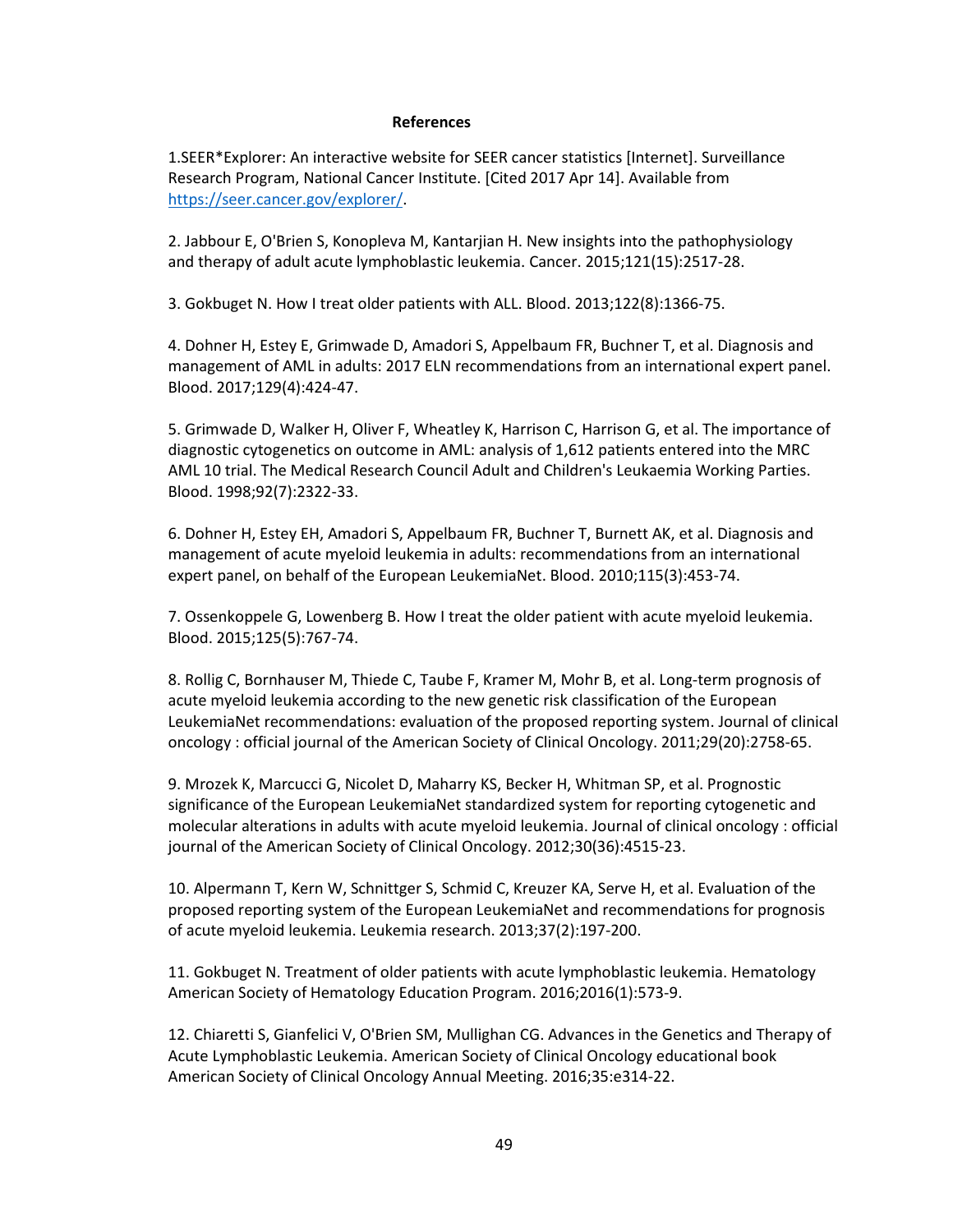13. Grossmann V, Schnittger S, Kohlmann A, Eder C, Roller A, Dicker F, et al. A novel hierarchical prognostic model of AML solely based on molecular mutations. Blood. 2012;120(15):2963-72.

14. Bertoli S, Berard E, Huguet F, Huynh A, Tavitian S, Vergez F, et al. Time from diagnosis to intensive chemotherapy initiation does not adversely impact the outcome of patients with acute myeloid leukemia. Blood. 2013;121(14):2618-26.

15. Sekeres MA, Elson P, Kalaycio ME, Advani AS, Copelan EA, Faderl S, et al. Time from diagnosis to treatment initiation predicts survival in younger, but not older, acute myeloid leukemia patients. Blood. 2009;113(1):28-36.

16. Liersch R, Muller-Tidow C, Berdel WE, Krug U. Prognostic factors for acute myeloid leukaemia in adults--biological significance and clinical use. British journal of haematology. 2014;165(1):17-38.

17. Appelbaum FR, Gundacker H, Head DR, Slovak ML, Willman CL, Godwin JE, et al. Age and acute myeloid leukemia. Blood. 2006;107(9):3481-5.

18. Krug U, Rollig C, Koschmieder A, Heinecke A, Sauerland MC, Schaich M, et al. Complete remission and early death after intensive chemotherapy in patients aged 60 years or older with acute myeloid leukaemia: a web-based application for prediction of outcomes. Lancet (London, England). 2010;376(9757):2000-8.

19. Pollyea DA, Kohrt HE, Medeiros BC. Acute myeloid leukaemia in the elderly: a review. British journal of haematology. 2011;152(5):524-42.

20. Klepin HD. Elderly acute myeloid leukemia: assessing risk. Current hematologic malignancy reports. 2015;10(2):118-25.

21. Kantarjian H, Ravandi F, O'Brien S, Cortes J, Faderl S, Garcia-Manero G, et al. Intensive chemotherapy does not benefit most older patients (age 70 years or older) with acute myeloid leukemia. Blood. 2010;116(22):4422-9.

22. Juliusson G, Antunovic P, Derolf A, Lehmann S, Mollgard L, Stockelberg D, et al. Age and acute myeloid leukemia: real world data on decision to treat and outcomes from the Swedish Acute Leukemia Registry. Blood. 2009;113(18):4179-87.

23. Goekbuget N, Beck J, Brueggemann M, Burmeister T, Buss EC, Frickhofen N, et al. Moderate Intensive Chemotherapy Including CNS-Prophylaxis with Liposomal Cytarabine Is Feasible and effective in Older Patients with Ph-Negative Acute Lymphoblastic Leukemia (ALL): Results of a Prospective Trial From the German Multicenter Study Group for Adult ALL (GMALL). Blood. 2012;120(21):1493-.

24. Kantarjian H, O'Brien S, Cortes J, Giles F, Faderl S, Jabbour E, et al. Results of intensive chemotherapy in 998 patients age 65 years or older with acute myeloid leukemia or high-risk myelodysplastic syndrome: predictive prognostic models for outcome. Cancer. 2006;106(5):1090-8.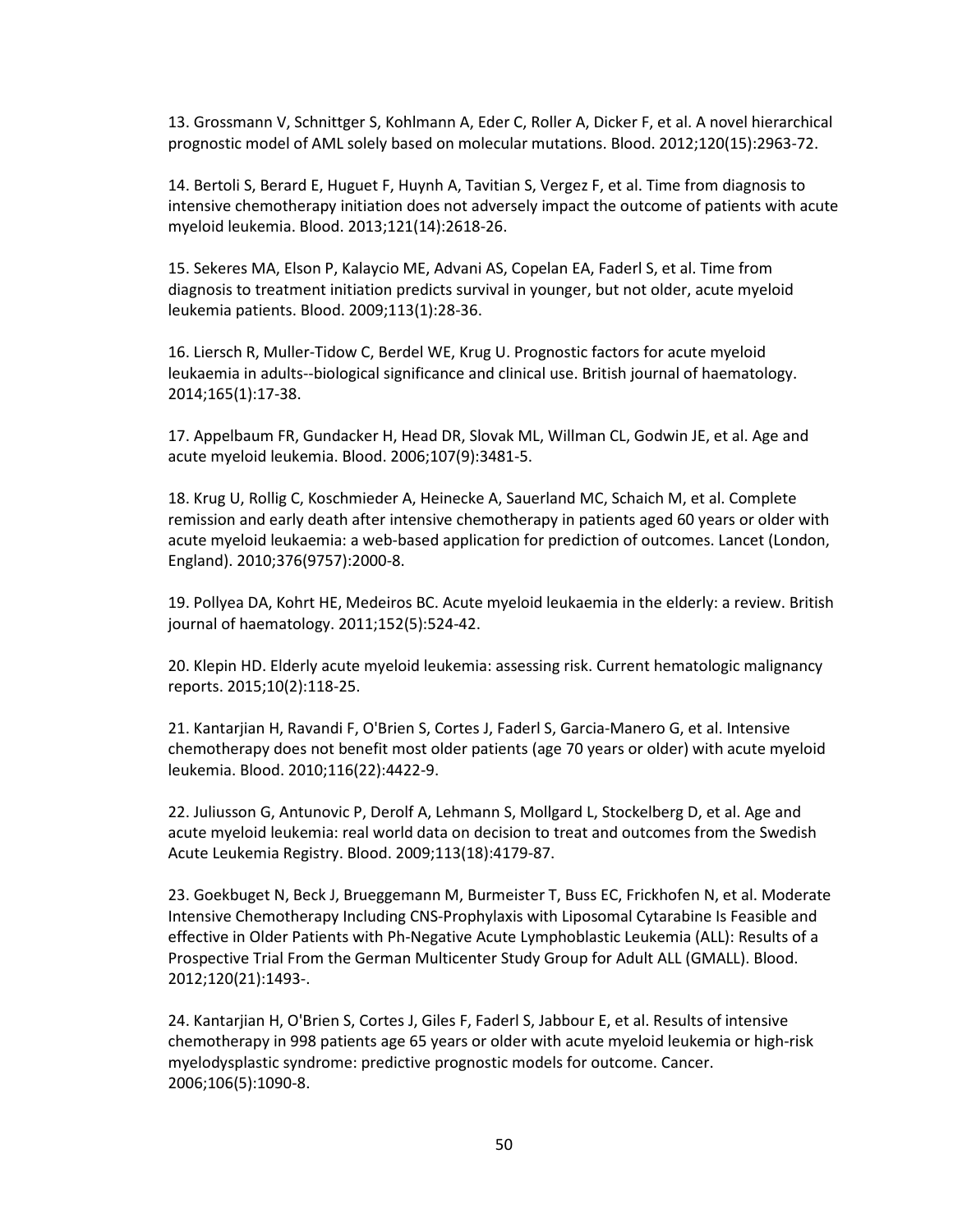25. Klepin HD. Geriatric perspective: how to assess fitness for chemotherapy in acute myeloid leukemia. Hematology American Society of Hematology Education Program. 2014;2014(1):8-13.

26. Klepin HD, Geiger AM, Tooze JA, Kritchevsky SB, Williamson JD, Ellis LR, et al. The feasibility of inpatient geriatric assessment for older adults receiving induction chemotherapy for acute myelogenous leukemia. Journal of the American Geriatrics Society. 2011;59(10):1837-46.

27. Wedding U, Rohrig B, Klippstein A, Fricke HJ, Sayer HG, Hoffken K. Impairment in functional status and survival in patients with acute myeloid leukaemia. Journal of cancer research and clinical oncology. 2006;132(10):665-71.

28. Deschler B, Ihorst G, Platzbecker U, Germing U, Marz E, de Figuerido M, et al. Parameters detected by geriatric and quality of life assessment in 195 older patients with myelodysplastic syndromes and acute myeloid leukemia are highly predictive for outcome. Haematologica. 2013;98(2):208-16.

29. Ostgard LS, Norgaard JM, Sengelov H, Severinsen M, Friis LS, Marcher CW, et al. Comorbidity and performance status in acute myeloid leukemia patients: a nation-wide population-based cohort study. Leukemia. 2015;29(3):548-55.

30. Oran B, Weisdorf DJ. Survival for older patients with acute myeloid leukemia: a populationbased study. Haematologica. 2012;97(12):1916-24.

31. Klepin HD, Geiger AM, Tooze JA, Kritchevsky SB, Williamson JD, Pardee TS, et al. Geriatric assessment predicts survival for older adults receiving induction chemotherapy for acute myelogenous leukemia. Blood. 2013;121(21):4287-94.

32. Etienne A, Esterni B, Charbonnier A, Mozziconacci MJ, Arnoulet C, Coso D, et al. Comorbidity is an independent predictor of complete remission in elderly patients receiving induction chemotherapy for acute myeloid leukemia. Cancer. 2007;109(7):1376-83.

33. Sherman AE, Motyckova G, Fega KR, Deangelo DJ, Abel GA, Steensma D, et al. Geriatric assessment in older patients with acute myeloid leukemia: a retrospective study of associated treatment and outcomes. Leukemia research. 2013;37(9):998-1003.

34. Ma E, Bonthapally V, Chawla A, Lefebvre P, Swords R, Lafeuille MH, et al. An Evaluation of Treatment Patterns and Outcomes in Elderly Patients Newly Diagnosed With Acute Myeloid Leukemia: A Retrospective Analysis of Electronic Medical Records From US Community Oncology Practices. Clinical lymphoma, myeloma & leukemia. 2016;16(11):625-36.e3.

35. Othus M, Kantarjian H, Petersdorf S, Ravandi F, Godwin J, Cortes J, et al. Declining Rates of Treatment-Related Mortality in Patients with Newly-diagnosed AML Given "Intense" Induction Regimens: A Report from SWOG and MD Anderson. Leukemia. 2014;28(2):289-92.

36. Wheatley K, Brookes CL, Howman AJ, Goldstone AH, Milligan DW, Prentice AG, et al. Prognostic factor analysis of the survival of elderly patients with AML in the MRC AML11 and LRF AML14 trials. British journal of haematology. 2009;145(5):598-605.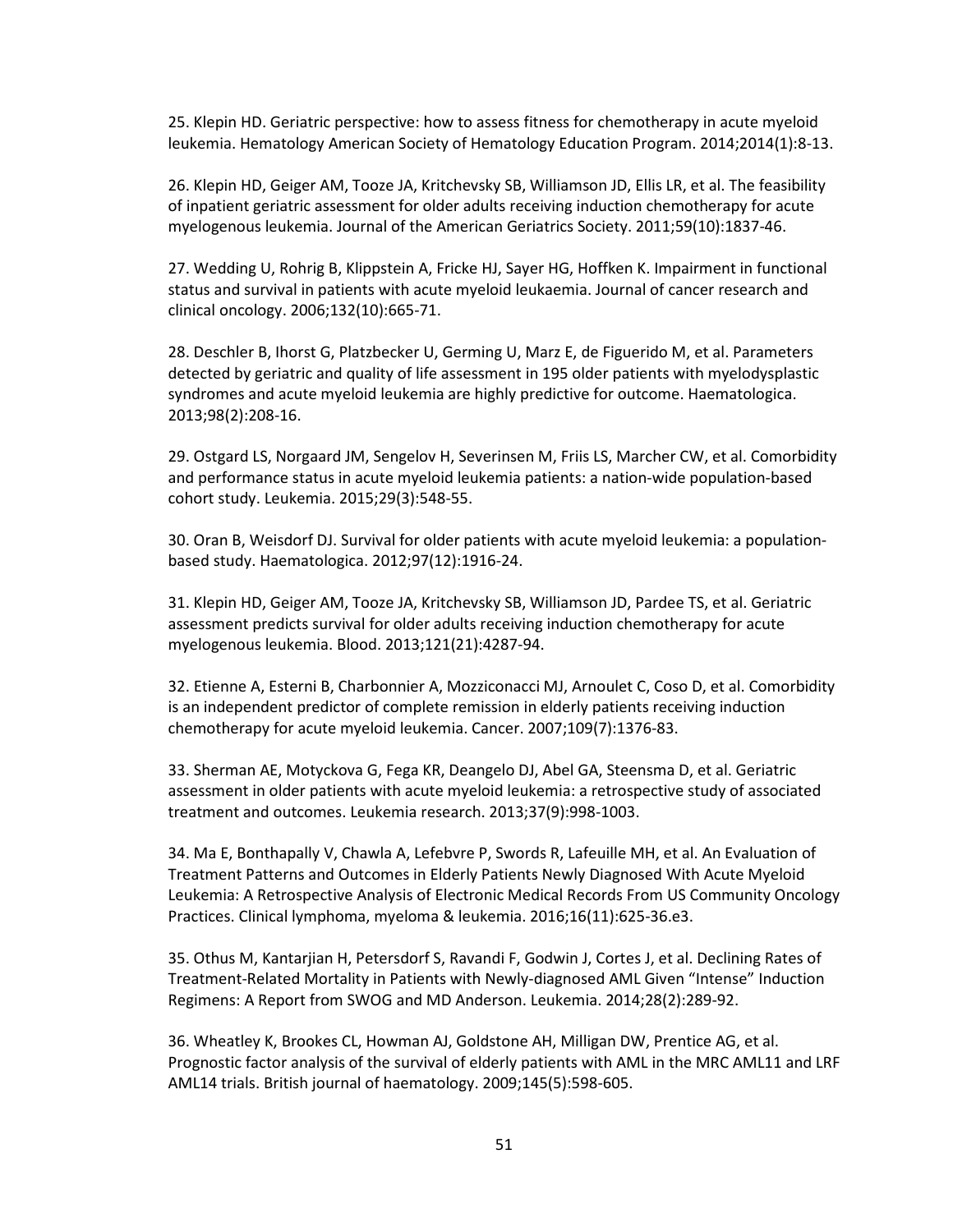37. Michaelis LC, Erba HP. Recent developments in the treatment of older individuals with acute myeloid leukemia: 2014. Current opinion in hematology. 2015;22(2):108-15.

38. Earthman CP. Body Composition Tools for Assessment of Adult Malnutrition at the Bedside: A Tutorial on Research Considerations and Clinical Applications. JPEN Journal of parenteral and enteral nutrition. 2015;39(7):787-822.

39. Lukaski HC. Evolution of bioimpedance: a circuitous journey from estimation of physiological function to assessment of body composition and a return to clinical research. European journal of clinical nutrition. 2013;67 Suppl 1:S2-9.

40. Kyle UG, Bosaeus I, De Lorenzo AD, Deurenberg P, Elia M, Manuel Gomez J, et al. Bioelectrical impedance analysis-part II: utilization in clinical practice. Clinical nutrition (Edinburgh, Scotland). 2004;23(6):1430-53.

41. Dittmar M. Reliability and variability of bioimpedance measures in normal adults: effects of age, gender, and body mass. American journal of physical anthropology. 2003;122(4):361-70.

42. Kyle UG, Bosaeus I, De Lorenzo AD, Deurenberg P, Elia M, Gomez JM, et al. Bioelectrical impedance analysis--part I: review of principles and methods. Clinical nutrition (Edinburgh, Scotland). 2004;23(5):1226-43.

43. Norman K, Stobaus N, Pirlich M, Bosy-Westphal A. Bioelectrical phase angle and impedance vector analysis--clinical relevance and applicability of impedance parameters. Clinical nutrition (Edinburgh, Scotland). 2012;31(6):854-61.

44. Kovarik M, Hronek M, Zadak Z. Clinically relevant determinants of body composition, function and nutritional status as mortality predictors in lung cancer patients. Lung cancer (Amsterdam, Netherlands). 2014;84(1):1-6.

45. Ott M, Fischer H, Polat H, Helm EB, Frenz M, Caspary WF, et al. Bioelectrical impedance analysis as a predictor of survival in patients with human immunodeficiency virus infection. Journal of acquired immune deficiency syndromes and human retrovirology : official publication of the International Retrovirology Association. 1995;9(1):20-5.

46. Schwenk A, Beisenherz A, Romer K, Kremer G, Salzberger B, Elia M. Phase angle from bioelectrical impedance analysis remains an independent predictive marker in HIV-infected patients in the era of highly active antiretroviral treatment. The American journal of clinical nutrition. 2000;72(2):496-501.

47. Norman K, Stobaus N, Zocher D, Bosy-Westphal A, Szramek A, Scheufele R, et al. Cutoff percentiles of bioelectrical phase angle predict functionality, quality of life, and mortality in patients with cancer. The American journal of clinical nutrition. 2010;92(3):612-9.

48. Lukaski HC, Kyle UG, Kondrup J. Assessment of adult malnutrition and prognosis with bioelectrical impedance analysis: phase angle and impedance ratio. Current opinion in clinical nutrition and metabolic care. 2017;20(5):330-9.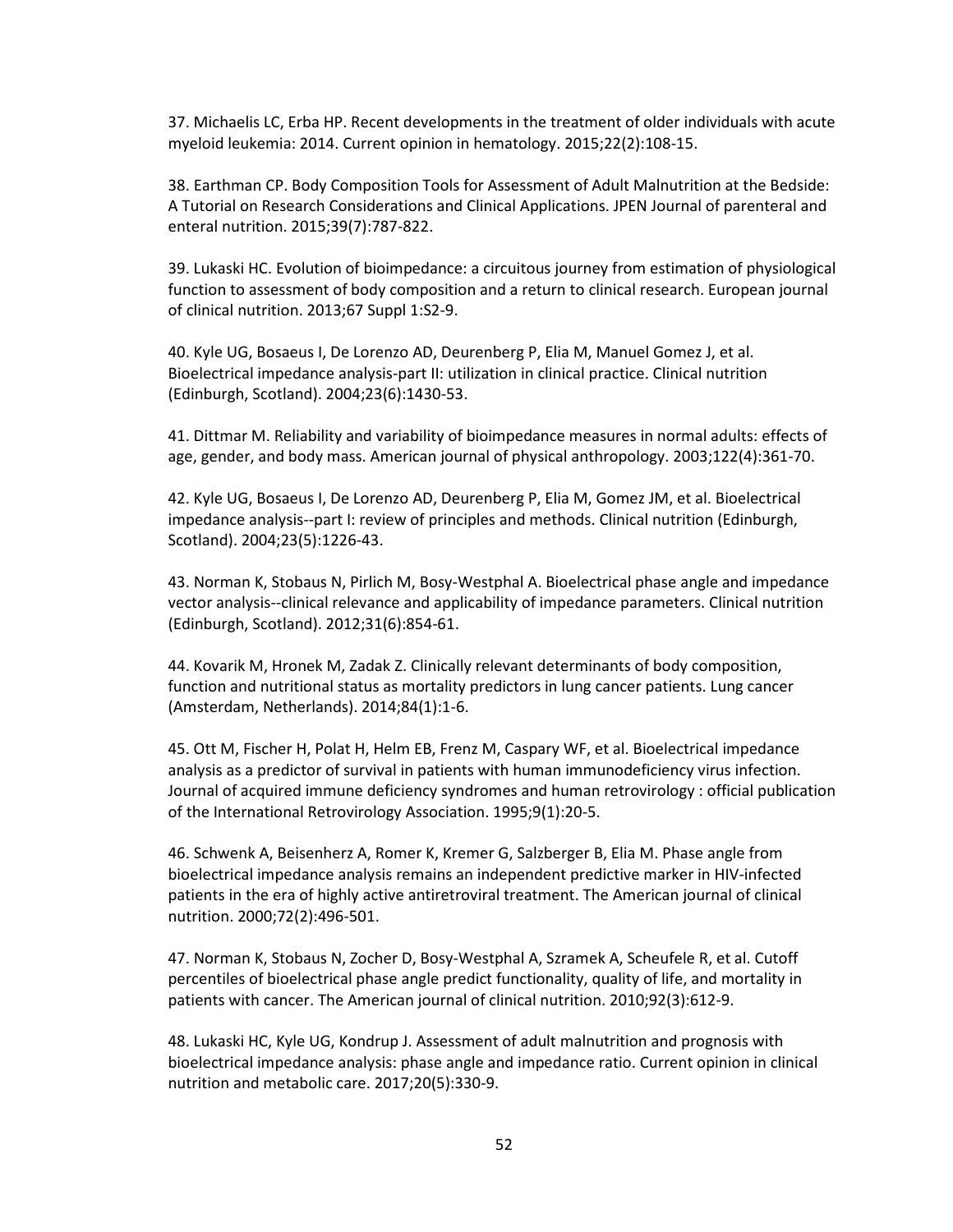49. Grundmann O, Yoon SL, Williams JJ. The value of bioelectrical impedance analysis and phase angle in the evaluation of malnutrition and quality of life in cancer patients--a comprehensive review. European journal of clinical nutrition. 2015;69(12):1290-7.

50. Gonzalez MC, Barbosa-Silva TG, Bielemann RM, Gallagher D, Heymsfield SB. Phase angle and its determinants in healthy subjects: influence of body composition. The American journal of clinical nutrition. 2016;103(3):712-6.

51. Bosy-Westphal A, Danielzik S, Dorhofer RP, Later W, Wiese S, Muller MJ. Phase angle from bioelectrical impedance analysis: population reference values by age, sex, and body mass index. JPEN Journal of parenteral and enteral nutrition. 2006;30(4):309-16.

52. Stobaus N, Pirlich M, Valentini L, Schulzke JD, Norman K. Determinants of bioelectrical phase angle in disease. The British journal of nutrition. 2012;107(8):1217-20.

53. Selberg O, Selberg D. Norms and correlates of bioimpedance phase angle in healthy human subjects, hospitalized patients, and patients with liver cirrhosis. European journal of applied physiology. 2002;86(6):509-16.

54. Norman K, Smoliner C, Kilbert A, Valentini L, Lochs H, Pirlich M. Disease-related malnutrition but not underweight by BMI is reflected by disturbed electric tissue properties in the bioelectrical impedance vector analysis. The British journal of nutrition. 2008;100(3):590-5.

55. Abe Vicente M, Barao K, Silva TD, Forones NM. What are the most effective methods for assessment of nutritional status in outpatients with gastric and colorectal cancer? Nutricion hospitalaria. 2013;28(3):585-91.

56. Gupta D, Lis CG, Dahlk SL, King J, Vashi PG, Grutsch JF, et al. The relationship between bioelectrical impedance phase angle and subjective global assessment in advanced colorectal cancer. Nutrition journal. 2008;7:19.

57. Castanho IA, Lopes AJ, Koury JC, Tessarollo B, Silva AC, Nunes RA. Relationship between the phase angle and volume of tumours in patients with lung cancer. Annals of nutrition & metabolism. 2013;62(1):68-74.

58. Norman K, Smoliner C, Valentini L, Lochs H, Pirlich M. Is bioelectrical impedance vector analysis of value in the elderly with malnutrition and impaired functionality? Nutrition (Burbank, Los Angeles County, Calif). 2007;23(7-8):564-9.

59. Maddocks M, Kon SS, Jones SE, Canavan JL, Nolan CM, Higginson IJ, et al. Bioelectrical impedance phase angle relates to function, disease severity and prognosis in stable chronic obstructive pulmonary disease. Clinical nutrition (Edinburgh, Scotland). 2015;34(6):1245-50.

60. Abad S, Sotomayor G, Vega A, Perez de Jose A, Verdalles U, Jofre R, et al. The phase angle of the electrical impedance is a predictor of long-term survival in dialysis patients. Nefrologia : publicacion oficial de la Sociedad Espanola Nefrologia. 2011;31(6):670-6.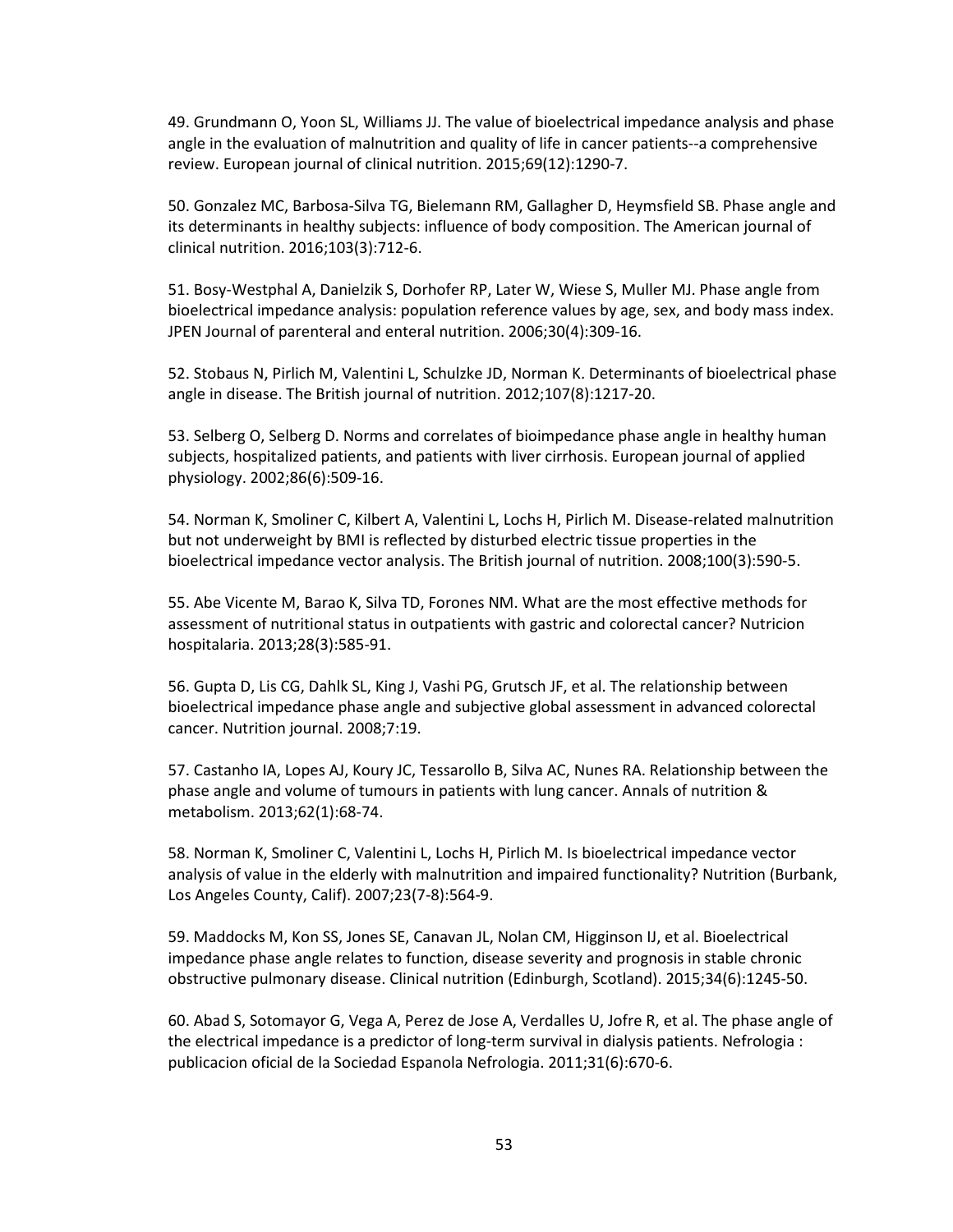61. Gupta D, Lammersfeld CA, Vashi PG, King J, Dahlk SL, Grutsch JF, et al. Bioelectrical impedance phase angle as a prognostic indicator in breast cancer. BMC cancer. 2008;8:249.

62. Gupta D, Lammersfeld CA, Burrows JL, Dahlk SL, Vashi PG, Grutsch JF, et al. Bioelectrical impedance phase angle in clinical practice: implications for prognosis in advanced colorectal cancer. The American journal of clinical nutrition. 2004;80(6):1634-8.

63. Gupta D, Lammersfeld CA, Vashi PG, King J, Dahlk SL, Grutsch JF, et al. Bioelectrical impedance phase angle in clinical practice: implications for prognosis in stage IIIB and IV nonsmall cell lung cancer. BMC cancer. 2009;9:37.

64. Gupta D, Lis CG, Dahlk SL, Vashi PG, Grutsch JF, Lammersfeld CA. Bioelectrical impedance phase angle as a prognostic indicator in advanced pancreatic cancer. The British journal of nutrition. 2004;92(6):957-62.

65. Sanchez-Lara K, Turcott JG, Juarez E, Guevara P, Nunez-Valencia C, Onate-Ocana LF, et al. Association of nutrition parameters including bioelectrical impedance and systemic inflammatory response with quality of life and prognosis in patients with advanced non-smallcell lung cancer: a prospective study. Nutrition and cancer. 2012;64(4):526-34.

66. Paiva SI, Borges LR, Halpern-Silveira D, Assuncao MC, Barros AJ, Gonzalez MC. Standardized phase angle from bioelectrical impedance analysis as prognostic factor for survival in patients with cancer. Supportive care in cancer : official journal of the Multinational Association of Supportive Care in Cancer. 2010;19(2):187-92.

67. Urbain P, Birlinger J, Ihorst G, Biesalski HK, Finke J, Bertz H. Body mass index and bioelectrical impedance phase angle as potentially modifiable nutritional markers are independent risk factors for outcome in allogeneic hematopoietic cell transplantation. Annals of hematology. 2013;92(1):111-9.

68. Farias CL, Campos DJ, Bonfin CM, Vilela RM. Phase angle from BIA as a prognostic and nutritional status tool for children and adolescents undergoing hematopoietic stem cell transplantation. Clinical nutrition (Edinburgh, Scotland). 2013;32(3):420-5.

69. Deluche E, Girault S, Jesus P, Monzat S, Turlure P, Leobon S, et al. Assessment of the nutritional status of adult patients with acute myeloid leukemia during induction chemotherapy. Nutrition (Burbank, Los Angeles County, Calif). 2017;41:120-5.

70. Li J, Wang C, Liu X, Liu Q, Lin H, Liu C, et al. Severe malnutrition evaluated by patientgenerated subjective global assessment results in poor outcome among adult patients with acute leukemia: A retrospective cohort study. Medicine. 2018;97(3):e9663.

71. Filliatre-Clement L, Broseus J, Muller M, Hosseini K, Rotonda C, Schirmer L, et al. Serum albumin or body mass index: Which prognostic factor for survival in patients with acute myeloblastic leukaemia? Hematological oncology. 2019;37(1):80-4.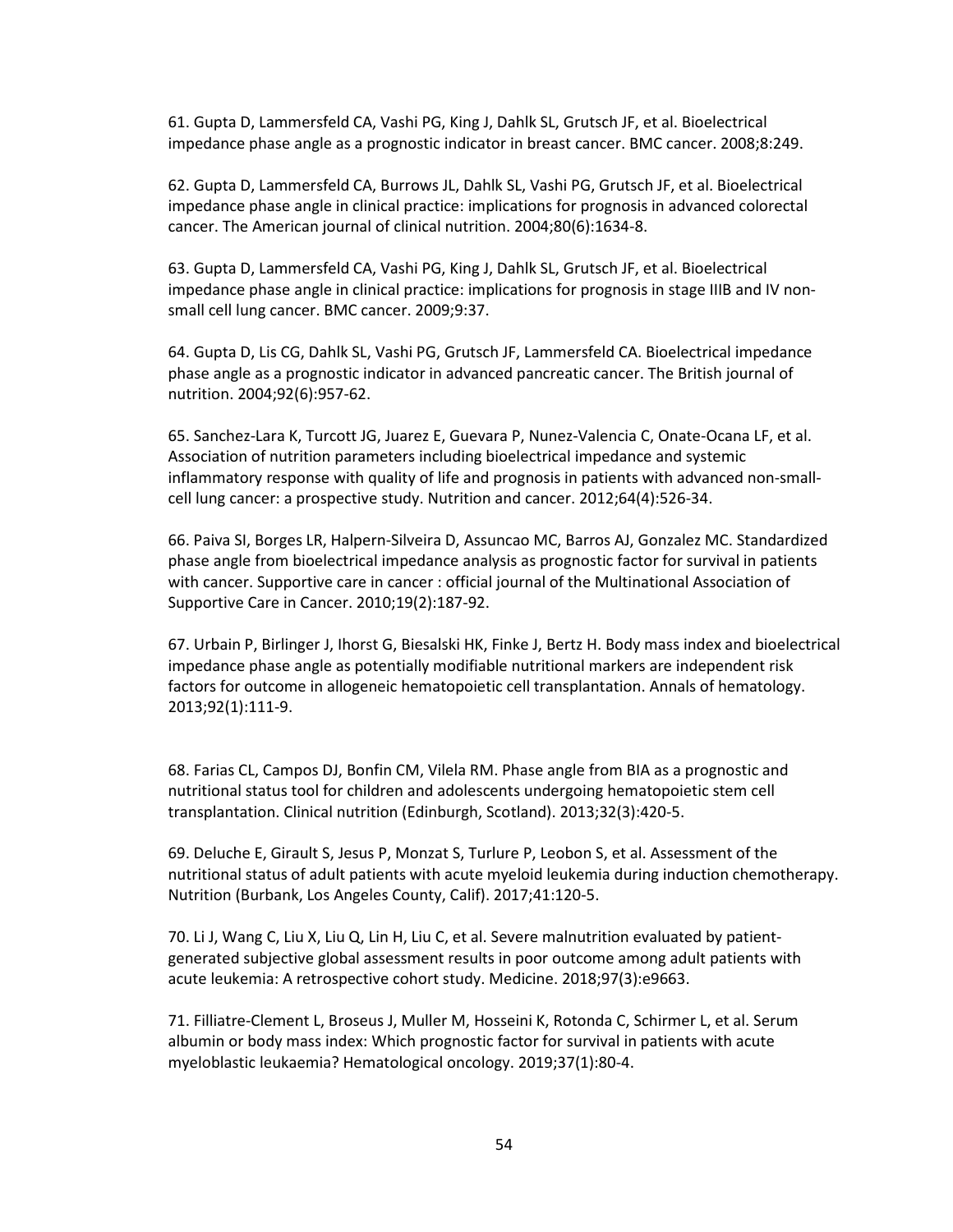72. do Amaral Paes TC, de Oliveira KCC, de Carvalho Padilha P, Peres WAF. Phase angle assessment in critically ill cancer patients: Relationship with the nutritional status, prognostic factors and death. Journal of critical care. 2018;44:430-5.

73. Pullarkat V, Slovak ML, Kopecky KJ, Forman SJ, Appelbaum FR. Impact of cytogenetics on the outcome of adult acute lymphoblastic leukemia: results of Southwest Oncology Group 9400 study. Blood. 2008;111(5):2563-72.

74. Pena NF, Mauricio SF, Rodrigues AMS, Carmo AS, Coury NC, Correia M, et al. Association Between Standardized Phase Angle, Nutrition Status, and Clinical Outcomes in Surgical Cancer Patients. Nutrition in clinical practice : official publication of the American Society for Parenteral and Enteral Nutrition. 2019;34(3):381-6.

75. Paixao EM, Gonzalez MC, Ito MK. A prospective study on the radiation therapy associated changes in body weight and bioelectrical standardized phase angle. Clinical nutrition (Edinburgh, Scotland). 2015;34(3):496-500.

76. Souza MF, Tomeleri CM, Ribeiro AS, Schoenfeld BJ, Silva AM, Sardinha LB, et al. Effect of resistance training on phase angle in older women: A randomized controlled trial. Scandinavian journal of medicine & science in sports. 2017;27(11):1308-16.

77. Kuchnia A, Earthman C, Teigen L, Cole A, Mourtzakis M, Paris M, et al. Evaluation of Bioelectrical Impedance Analysis in Critically Ill Patients: Results of a Multicenter Prospective Study. JPEN Journal of parenteral and enteral nutrition. 2017;41(7):1131-8.

78. Rondanelli M, Klersy C, Terracol G, Talluri J, Maugeri R, Guido D, et al. Whey protein, amino acids, and vitamin D supplementation with physical activity increases fat-free mass and strength, functionality, and quality of life and decreases inflammation in sarcopenic elderly. The American journal of clinical nutrition. 2016;103(3):830-40.

79. Esfahani A, Ghoreishi Z, Abedi Miran M, Sanaat Z, Ostadrahimi A, Eivazi Ziaei J, et al. Nutritional assessment of patients with acute leukemia during induction chemotherapy: association with hospital outcomes. Leukemia & lymphoma. 2014;55(8):1743-50.

80. Malihi Z, Kandiah M, Chan YM, Esfandbod M, Vakili M, Hosseinzadeh M, et al. The effect of dietary intake changes on nutritional status in acute leukaemia patients after first induction chemotherapy. European journal of cancer care. 2015;24(4):542-52.

81. Heiblig M, Elhamri M, Nicolini FE, Wattel E, Michallet M, Salles G, et al. Effect of Initial Body Mass Index on Survival Outcome of Patients With Acute Leukemia: A Single-Center Retrospective Study. Clinical lymphoma, myeloma & leukemia. 2015;15 Suppl:S7-13.

82. Malihi Z, Kandiah M, Chan YM, Hosseinzadeh M, Sohanaki Azad M, Zarif Yeganeh M. Nutritional status and quality of life in patients with acute leukaemia prior to and after induction chemotherapy in three hospitals in Tehran, Iran: a prospective study. Journal of human nutrition and dietetics : the official journal of the British Dietetic Association. 2013;26 Suppl 1:123-31.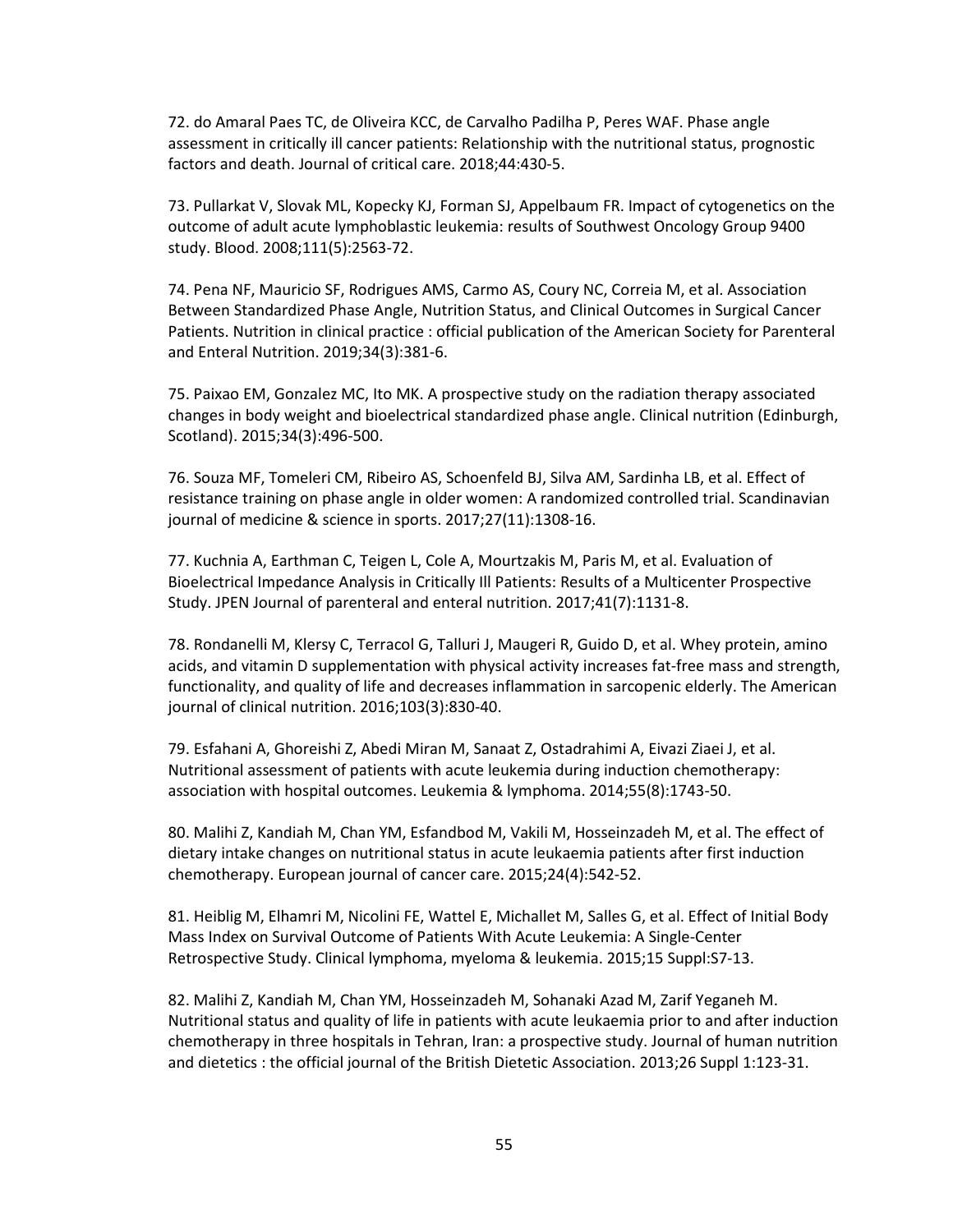83. Nazha A, Kantarjian H, Ravandi F, Huang X, Choi S, Garcia-Manero G, et al. Clofarabine, idarubicin, and cytarabine (CIA) as frontline therapy for patients </=60 years with newly diagnosed acute myeloid leukemia. American journal of hematology. 2013;88(11):961-6.

84. Bauer J, Jurgens H, Fruhwald MC. Important aspects of nutrition in children with cancer. Advances in nutrition (Bethesda, Md). 2011;2(2):67-77.

85. Hebuterne X, Lemarie E, Michallet M, de Montreuil CB, Schneider SM, Goldwasser F. Prevalence of malnutrition and current use of nutrition support in patients with cancer. JPEN Journal of parenteral and enteral nutrition. 2014;38(2):196-204.

86. Davis CJ, Sowa D, Keim KS, Kinnare K, Peterson S. The use of prealbumin and C-reactive protein for monitoring nutrition support in adult patients receiving enteral nutrition in an urban medical center. JPEN Journal of parenteral and enteral nutrition. 2012;36(2):197-204.

87. Bauer J, Capra S, Ferguson M. Use of the scored Patient-Generated Subjective Global Assessment (PG-SGA) as a nutrition assessment tool in patients with cancer. European journal of clinical nutrition. 2002;56(8):779-85.

88. Bandinelli S, Lauretani F, Boscherini V, Gandi F, Pozzi M, Corsi AM, et al. A randomized, controlled trial of disability prevention in frail older patients screened in primary care: the FRASI study. Design and baseline evaluation. Aging clinical and experimental research. 2006;18(5):359- 66.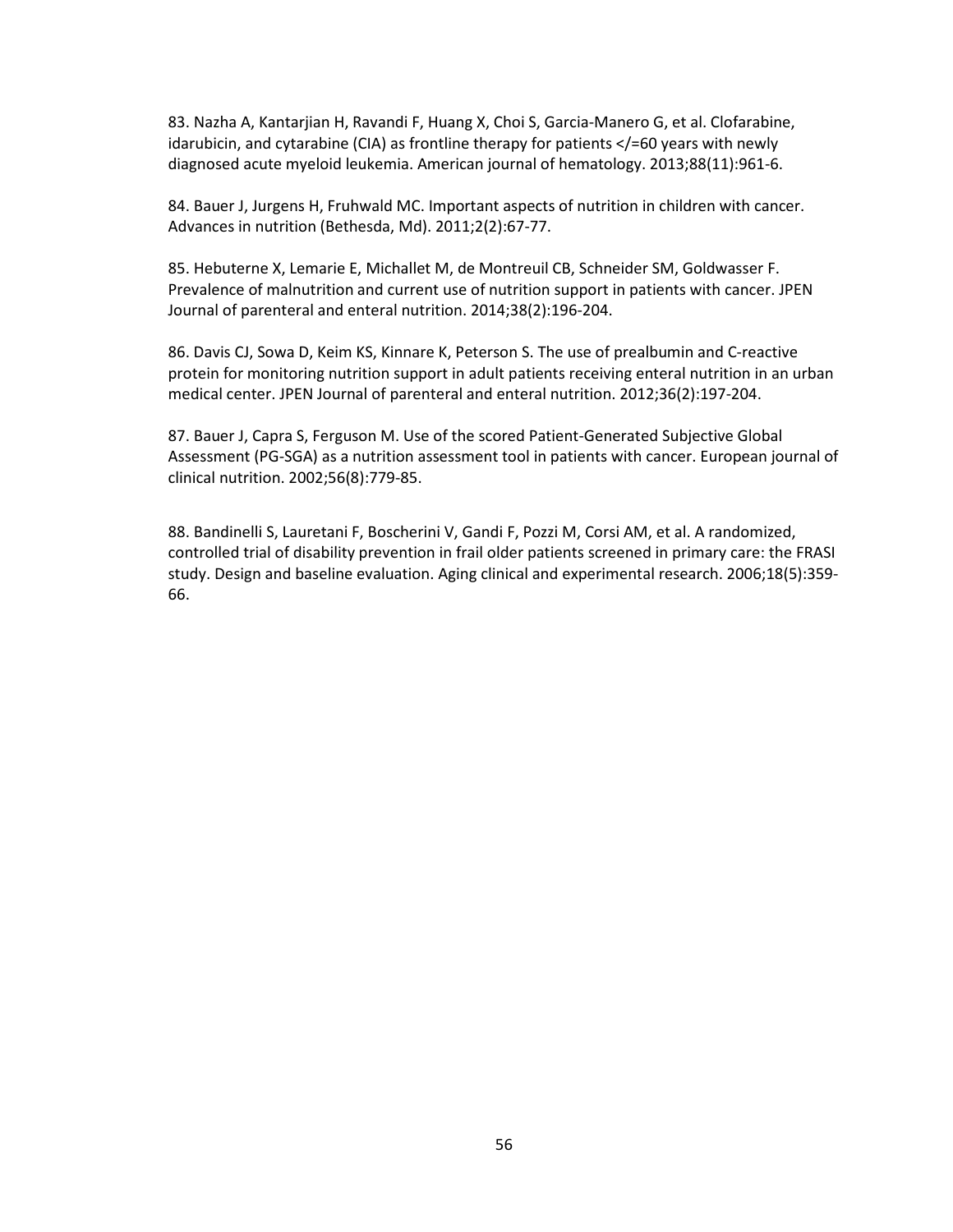# **Appendix**

# **Manuscript Supplementary Materials**

**Table 1** Reasons for Non-compliance with Second Phase Angle Measurement.

| Reason for Missed 2 <sup>nd</sup> Phase Angle   | Count $(n=16)$ |
|-------------------------------------------------|----------------|
| Interference with measurement due to            | 3              |
| machine in ICU.                                 |                |
| Patient declined                                |                |
| C. difficile infection (threat of contamination | 4              |
| of phase angle device)                          |                |
| Patient had marrow poor response and study      | 2              |
| team felt it inappropriate to ask for           |                |
| measurement to be recorded while family         |                |
| and patient was contemplating hospice.          |                |
| Data collector was on vacation.                 |                |
| Patient received pacemaker between first and    | 1              |
| second measurement which is a                   |                |
| contraindication to taking measurement.         |                |
| Reason not recorded                             | 4              |

**Table 2** Logistic Regression models for 60-day mortality, 30-day mortality, complete remission, 14-day marrow response, and requirement of ICU stay in overall cohort and subgroup analyses by age and gender.  $\Sigma$ 

| Odds Ratio (95% CI)*                    |                       |                 |                |            |                    |
|-----------------------------------------|-----------------------|-----------------|----------------|------------|--------------------|
| Model                                   |                       | Overall         | Age $\geq 60y$ | Females    | <b>Males</b>       |
|                                         |                       | Unadjusted      | $N=56$         | $N=55$     | $N = 43$           |
|                                         |                       | $(n=100)$       |                |            |                    |
|                                         |                       | Adjusted        |                |            |                    |
|                                         |                       | $(n=98)$        |                |            |                    |
| 60-Day                                  | Unadjusted            | 5.25(1.35,      |                |            |                    |
| Mortality                               |                       | 20.40) P=0.02   |                |            |                    |
|                                         | Adjusted <sup>b</sup> | 3.12(0.67)      | 3.98(0.78,     | 2.33(0.24, | 1.34(0.01,         |
|                                         |                       | 14.48)          | 20.36) p=0.10  | 22.31)     | 18.77              |
|                                         |                       | $P = 0.15$      |                | $P = 0.46$ | $P = 0.83$         |
| Complete                                | Unadjusted            | 0.64(0.21,      |                |            |                    |
| Remission                               |                       | 1.92) $p=0.43$  |                |            |                    |
| Achieved                                |                       |                 |                |            |                    |
|                                         | Adjusted <sup>a</sup> | 0.81(0.26,      | 0.48(0.13,     | 0.4(0.08,  | $N/A$ <sup>#</sup> |
|                                         |                       | $2.57$ ) P=0.72 | (1.78)         | 2.00)      |                    |
|                                         |                       |                 | $P = 0.27$     | $P = 0.26$ |                    |
| $14$ -day                               | Unadjusted            | 0.92(0.35,      |                |            |                    |
| Marrow                                  |                       | $2.42$ ) p=0.86 |                |            |                    |
| Response                                |                       |                 |                |            |                    |
| Achieved <sup><math>\alpha</math></sup> |                       |                 |                |            |                    |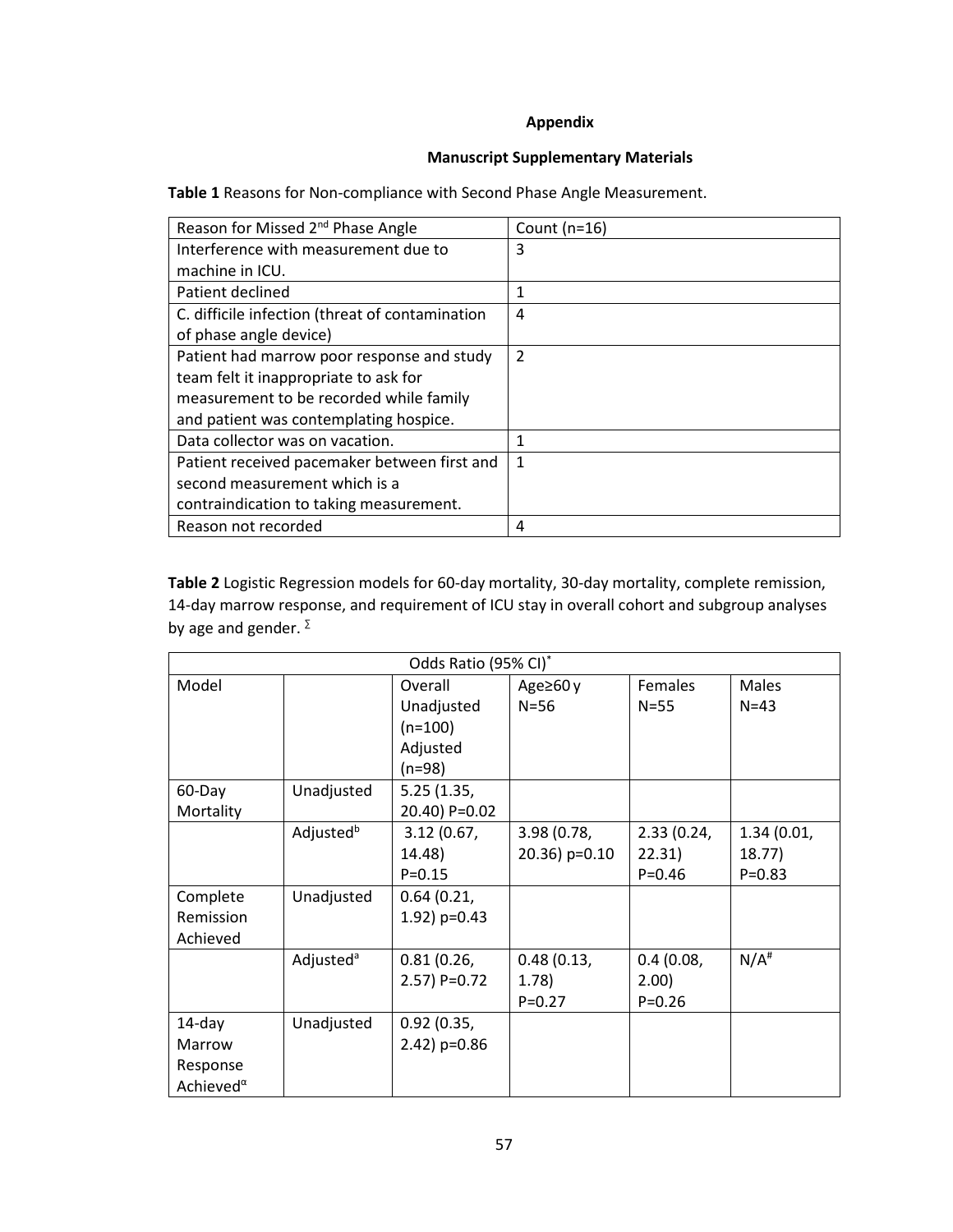|              | Adjusted <sup>b</sup> | 0.92(0.33,      | 0.45(0.12, | 0.25(0.04, | 2.5(0.54,          |
|--------------|-----------------------|-----------------|------------|------------|--------------------|
|              |                       | $2.58$ ) p=0.88 | 1.72)      | 1.66)      | 11.20              |
|              |                       |                 | $P = 0.24$ | $P = 0.15$ | $P = 0.24$         |
| Required ICU | Unadjusted            | 2.76(0.68,      |            |            |                    |
| Stay         |                       | 11.26) $p=0.16$ |            |            |                    |
|              | Adjusted <sup>b</sup> | 2.88(0.64,      | 3.86(0.55, | 2.27(0.22, | $N/A$ <sup>#</sup> |
|              |                       | 13.02)          | 26.93)     | 23.6)      |                    |
|              |                       | $P = 0.17$      | $P = 0.17$ | $P = 0.49$ |                    |

**bAdjusted for age, cytogenetics, and creatinine as per Kantarjian study. Performance status data** was not collected for this study and thus is not included in the model.

#Model could not be fit due to Quasi-Complete separation.

\*Odds ratio and 95% confidence interval for all outcomes was for event=YES.

 $\Sigma$ All estimates are for low standardized phase angle compared to normal phase angle using cut off of Q1 in our cohort (SPhA <=-0.948 vs. SPhA>-0.948).

<sup>α</sup>Number of observations for unadjusted (n=85), adjusted (n=84), age (n=49) subgroup analysis, male (n=40) subgroup analysis, and female (n=44) subgroup analysis.

**Table 3**. Cox proportional hazards models for overall survival (OS) and length of hospital stay (LHS) predicted by standardized phase angle (SPhA) in age, and gender subgroups.  $\Sigma$ 

| Hazard Ratio (95% CI) <sup>*</sup> |                            |                            |                  |  |  |
|------------------------------------|----------------------------|----------------------------|------------------|--|--|
| Model                              | Age $\geq 60y$             | <b>Females</b>             | Males            |  |  |
|                                    | $N=56$                     | $N=55$                     | $N = 43$         |  |  |
| Overall                            | 1.47(0.78, 2.79)           | 1.36(0.63, 3.00)           | 0.92(0.38, 2.22) |  |  |
| Survival                           | $P = 0.23$                 | $P = 0.43$                 | $P = 0.85$       |  |  |
| Length of                          | $0.78$ (0.42, 1.43) p=0.42 | $0.77$ (0.37, 1.59) p=0.47 | 1.36(0.61, 3.05) |  |  |
| <b>Hospital Stay</b>               |                            |                            | $P = 0.30$       |  |  |

<sup>b</sup>Adjusted for age, cytogenetics, and creatinine as per Kantarjian study. Performance status data was not collected for this study and thus is not included in the model.

\*Modeling for Cox hazards models was for death (OS) and discharge (length of hospital stay).

 $\Sigma$ All estimates are for low standardized phase angle compared to normal phase angle using cut off of Q1 in our cohort (SPhA <=-0.948 vs. SPhA>-0.948).

**Table 4** Models for complete remission, nadir marrow response, and requirement of ICU stay by Change in Standardized Phase Angle (Change in SPhA) as predictor.

| Odds Ratio (95% CI)* |  |         |
|----------------------|--|---------|
| Model                |  | Overall |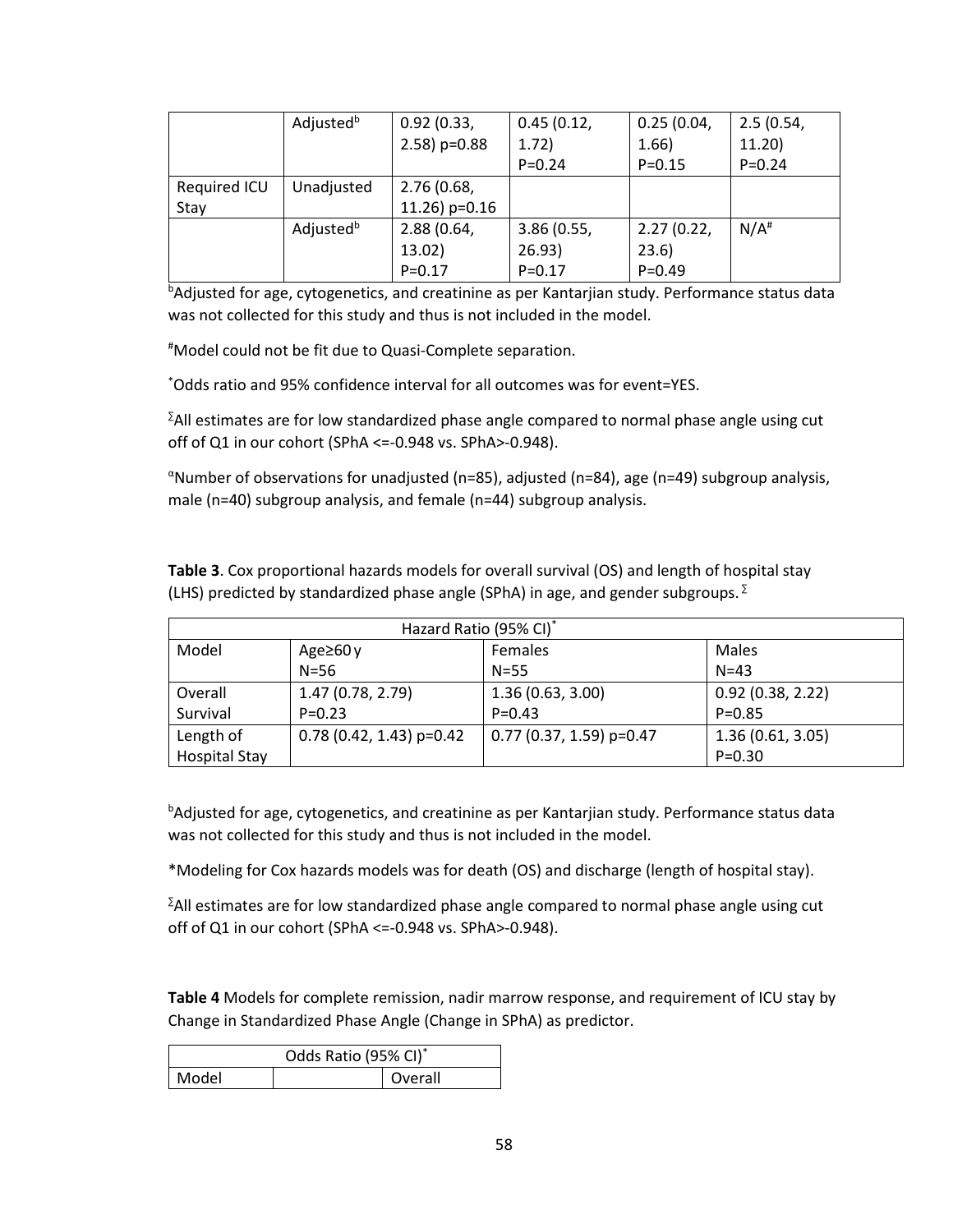|                 |                         | Unadjusted      |
|-----------------|-------------------------|-----------------|
|                 |                         | $(n=68)$        |
|                 |                         | Adjusted        |
|                 |                         | $(n=67)$        |
| Complete        | Change in               | 0.91 (0.67,     |
| Remission       | <b>SPhA</b>             | 1.23) P=0.53    |
| Achieved        | (Unadjusted)            |                 |
|                 | Change in               | 0.90 (0.64,     |
|                 | <b>SPhA</b>             | 1.26) P=0.54    |
|                 | (Adjusted) <sup>b</sup> |                 |
| 14-Day          | Change in               | 0.79(0.60,      |
| Marrow          | <b>SPhA</b>             | $1.04$ ) P=0.09 |
| Response        | (Unadjusted)            |                 |
| Achieved        |                         |                 |
|                 | Change in               | 0.80(0.59,      |
|                 | <b>SPhA</b>             | $1.07$ ) P=0.13 |
|                 | (Adjusted) <sup>b</sup> |                 |
| Required        | Change in               | 1.16 (0.80,     |
| <b>ICU Stay</b> | <b>SPhA</b>             | 1.69) P=0.43    |
|                 | (Unadjusted)            |                 |
|                 | Change in               | 1.12 (0.74,     |
|                 | <b>SPhA</b>             | 1.69) P=0.61    |
|                 | (Adjusted) <sup>b</sup> |                 |

bAdjusted for age, cytogenetic risk group, and creatinine as per Kantarjian study. Performance status data was not collected for this study and thus is not included in the model.

\*Odds ratio and 95% confidence interval for all outcomes was for event=YES.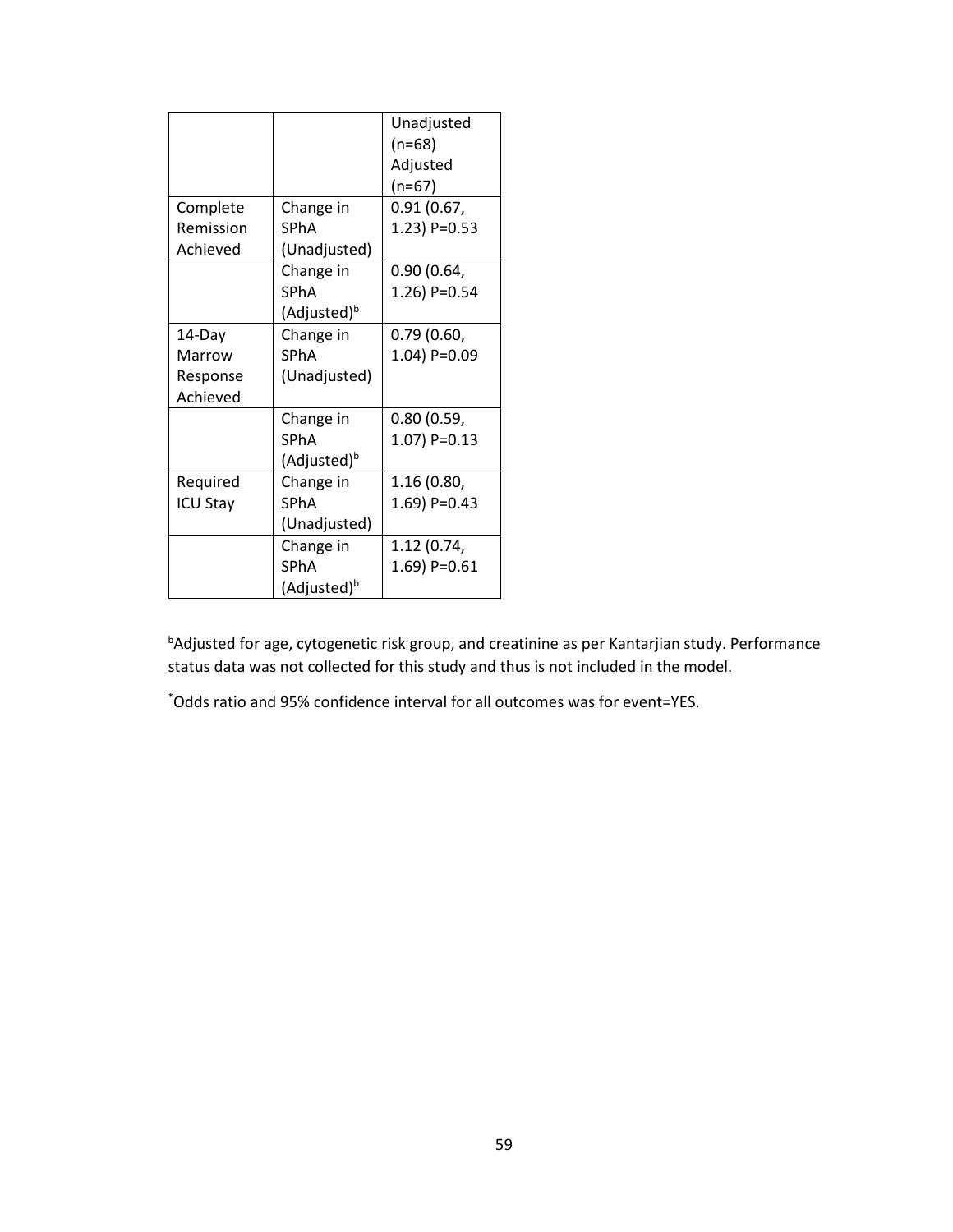| <b>Samuel Yates</b><br><b>NC 27157</b>                                                                                                                              | Medical Center Boulevard, Winston Salem, |                   |
|---------------------------------------------------------------------------------------------------------------------------------------------------------------------|------------------------------------------|-------------------|
|                                                                                                                                                                     | 706-244-1985                             |                   |
| sjyates@wakehealth.edu                                                                                                                                              |                                          |                   |
| <b>EDUCATION</b>                                                                                                                                                    |                                          |                   |
| Wake Forest School of Medicine, Doctor of Medicine (anticipated graduation date 5/2020)<br>٠                                                                        |                                          | $6/2015$ -Present |
| Wake Forest Graduate School of Arts and Sciences, Master of Clinical and Population<br>$\bullet$<br>Translational Sciences (anticipated graduation date 8/2019)     |                                          | 8/2018-Present    |
| Mercer University, Bachelor of Science, Biology<br>$\bullet$                                                                                                        |                                          | 8/2011-12/2014    |
| <b>CLINICAL RESEARCH</b>                                                                                                                                            |                                          |                   |
| Wake Forest Department of Internal Medicine Section on Infectious Diseases                                                                                          |                                          | 5/2016-3/2018     |
| Advisor: Katherine Schafer, MD                                                                                                                                      |                                          |                   |
| Study: The effects of religious involvement on HIV management outcomes among HIV-positive adults                                                                    |                                          |                   |
| in central North Carolina: a pilot cross-sectional study.                                                                                                           |                                          |                   |
| Role: data gathering, manuscript production, and manuscript submission.<br>Poster Presentation: Wake Forest Medical Student Research Symposium, 2016<br>٠           |                                          |                   |
| Peer-Reviewed Publication: Yates, T, Yates, S, Schafer, K, Rushing, K (2018) Southern Medical<br>٠                                                                  |                                          |                   |
| Journal.                                                                                                                                                            |                                          |                   |
| Wake Forest Department of Internal Medicine Section on Hematology and Oncology                                                                                      |                                          | $6/2018$ -Present |
| Advisor: Timothy Pardee, MD                                                                                                                                         |                                          |                   |
| Study: Investigating the prognostic importance of Bioelectrical Impedance Phase Angle in adults                                                                     |                                          |                   |
| treated for newly diagnosed acute leukemia                                                                                                                          |                                          |                   |
| Role: Co-Investigator: data gathering, literature review, manuscript production, and manuscript<br>submission.                                                      |                                          |                   |
| <b>Wake Forest School of Medicine</b>                                                                                                                               |                                          | 8/2017-Present    |
| Advisor: Roy Strowd III, MD                                                                                                                                         |                                          |                   |
| Study: Cultivating student connection and decreasing burnout through near-peer mentoring with a                                                                     |                                          |                   |
| <b>Student Guide Program.</b>                                                                                                                                       |                                          |                   |
| Role: Co-Investigator: data gathering and manuscript production.<br>Peer-Review Publication: Laurence C, Ykimoff J, Moses-Hampton M, Yates S, Callese TE, Keskinyan |                                          |                   |
| VK, Moses-Hampton M, Davis G, Wirth S, McNamara K, Husain I MD, Bentley PhD, Reynolds P MD,                                                                         |                                          |                   |
| Strowd RE MD. IN SUBMISSION.                                                                                                                                        |                                          |                   |
|                                                                                                                                                                     |                                          |                   |
|                                                                                                                                                                     |                                          |                   |
| <b>TEACHING EXPERIENCE</b>                                                                                                                                          |                                          |                   |
| Organic Chemistry, Biochemistry and Genetics, Mercer University, Tutor and Teaching                                                                                 |                                          |                   |
| <b>Assistant</b>                                                                                                                                                    |                                          | 8/2012-12/2014    |
| Worked with undergraduate students one-on-one as well as large groups to aid in learning<br>Biochemistry, Genetics, and Organic Chemistry.                          |                                          |                   |
| <b>Case Centered Learning, Wake Forest School of Medicine, Assistant Instructor</b>                                                                                 |                                          |                   |
| Served as assistant instructor with Patrick Reynolds, MD in guiding First Year MD students through<br>clinical cases concerning dyspnea.                            |                                          | 8/2018            |

# **Wake Forest School of Medicine Orientation, Presenter**

• Presented a lecture on Integrative Learning to MD class 2020 during orientation.

8/2016

# **Wake Forest School of Medicine Tutoring Services, Tutor**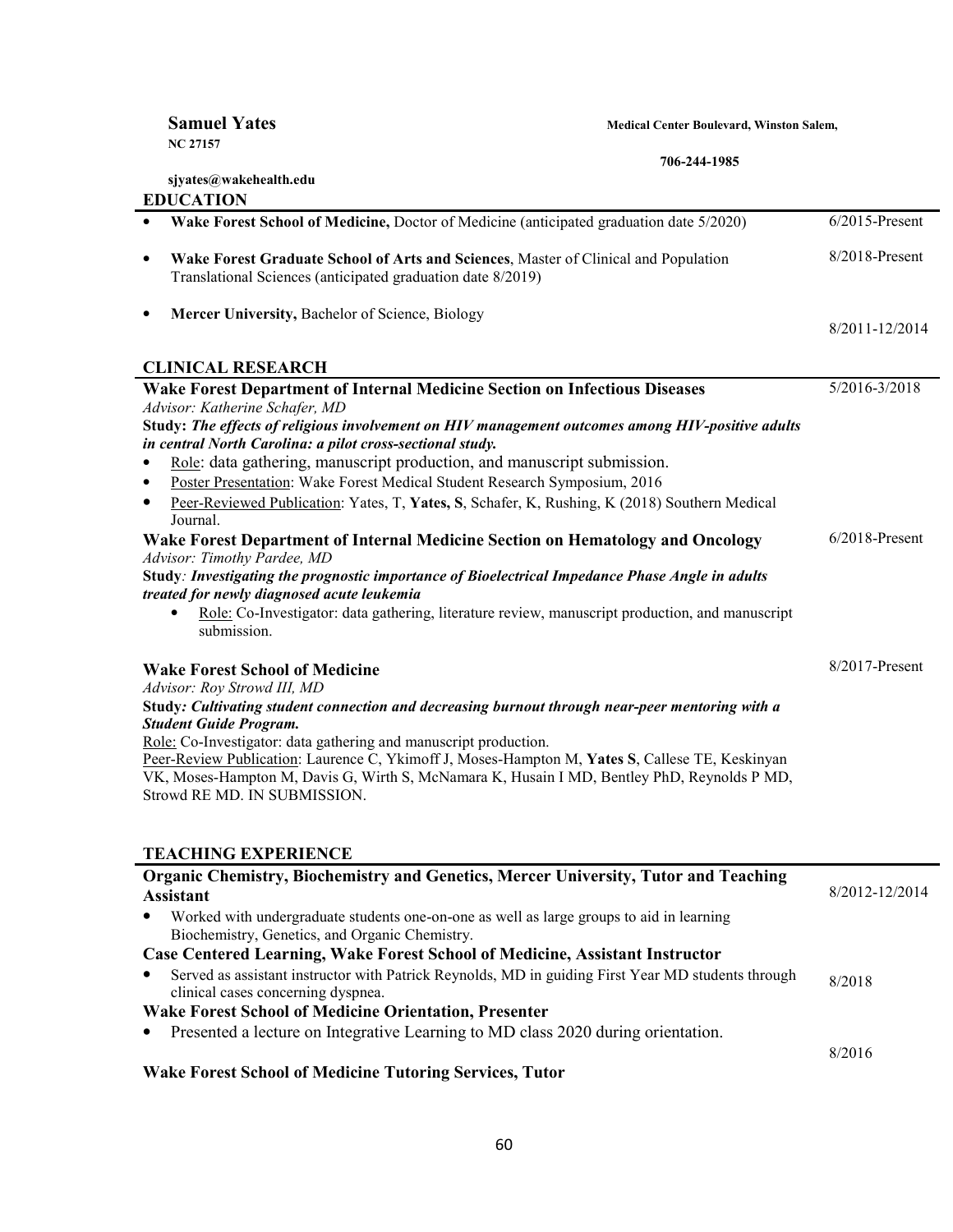| Tutored first and second year MD students in various topics including a variety of<br>$\bullet$                                                                                                              | 5/2018-Present    |
|--------------------------------------------------------------------------------------------------------------------------------------------------------------------------------------------------------------|-------------------|
| coursework subjects (Biochemistry, Genetics, Gastroenterology, Neurology), time                                                                                                                              |                   |
| management in medical school, and study planning.                                                                                                                                                            |                   |
|                                                                                                                                                                                                              |                   |
| <b>HEALTH RELATED LEADERSHIP AND SERVICE</b>                                                                                                                                                                 |                   |
| Navigating Medical School (NMS), Wake Forest School of Medicine, Guides Program Leader and                                                                                                                   | 8/2017-Present    |
| President                                                                                                                                                                                                    |                   |
| As a Guides Program leader, conducted various leadership duties to pair upperclassmen MD students<br>(guides) with incoming MD students as well as facilitate leadership meetings, lead didactic sessions on |                   |
| mentoring, and ensure the wellbeing of all students involved in the program. As President, acted as                                                                                                          |                   |
| point of contact for NMS to Wake Forest School of Medicine administration, scheduled and led NMS                                                                                                             |                   |
| leadership meetings, and oversaw NMS progress toward yearly goals.                                                                                                                                           |                   |
| <b>Pediatric Clerkship Advisory Team, Student Representative</b>                                                                                                                                             | $6/2018$ -Present |
| The Pediatric Clerkship Advisory Team is made up of 2 each of pediatric faculty, residents, and 4 <sup>th</sup>                                                                                              |                   |
| year medical students. The chief aim of the team is to better the educational experience for $3rd$ year                                                                                                      |                   |
| students on their pediatrics clerkship                                                                                                                                                                       |                   |
| Wake Forest School of Medicine MD Program Office of Admissions, Student Interviewer and                                                                                                                      | $9/2018$ -Present |
| Class of 2020 Student Representative on Admission Committee                                                                                                                                                  |                   |
| Grade students as they go through Multiple Mini Interviews (MMI) during their interview day at                                                                                                               |                   |
| Wake Forest School of Medicine. Additionally, in the 2019-2020 admission cycle, was chosen by                                                                                                                |                   |
| faculty to be Class 2020 student representative on the Committee of Admissions.                                                                                                                              |                   |
| <b>PUBLIC HEALTH EXPERIENCE</b>                                                                                                                                                                              |                   |
| WFSM DEAC Clinic, Student Volunteer, Winston-Salem, NC                                                                                                                                                       | $6/2015$ -Present |
| Delivering Equal Access to Care (DEAC) is a free clinic run by Wake Forest School of<br>$\bullet$                                                                                                            |                   |
| Medicine students for those in the community of Winston Salem and surrounding areas.                                                                                                                         |                   |
|                                                                                                                                                                                                              |                   |
| Triage patients with acute and chronic conditions, obtained histories, and conducted physical<br>٠<br>examinations.                                                                                          |                   |
| <b>EMPLOYMENT</b>                                                                                                                                                                                            |                   |
| ExamKrackers®, MCAT Instructor, Winston-Salem, NC                                                                                                                                                            | 5/2015-8/2015     |
| Served as instructor of Biological Sciences and Verbal Reasoning content for the Wake<br>٠                                                                                                                   |                   |
| Forest School of Medicine Post-Baccalaureate students.                                                                                                                                                       |                   |
|                                                                                                                                                                                                              |                   |
| Toccoa Clinic Medical Associates, Intern, Toccoa, Georgia                                                                                                                                                    | 5/2014-8/2014     |
| Participated in an educational internship through Toccoa Clinic Medical Associates designed to give<br>٠                                                                                                     |                   |
| prospective medical students background into the business side of medicine.                                                                                                                                  |                   |
|                                                                                                                                                                                                              |                   |
| La Farm Bakery, Baker, Barista, and Floor Salesman, Cary, NC                                                                                                                                                 | $1/2015 - 6/2015$ |
| Worked a variety of positions including baking bread, preparing specialty coffee drinks, managing the                                                                                                        |                   |
| company food truck, delivering wholesale orders, and selling products at the shop and at farmers                                                                                                             |                   |
| markets.                                                                                                                                                                                                     |                   |
| Hobson Tennis Academy, Hitting Partner and Assistant Instructor, Atlanta, Georgia                                                                                                                            | 5/2012-8/2012     |
| Trained middle and high school junior tennis players ranked in the top 100 in the United States.                                                                                                             |                   |
| Particularly worked with students on fitness, serving and volleying technique, and match play strategy.                                                                                                      |                   |
|                                                                                                                                                                                                              |                   |
|                                                                                                                                                                                                              |                   |
| <b>HONORS/AWARDS</b>                                                                                                                                                                                         | 0/2011.12/20      |

| <b>Summa Cum Laude, Mercer University</b>      | 8/2011-12/2014    |
|------------------------------------------------|-------------------|
| Phi Kappa Phi Honor Society, Mercer University | $5/2014$ -Present |